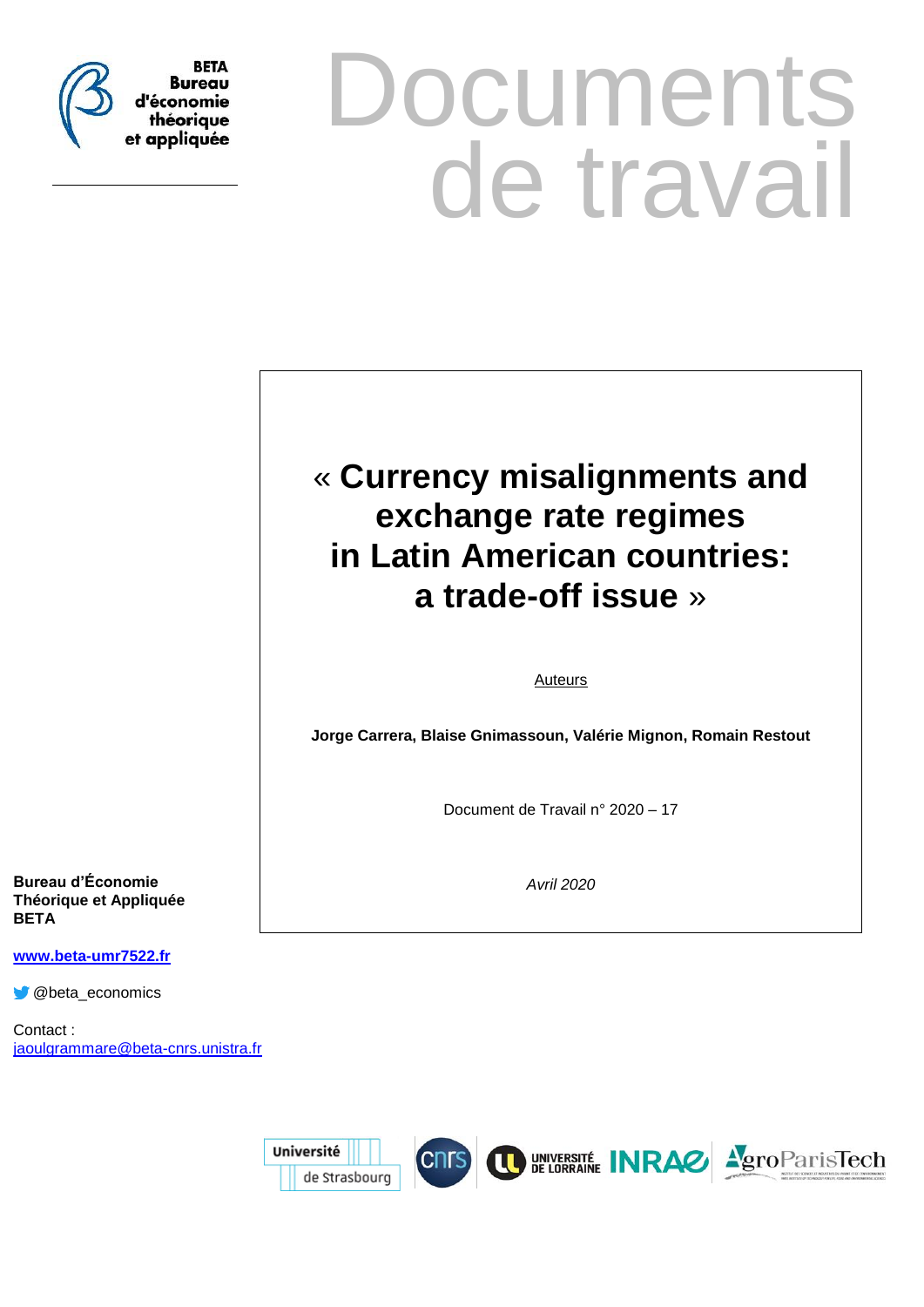# Currency misalignments and exchange rate regimes in Latin American countries: a trade-off issue<sup>∗</sup>

Jorge Carrera† Blaise Gnimassoun‡ Valérie Mignon<sup>§</sup> Romain Restout<sup>¶</sup>

#### Abstract

This paper conducts an in-depth empirical investigation on the impact of the exchange rate regime (ERR) on real currency misalignments in a panel of 17 Latin American countries over the 1970-2016 period. We consider explicitly the two dimensions of misalignments, size and persistence, and evaluate four different ERR classifications. We also pay attention to cross-sectional dependencies across countries that appear to be important in Latin America, and provide several robustness checks. Our main findings show that, although fixed ERR perform well in limiting the size of misalignments—and in reducing inflation and fiscal deficit—the disequilibria are more persistent. On the contrary, allowing for more flexibility reduces persistence but increases the size of misalignments. Overall, we show that Latin American countries face a crucial trade-off when they have to choose their ERR.

Keywords: Latin American countries; Exchange rate regimes; Currency misalignments.

JEL classification: F31; C23; E42.

<sup>∗</sup>This paper has previously been circulated as 'Long Run Determinants of Real Exchange Rates in Latin America'. We thank Carl Grekou, Sébastien Jean, Esteban Rodriguez, Mariano Sardi, Fernando Toledo and Pablo de la Vega for very useful comments. The usual disclaimers apply. Corresponding author: Valérie Mignon, University of Paris Nanterre, EconomiX-CNRS, 200 avenue de la R´epublique, 92001 Nanterre cedex, France. Tel.: 33 1 40 97 58 60. E-mail: valerie.mignon@parisnanterre.fr.

<sup>†</sup>University of La Plata, and CONICET, Argentina. E-mail: jorge.carrera@econo.unlp.edu.ar

<sup>‡</sup>University of Lorraine, BETA, CNRS, INRA, 54000, Nancy, and EconomiX, France. E-mail: blaise.gnimassoun@univ-lorraine.fr

<sup>§</sup>EconomiX-CNRS, University of Paris Nanterre, and CEPII, Paris, France. E-mail: valerie.mignon@parisnanterre.fr

<sup>¶</sup>University of Lorraine, BETA, CNRS, INRA, 54000, Nancy, France, and IRES, Belgium. Email: romain.restout@univ-lorraine.fr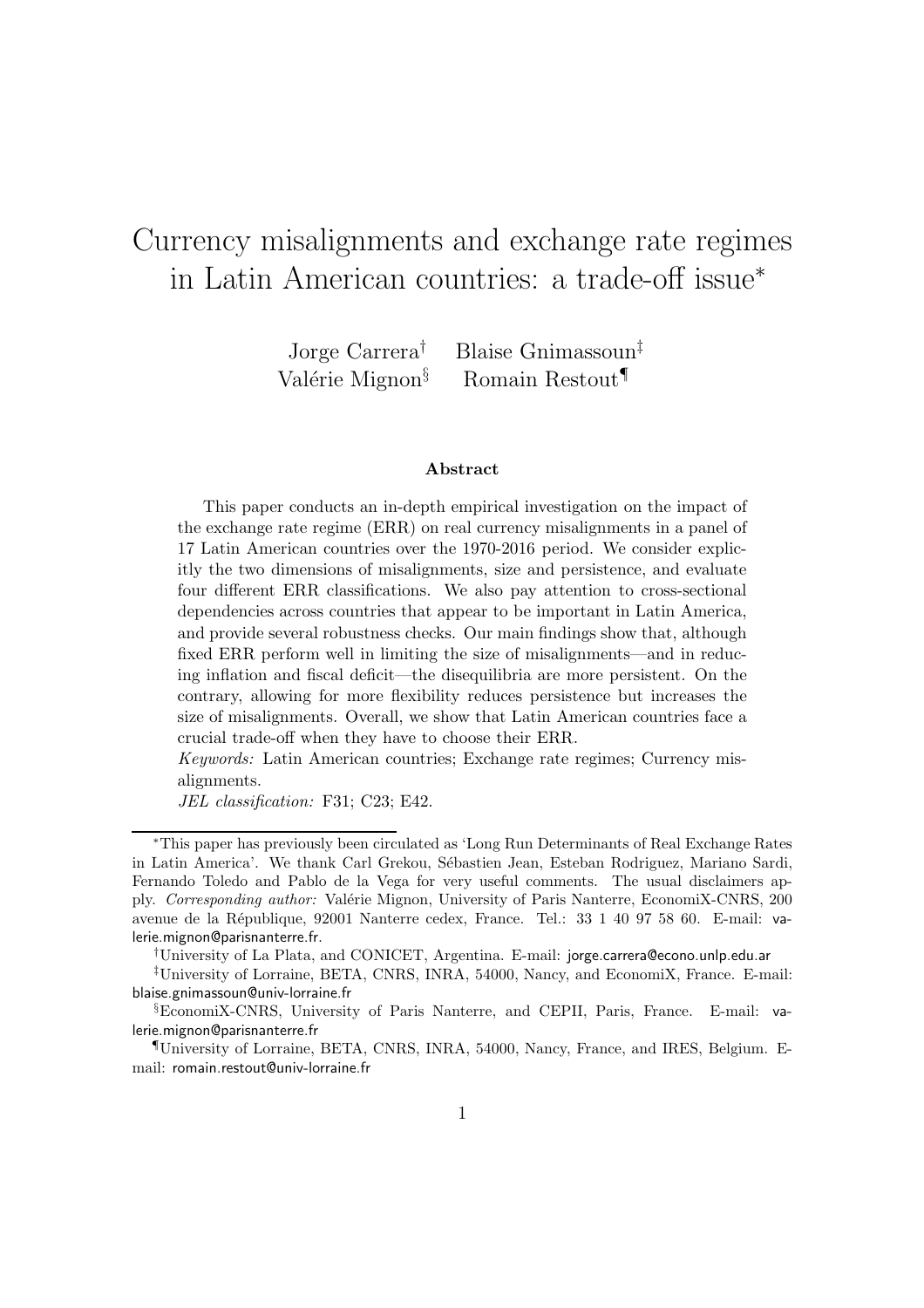## 1 Introduction

The role of the nominal exchange rate in Latin American economies has evolved markedly over the last half-century. In the first part of the period, although it served as the main anchor of nominal stability, it was also the primary source of economic and financial crises. In recent decades, its capacity to absorb changes in external conditions has grown in a context of more open and stable economies. Concurrently, over the whole period, the dynamics of the real effective exchange rates in the region were characterized by large swings, strong volatility, and persistent misalignments. Such sustained deviations of the real exchange rate from its equilibrium level are likely to produce severe macroeconomic disequilibria, whose resorption requires successful stabilization policies and exchange rate management. Within this context, the choice of exchange rate regime (ERR) appears to be a key issue. Indeed, various macroeconomic outcomes, such as inflation, unemployment, financial and balance of payment crises, as well as episodes of rapid growth, are mainly influ[enced by exchange rate policies and regimes \(see](#page-38-0) [Rodrik](#page-40-0), [2008;](#page-40-0) Frenkel and Rapetti, [2010](#page-38-0); and [Martin Guzman and Stiglitz,](#page-39-0) [2018](#page-39-0)).

This paper aims at addressing this critical question by investigating the impact of ERR on real currency misalignments, i.e., on the deviations of the real exchange rate from its equilibrium value. Since currency imbalances have a strong influence on the macroeconomic performance of countries, the level of the real exchange rate matters greatly. In particular, Latin American countries have experienced several overvaluation episodes that have had detrimental effects on economic growth. The choice of ERR plays a key role in that regard. Argentina and its fixed ERR provide a typical example in the 1990s, as the massive Argentina peso overvaluation plunged the country into a great depression. However, the movement towards more flexibility in the ERR has also strongly affected countries' macroeconomic results, as illustrated by the Chilean case during the 1970s. Hence, the choice of ERR is far from being straightforward.

From a theoretical viewpoint, two main explanations have been put forward regarding [the link between ERR and currency misalignments. On the one hand,](#page-38-1) Friedman [\(1953\)](#page-38-1) states that flexible exchange rates encourage price convergence across countries, even where the prices of goods are rigid. In that context, changes in the nominal exchange rate substitute for nominal price adjustments. On the other hand, under fixed ERR, transaction costs are reduced and cross-border trade is enhanced in the goods market. Price convergence is thus fostered as the transparency of price differentials that could be arbitraged away is increased [\(Rose, Lockwood, and Quah](#page-40-1), [2000\)](#page-40-1). Turning to the empirical literature, here too the results are not clear-cut regarding the impact of ERR on misalignments. [Dubas](#page-37-0) [\(2009](#page-37-0)) considers a panel of 102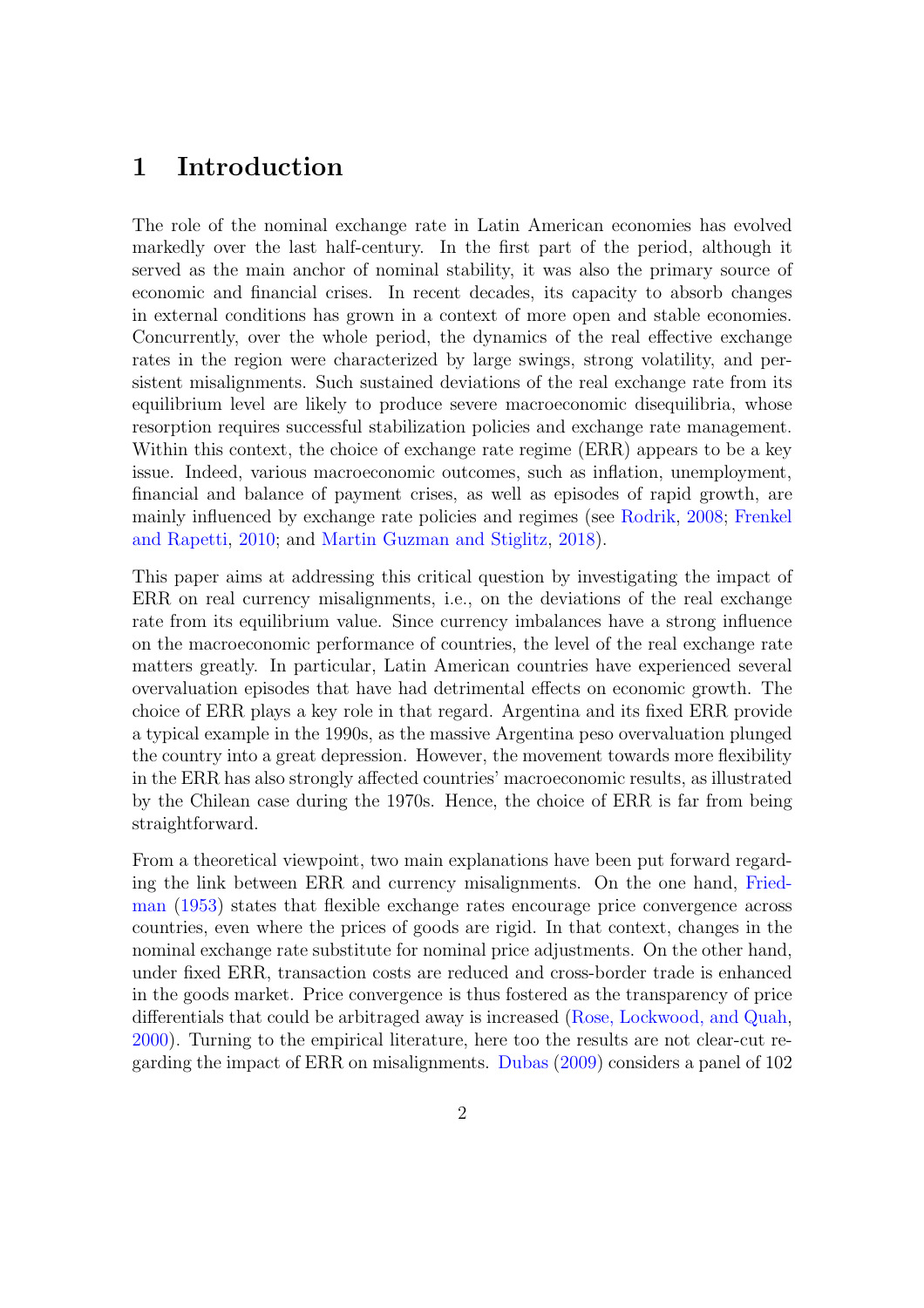countries and shows that for developing economies, intermediate regimes (regimes falling somewhere between a pure float and a hard peg) are more effective in reducing the size of misalignments. Conversely, [Nouira and Sekkat](#page-39-1) [\(2015\)](#page-39-1) find that intermediate ERR tend to generate larger and more volatile misalignments. For their part, [Coudert and Couharde](#page-37-1) [\(2009](#page-37-1)) find that misalignments are higher in the case of fixed ERR, and [Holtemoller and Mallick](#page-39-2) [\(2013](#page-39-2)) show that the higher the flexibility of the regime, the lower the misalignment and, thus, the probability of an impending crisis. These diverging conclusions are partly due to differences in the selected samples, and call for more "targeted" studies dealing with countries characterized by specific experiences like those of Latin America. Furthermore, although these aforementioned studies investigate the effect of ERR on the size of misalignments, they are silent on its impact on their persistence.

This paper falls into this strand of the literature, to which we contribute in several ways. First, we consider a sample of 17 Latin American countries over quite a long time-span, allowing us to account for various exhaustive exchange rate arrangements within the sample period. Given the continuous changes in exchange rate policy linked to macroeconomic imbalances in this region, our sample is especially relevant for empirical purposes. Second, we rely on a robust approach to derive currency misalignments by considering (i) the main relevant exchange rate determinants, and (ii) cross-country dependencies through the use of *effective* (i.e., multilateral) exchange rates and appropriate panel estimation methods.<sup>[1](#page-3-0)</sup> Third, whereas the existing literature mainly relies on one or two of the usual ERR classifications, we consider four different classifications, including one that we define as consensual. Fourth, in addition to investigating the effect of ERR on the size of misalignments, we also rigorously analyze its impact on their persistence. In doing so, our paper is, to the best of our knowledge, the first to consider explicitly the two dimensions of misalignments, size and persistence, when assessing the impact of the EER on deviations of the real exchange rate from its equilibrium value. Finally, turning to methodological issues, we pay particular attention to cross-sectional dependencies across countries and provide several robustness checks.

Our main findings show that although fixed ERR perform well in limiting the size of misalignments, the disequilibria are more persistent. On the contrary, allowing for more flexibility reduces persistence, but increases the size of misalignments. Overall, we show that Latin American countries face a crucial trade-off when they have to

<span id="page-3-0"></span><sup>&</sup>lt;sup>1</sup>In this regard, we go further than previous studies on currency misalignments in Latin American countries, which typically focused on (i) one specific country or a quite limited sample of economies (see, e.g., [Buchs,](#page-36-0) [2005](#page-36-0), and [Paiva](#page-40-2), [2006](#page-40-2), on Brazil; [Giannellis and Koukouritakis,](#page-38-2) [2013,](#page-38-2) on a panel of four countries), and/or (ii) a limited number of exchange rate determinants [\(Alberola](#page-36-1), [2003](#page-36-1); [Fernando Broner,](#page-38-3) [2005;](#page-38-3) [Chi-Wei Su and Chang,](#page-36-2) [2011\)](#page-36-2).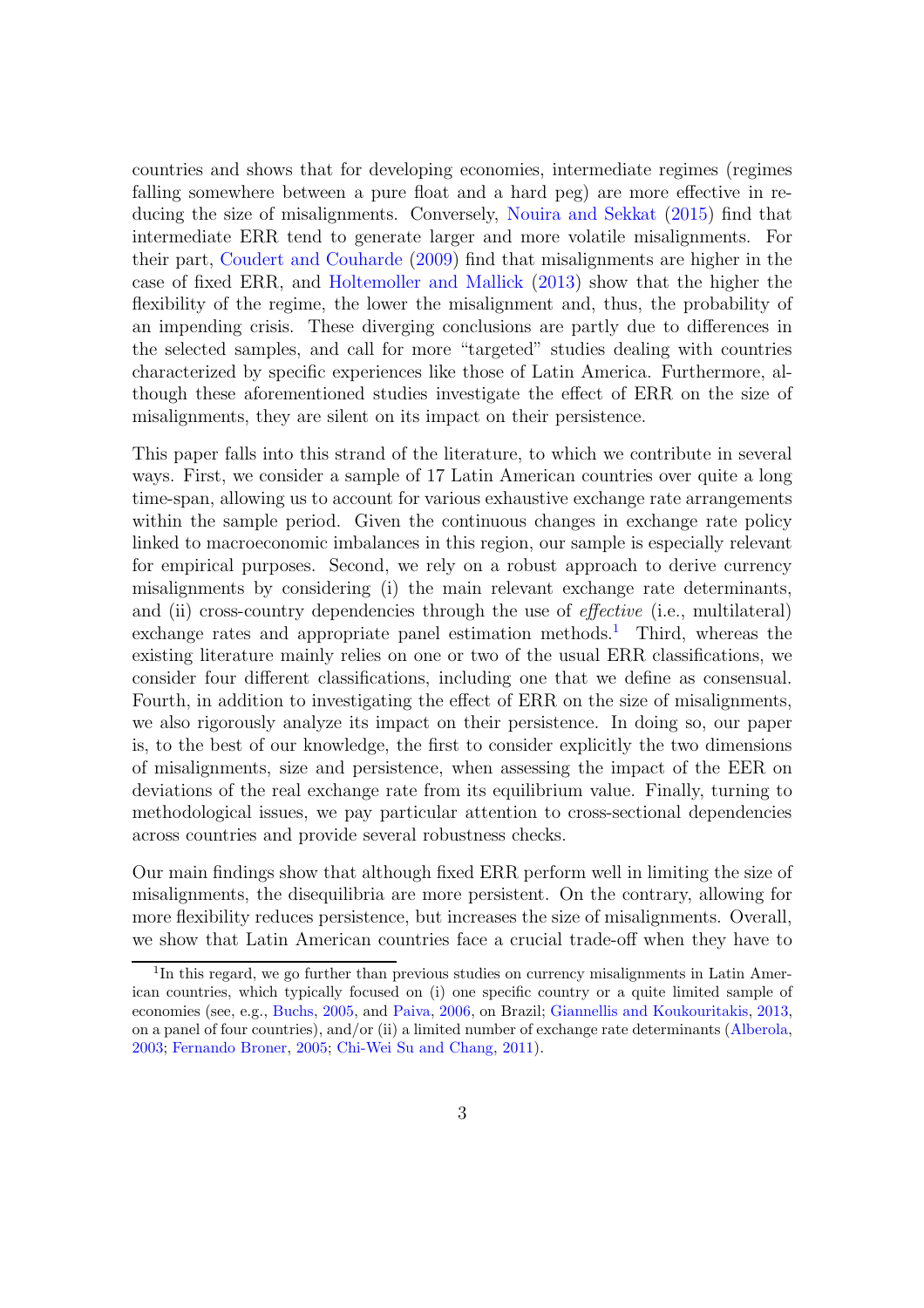choose their ERR.

The rest of the paper is organized as follows. Section [2](#page-4-0) presents our methodology and describes the data. Section [3](#page-11-0) displays the estimation results, and related comments. Section [4](#page-20-0) provides several robustness checks, and Section [5](#page-26-0) concludes the paper.

# <span id="page-4-0"></span>2 Methodology and data

#### 2.1 Estimating exchange rate misalignments

Commonly defined as the deviations of real effective exchange rates from their equilibrium values, currency misalignments can be derived from the following equation:

$$
mis_{i,t} = reer_{i,t} - \widehat{reer}_{i,t},\tag{1}
$$

where i and t refer to the cross-section unit (country) and the time unit (year), respectively. *mis* denotes the currency misalignment, reer stands for the real effective exchange rate (in logarithmic terms), and  $\widehat{reer}$  is its corresponding equilibrium level. An increase (decrease resp.) in reer denotes an appreciation (depreciation resp.) of the real exchange rate, a positive (negative resp.) value of misalignment refers to a currency overvaluation (undervaluation resp.). To assess this equilibrium value, various approaches exist in the literature, among which the most popular are (i) the purchasing power parity (PPP) approach which is relevant only in the very longrun (see [Rogoff](#page-40-3), [1996](#page-40-3)), (ii) the medium-run, fundamental equilibrium exchange-rate approach (FEER) of [Williamson](#page-40-4) [\(1983](#page-40-4)), and (iii) in -between, the behavioral equilibrium exch[ange-rate approach \(BEER\) introduced by](#page-39-3) [Faruqee](#page-38-4) [\(1995\)](#page-38-4) and MacDonald and Clark  $(1998).<sup>2</sup>$  $(1998).<sup>2</sup>$  $(1998).<sup>2</sup>$  $(1998).<sup>2</sup>$  As shown by Bénassy-Quéré, Béreau, and Mignon  $(2010)$ , these various approaches can be seen as complementary rather than opposite in the sense that each of them corresponds to a particular horizon. In this paper, we rely on the BEER methodology that has the double advantage of (i) not requiring assumptions regarding the internal and external balances, and (ii) accounting for stock effects through the net foreign asset position.

According to the BEER approach, the real effective exchange rate of country i at period  $t$  is linked to a set of economic fundamentals through a cointegrating

<span id="page-4-1"></span><sup>&</sup>lt;sup>2</sup>See [Driver and Westaway](#page-37-2) [\(2005](#page-37-2)) for a survey. For a discussion on the validity of PPP for developing countries, including Latin American economies, see [Edwards and Savastano](#page-38-5) [\(1999\)](#page-38-5) and [Nouira and Sekkat](#page-39-1) [\(2015](#page-39-1)) among others.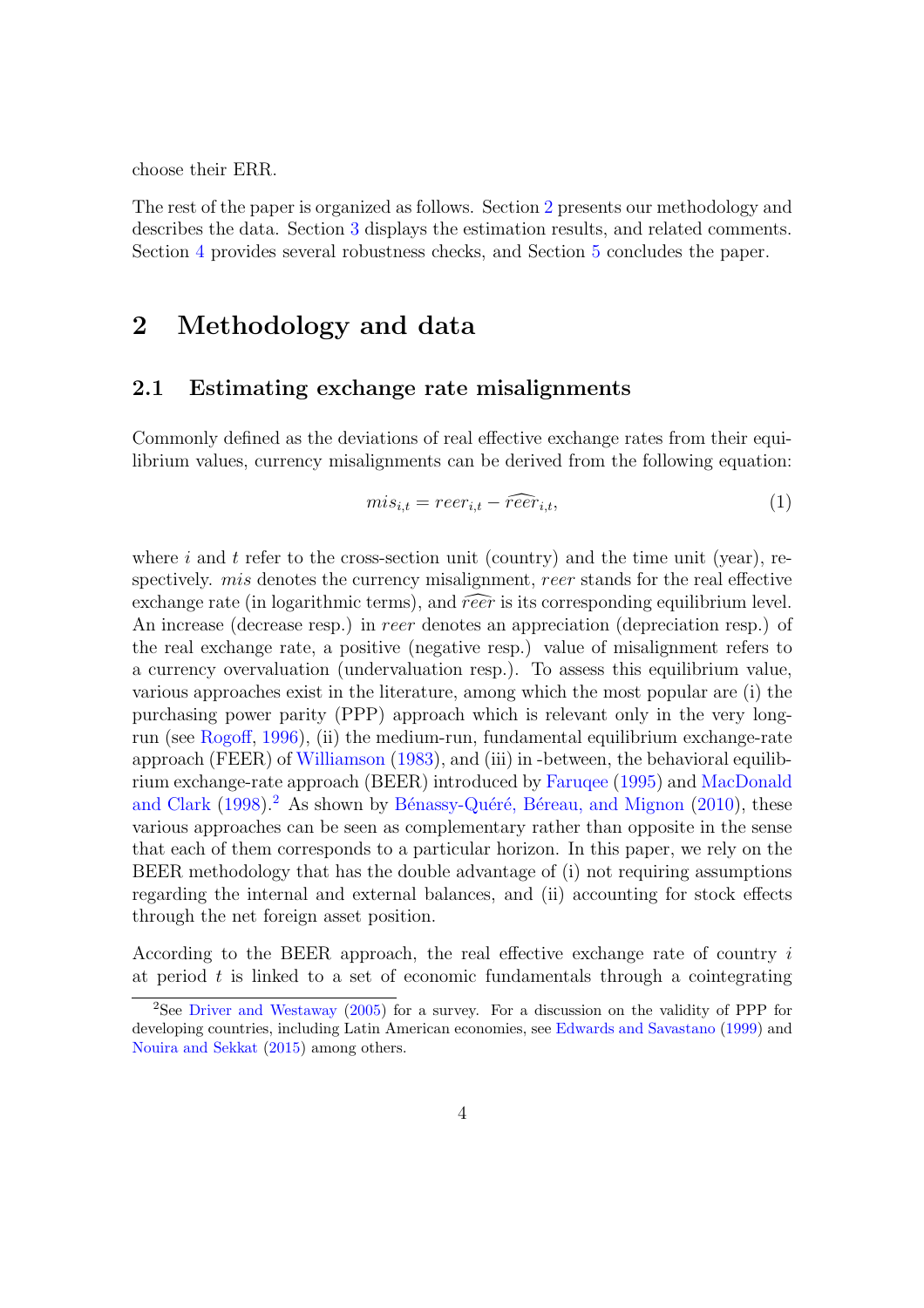relationship defined as follows:

<span id="page-5-0"></span>
$$
reer_{i,t} = f(nfa_{i,t}, bs_{i,t}, tot_{i,t}, open_{i,t}, gov_{i,t}),
$$
\n
$$
(2)
$$

with  $i = 1, ..., N$  and  $t = 1, ..., T$ . Equation [\(2\)](#page-5-0) includes the following explanatory variables:

- The net foreign asset position as a percentage of GDP,  $nfa_{it}$ . This variable is expected to have a positive impact on the real effective exchange rate, both series being related through the intertemporal budget constraint which links external assets, re[al exchange rate and trade balance together \(see, e.g.,](#page-39-4) Lane and Milesi-Ferretti, [2002](#page-39-4)). A country running a current account deficit (surplus resp.) is expected to experience a depreciated (appreciated resp.) real exchange rate to restore external equilibrium.
- A measure of relative (tradable versus non-tradable sectors) productivity as a proxy for the Balassa-Samuelson effect,  $bs_{it}$ , expressed as a logarithm. We retain here the relative GDP per capita to proxy productivity, which is available for a wide range of countries. As for the preceding variable, the relationship between  $reer_{it}$  and  $bs_{it}$  is expected to be positive as the Balassa-Samuelson effect reflects the convergence process of a country resulting in an appreciation of its real exchange rate through greater productivity growth in the domestic tradable sector.
- Terms of trade,  $tot_{it}$ , expressed as a logarithm. The impact of changes in terms of trade on the real effective exchange rate is not clear-cut at first sight in the sense that two effects are at play, a substitution and an income effect, acting in opposite directions [\(De Gregorio and Wolf](#page-37-3), [1994](#page-37-3)). According to the substitution effect, an improvement in the terms of trade (i.e., an increase in the price of exports relative to imports) leads domestic agents to shift their demand towards imported goods. The impact on the exchange rate is negative as the currency has to depreciate to restore the external equilibrium. Regarding the income effect, an improvement in the current account position tends to increase demand for non-tradable goods. As a consequence, prices in the non-tradable sector augment as well as the general price level, appreciating the real exchange rate.
- Trade openness, *open<sub>it</sub>*, expressed as a percentage of GDP. Again, the influence of trade openness on the exchange rate is quite ambiguous due to the existence of substitution and income effects, operating in opposite directions (see, e.g., [Edwards](#page-37-4), [1989](#page-37-4)).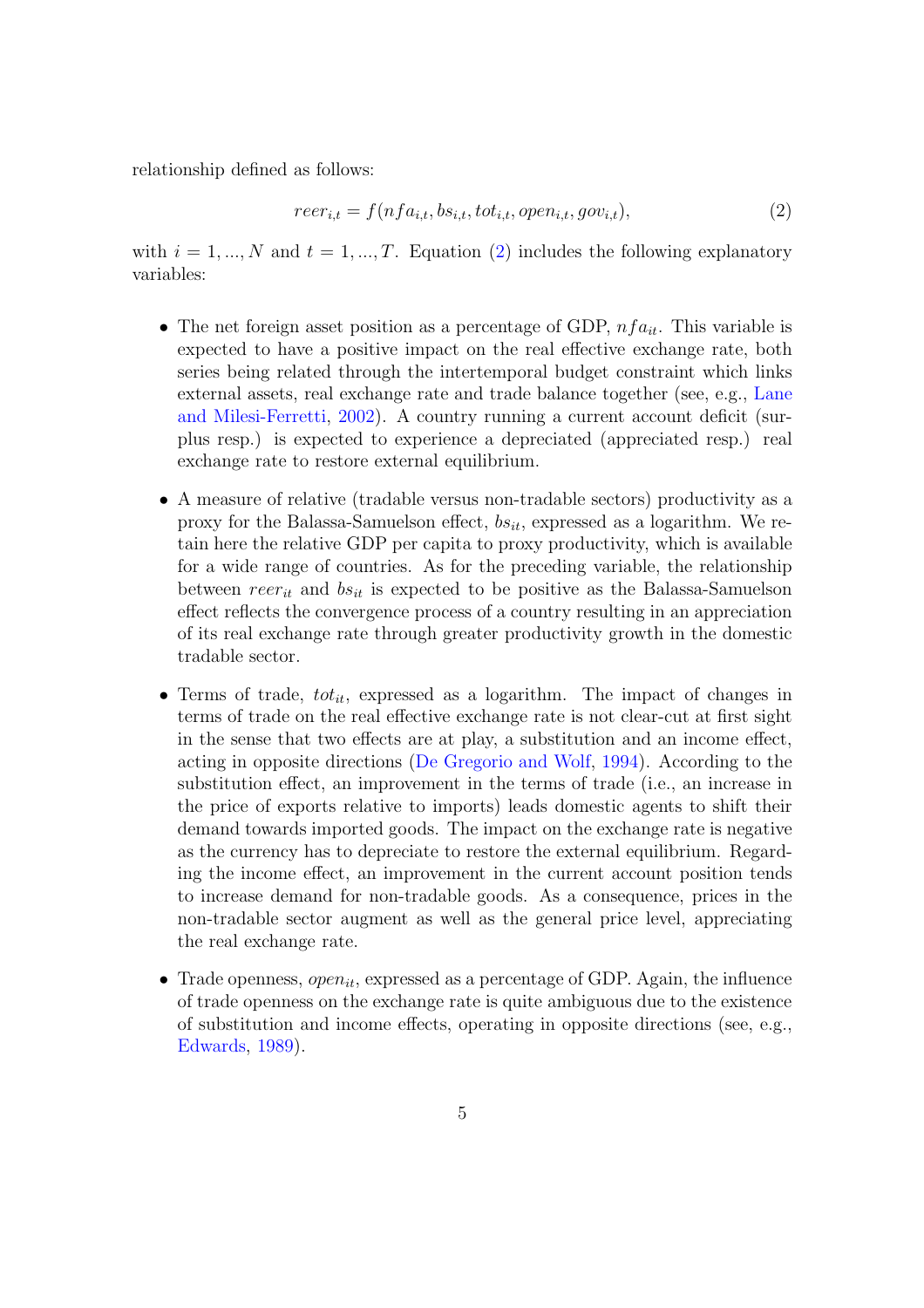• Government spending, denoted as  $qov_{it}$  and expressed as a percentage of GDP. According to [Froot and Rogoff](#page-38-6) [\(1995](#page-38-6)), this variable positively impacts the real exchange rate through the direct effect it exerts on the prices of non-tradable goods. This exp[lanation has been called into question by](#page-40-5) Ravn, Schmitt-Grohé, and Uribe  $(2012)$ , arguing that a rise in government spending stimulates private consumption, in turn, depreciating the real exchange rate.

#### 2.2 Explaining exchange rate misalignments

Once the series of currency misalignments have been calculated, a key issue is to assess whether the ERR impacts their size and persistence. To this end, we rely on two models of different but complementary natures, each of them having a specific purpose.

Theoretically, the stability of the international monetary system requires national monetary balances (absence of misalignments) or weak controllable monetary distortions (small misalignments). Similarly, large currency misalignments are also undesirable at the national level since they often hide significant economic distortions. Therefore, we assess the impact of the ERR on the size of misalignments through the following static model:

<span id="page-6-0"></span>
$$
|mis_{i,t}| = \alpha_0 + \alpha_1 ERR_{i,t} + \sum_{l=1}^{k} \delta_l X_{i,t}^l + \epsilon_{i,t},
$$
\n(3)

where  $|mis|$  represents the absolute value of the misalignment,  $ERR$  denotes the exchange rate regime, and X is a vector of  $k$  control variables regrouping the level of financial development, the quality of institutions, changes in the terms of trade (in absolute terms), and a dummy variable to account for crises. Equation [\(3\)](#page-6-0) is similar to that in [Dubas](#page-37-0) [\(2009](#page-37-0)), but with additional controls (quality of institutions and terms of trade variations).<sup>[3](#page-6-1)</sup> To the extent that countries with strong political and financial institutions experience fewer political or monetary crises, or manage them more effectively, they are likely to exhibit smaller exchange rate misalignments. Thus, we expect negative coefficients associated with the quality of institutions and financial development variables. In addition, currency misalignments are potentially largeri[n countries facing more pronounced terms of trade shocks](#page-36-4) (Amano and van Norden, [1995](#page-36-4); [Mendoza](#page-39-5), [1995](#page-39-5); [Devereux and Connolly](#page-37-5), [1996](#page-37-5)). For Latin American countries, [Zeev, Pappa, and Vicondoa](#page-40-6) [\(2017](#page-40-6)) show that variations in the terms of trade are an important and indisputable determinant of economic fluctuations. We

<span id="page-6-1"></span><sup>&</sup>lt;sup>3</sup>In the same vein, see also [Gnimassoun](#page-38-7) [\(2015](#page-38-7)) for current account imbalances.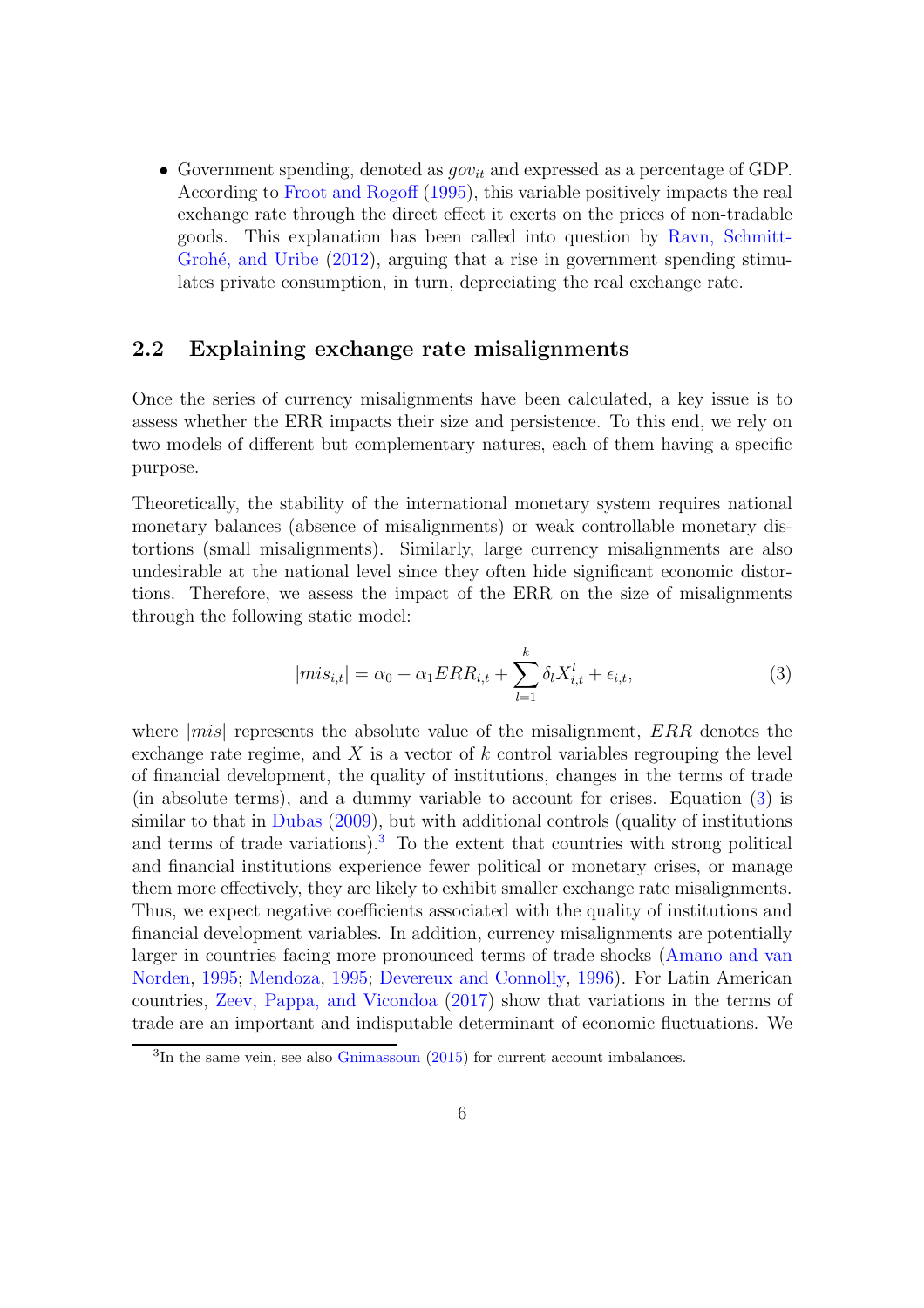expect a positive coefficient associated with terms of trade changes (in absolute terms). Finally, we include a crisis indicator among the control variables to take into account the years of banking crises which are periods characterized by larger currency misalignments.<sup>[4](#page-7-0)</sup> Since ERR are classified from the most fixed to the most flexible, an estimated positive value for  $\alpha_1$  would mean that the more flexible the EER, the larger the currency misalignments.

Besides their size, the persistence of misalignments is also a major concern in emerging and developing countries. Indeed, long-lasting misalignments may reflect persistent economic distortions requiring structural reforms and, sometimes, significant adjustment costs. To examine whether the ERR influences the persistence of misalignments, we consider the following dynamic model:

<span id="page-7-1"></span>
$$
mis_{i,t} = \beta_0 + \beta_1 mis_{i,t-1} + \beta_2 ERR_{i,t} + \beta_3 mis_{i,t-1} \times ERR_{i,t} + \sum_{l=1}^{k} \delta_l X_{i,t}^l + \mu_{i,t}.
$$
 (4)

The dependent variable now refers to the misalignment, and its lagged value is included among the explanatory variables to measure the degree of persistence. The interaction between mis and ERR allows us to examine whether the ERR impacts the persistence of misalignments. The control variables are the same as before, with the terms of trade now being expressed in level due to the nature of the dependent variable.

Equation  $(4)$  has often been used to test the relevance of [Friedman](#page-38-1)  $(1953)$ 's argument that the flexibility of the nominal exchange rate allows for a more effective ad[justment of external imbalances \(see, among others,](#page-39-6) [Chinn and Wei,](#page-36-5) [2013;](#page-36-5) Martin, [2016;](#page-39-6) [Ghosh, Qureshi, and Tsangarides](#page-38-8), [2018](#page-38-8)). To our knowledge, only [Caputo](#page-36-6) [\(2015](#page-36-6)) attempts to assess the effect of ERR on the persistence of misalignments. However, the related empirical treatment may be questioned since the dependent variable considered in this study is the change in the real effective exchange rate rather than the misalignments themselves. In Equation  $(4)$ , the coefficient of the interaction term  $(\beta_3)$  deserves particular attention. Given the ERR classification, a positive sign for  $\beta_3$  would indicate that the flexibility of the ERR increases the persistence of misalignments. Conversely, a negative sign would mean that flexible ERR are more effective in ensuring a quick adjustment of currency misalignments. Although several studies confirm Friedman's argument, the consensus is far from being definitive. For example, [Berka, Devereux, and Engel](#page-36-7) [\(2012](#page-36-7)) show that real

<span id="page-7-0"></span><sup>4</sup>Recall that the classifications of [Shambaugh](#page-40-7) [\(2004](#page-40-7)) and [Ilzetzki, Reinhart, and Rogoff](#page-39-7) [\(2019\)](#page-39-7) are based on the volatility of the exchange rate. We therefore eschew the use of a currency crises dummy as a control variable because, within the present context, an exchange rate crisis indicator is strongly correlated with discrete changes in the ERR.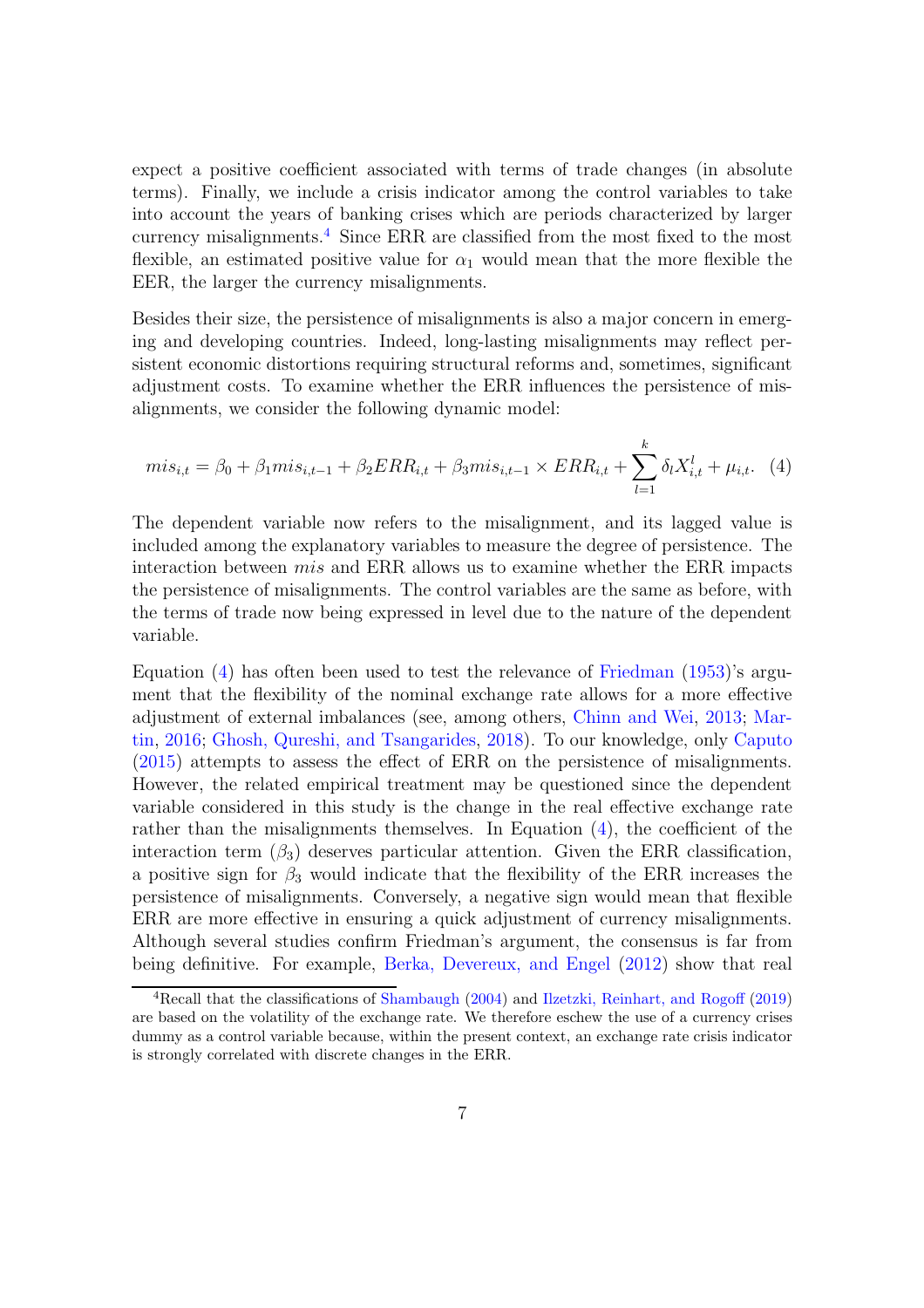exchange rate movements within the Eurozone are at least as compatible with efficient adjustment as the behavior of real exchange rates for floating countries outside the euro area.

#### 2.3 Exchange rate regime classifications

As is standard in the international macroeconomics literature, we rely on the de facto ERR classification when investigating how the ERR affects the size and persistence of currency misalignments. De jure classifications are based on the declared status of countries. However, it is now well accepted that a de facto measure is more reliable than a de jure one since, in practice, countries may have incentives to deviate from their officially declared intention. In this paper, we consider two of the best known and most widely used classifications, i.e., those of [Shambaugh](#page-40-7) [\(2004\)](#page-40-7) (henceforth SHA) and [Ilzetzki, Reinhart, and Rogoff](#page-39-7) [\(2019](#page-39-7)) (henceforth IRR).<sup>[5](#page-8-0)</sup>

[Shambaugh](#page-40-7) [\(2004\)](#page-40-7) bases his classification exclusively on the degree of exchange rate stability: the regime is considered as a peg if the exchange rate remains within  $\pm 2$ percent bands against the reference currency; otherwise the regime is treated as nonpeg. This methodology is highly transparent in its construction and delivers a clearcut and dichotomous classification: the ERR of a given country-year observation is labeled as either peg (for which the dummy variable takes the value of zero) or non-peg (the index is one).<sup>[6](#page-8-1)</sup> In addition, this two-way classification of [Shambaugh](#page-40-7) [\(2004](#page-40-7)) has good coverage for 16 out of the 17 countries contained in our sample (Ecuador is the exception) over the 1970-2014 period.

[Ilzetzki, Reinhart, and Rogoff](#page-39-7) [\(2019](#page-39-7)) built their classification by also relying on the variability of exchange rates. However, their method is enriched by considering: (i) data on consumer price indices' movements to identify high inflation periods, (ii) countries' regime announcements (the de jure status) of which are not always consistent with the de facto approach, and (iii) the existence of dual exchange rate arrangements and/or parallel markets whenever they exist. In our context, considering exchange rate data coming from parallel exchange rate markets when categorizing regimes is particularly relevant, as such markets accounted for a large part of exchange rate developments in Latin America during the debt crisis of the 1980s. The IRR classification includes 14 categories in which a regime may fall (from more

<span id="page-8-0"></span><sup>5</sup>For the sake of robustness, other classifications will be considered further in the paper.

<span id="page-8-1"></span> ${}^{6}$ In [Shambaugh](#page-40-7) [\(2004\)](#page-40-7), the original ranking is peg=1 and non-peg=0. Throughout the paper, the two categories are reversed (i.e., peg=0 and non-peg=1) such that the SHA index is ordered in a monotonic way from more to less fixity. This choice is made so that the ordering of the SHA classification is consistent with that of the IRR database, see below.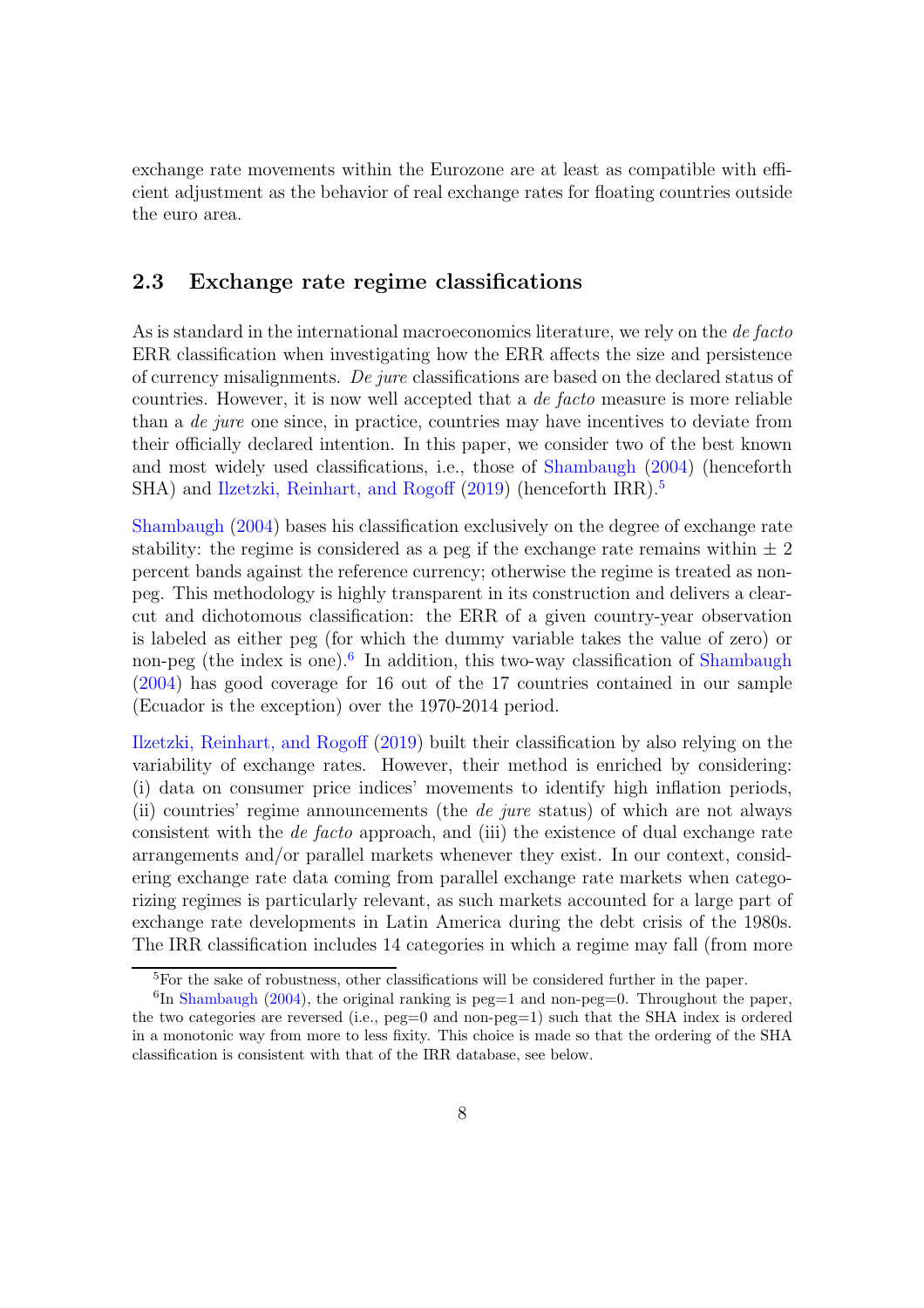to less fixity). To improve identification, we collapse this large number of categories into a three-way classification with the value 1 for the fixed regime (from "no legal tender" to "de facto peg"), 2 for the intermediate regime (from "pre-announced") crawling peg" to "moving band that is narrower than or equal to  $\pm 2\%$ "), and 3 for the floating regime ("managed floating" to "freely falling"). Besides, the IRR measure covers all countries in our sample over our reference period 1970-2016.

<span id="page-9-0"></span>Figure 1: Percentage of Fixed Exchange Rate Regimes in Latin American Countries (SHA classification on the left panel and IRR classification on the right panel).



Note: The group of 16 Latin American countries comprises 8 South American countries (Argentina, Bolivia, Brazil, Chile, Colombia, Paraguay, Peru, and Uruguay) and 8 Central American countries (Costa Rica, Dominican Republic, Guatemala, Honduras, Jamaica, Mexico, Panama, and Trinidad and Tobago). Period: 1970-2014.

Figure [1](#page-9-0) presents the share of fixed ERR for a group of 16 Latin American countries over the last four and a half decades.<sup>[7](#page-9-1)</sup> On the left (right resp.) panel, we plot the share of fixed regimes according to the SHA (IRR resp.) classification for the full sample of Latin American countries, together with South American countries and Central American countries separately.<sup>[8](#page-9-2)</sup> As shown, fixed exchange rates are more prevalent among Central American countries than in South America, and this picture is similar across decades and different classifications. We acknowledge this issue, and address it in the robustness section (see Section [4.2\)](#page-24-0). In addition, for the whole sample, the percentage of fixed ERR has declined over time from 69% in the 1970s to 35% in the 2010 decade according to the SHA classification (the cor-

<span id="page-9-1"></span><sup>7</sup>For the sake of comparability, we restrict our attention to a group of countries (Argentina, Bolivia, Brazil, Chile, Colombia, Costa Rica, Dominican Republic, Guatemala, Honduras, Jamaica, Mexico, Panama, Paraguay, Peru, Trinidad and Tobago, and Uruguay) and a period of time (1970- 2014) that are comparable across the two classifications. This means we omitted Ecuador and observations for the years 2015 and 2016 for all countries when considering the IRR classification.

<span id="page-9-2"></span><sup>8</sup>Fixed ERR concern regimes with a value of 0 in the SHA classification, and 1 in the IRR classification.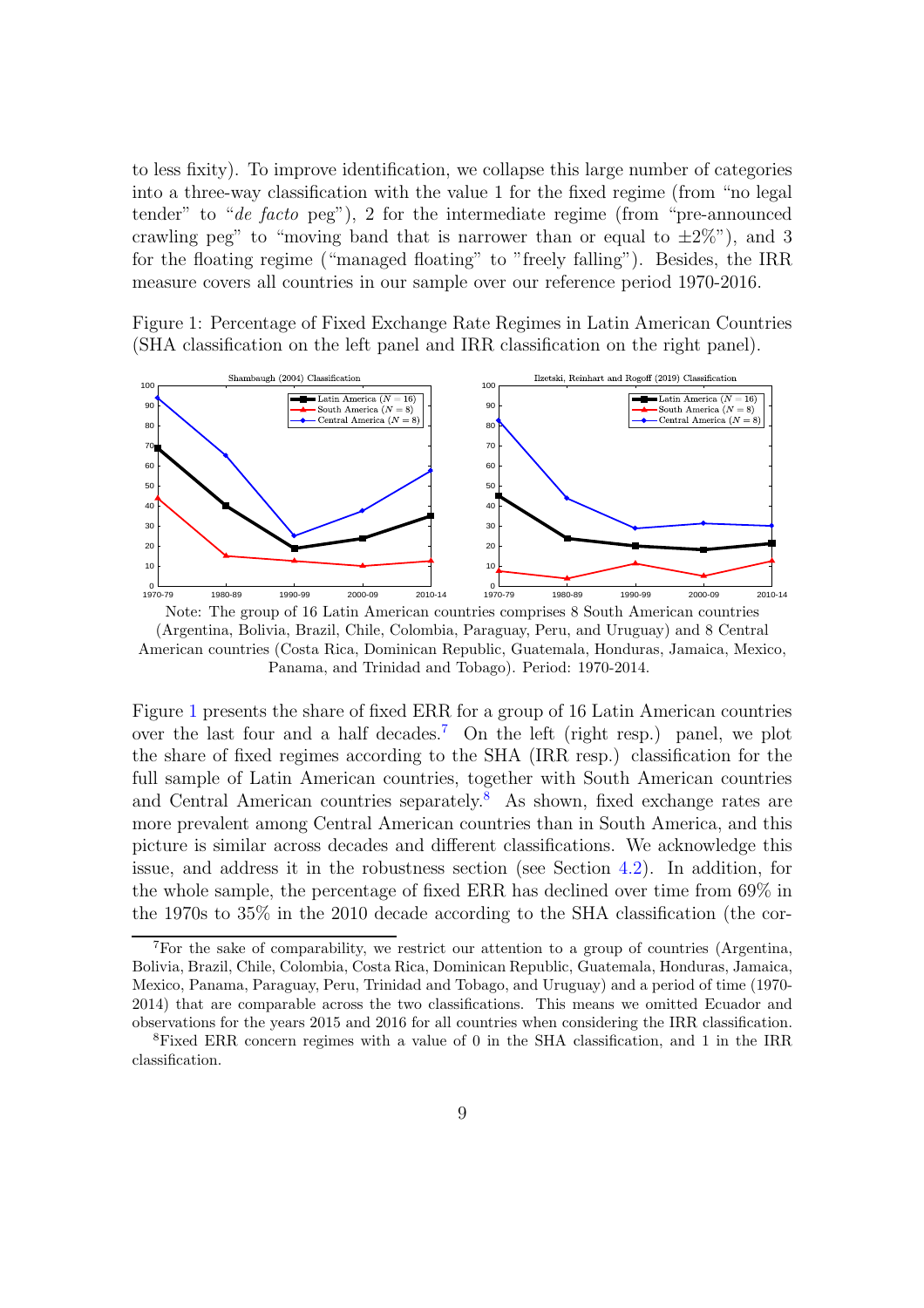responding numbers for the IRR classification are 45% and 21% respectively). This pattern remains valid for both groups of countries. The declining share of fixed ERR over time on the Latin American continent may reflect continuous adjustments in exchange rate policy—as illustrated by the increasing adoption of inflation targeting strategy—to deal with macroeconomic imbalances.

#### 2.4 Data

We consider a wide panel of 17 Latin American countries: Argentina, Bolivia, Brazil, Chile, Colombia, Costa Rica, Dominican Republic, Ecuador, Guatemala, Honduras, Jamaica, Mexico, Panama, Paraguay, Peru, Trinidad and Tobago, and Uruguay.<sup>[9](#page-10-0)</sup> The baseline period runs from 1970 to 2016, and data are annual.

Let us first describe the data used to estimate Equation [\(2\)](#page-5-0). The real effective exchange rate for country i at time t,  $REER_{i,t}$ , is constructed as the geometric weighted average of the real bilateral exchange rates  $vis-\hat{a}-vis$  its ten main trading partners:

<span id="page-10-1"></span>
$$
REER_{i,t} = \prod_{j=1}^{10} \left( \frac{P_{i,t}}{E_{ij,t} P_{j,t}} \right)^{\omega_{j,t}},
$$
\n(5)

where  $P_{i,t}$  and  $P_{j,t}$  are domestic and foreign consumer price indexes, respectively, and  $E_{ij,t}$  is the nominal exchange rate (in units of domestic currency).  $\omega_{j,t}$  is the trade weight of partner  $j$  in total trade of the home country  $i$ . Prices and nominal exchange rates series are taken from the IMF International Financial Statistics database. Trade weights are constructed using countries' export and import data from the IMF Direction of Trade Statistics database.

The variable  $REER_{i,t}$  is expressed as an index (100 = 2000) and then converted into logarithms such that  $reer_{i,t} = \ln(REE_{i,t})$ . According to our definition, an increase in reer<sub>it</sub> corresponds to a real appreciation. The variable  $nfa_{it}$  is constructed as the ratio of the net foreign assets position to GDP, both expressed in U.S. dollars (source: [Lane and Milesi-Ferretti](#page-39-8) [\(2001\)](#page-39-8), and updates thereto). Due to the lack of data on sectoral productivity, GDP per capita relative to trading partners is used as a proxy for the Balassa-Samuelson effect:

$$
BS_{i,t} = \prod_{j=1}^{10} \left( \frac{y_{i,t}}{y_{j,t}} \right)^{\omega_{j,t}},
$$
\n(6)

<span id="page-10-0"></span><sup>9</sup>Note that El Salvador, Haiti, Nicaragua, and Venezuela are excluded from our sample due to either data availability issues or to the fact that they have known only one ERR over the whole period (such as El Salvador for instance, whose currency was pegged to the U.S. dollar over the period under study).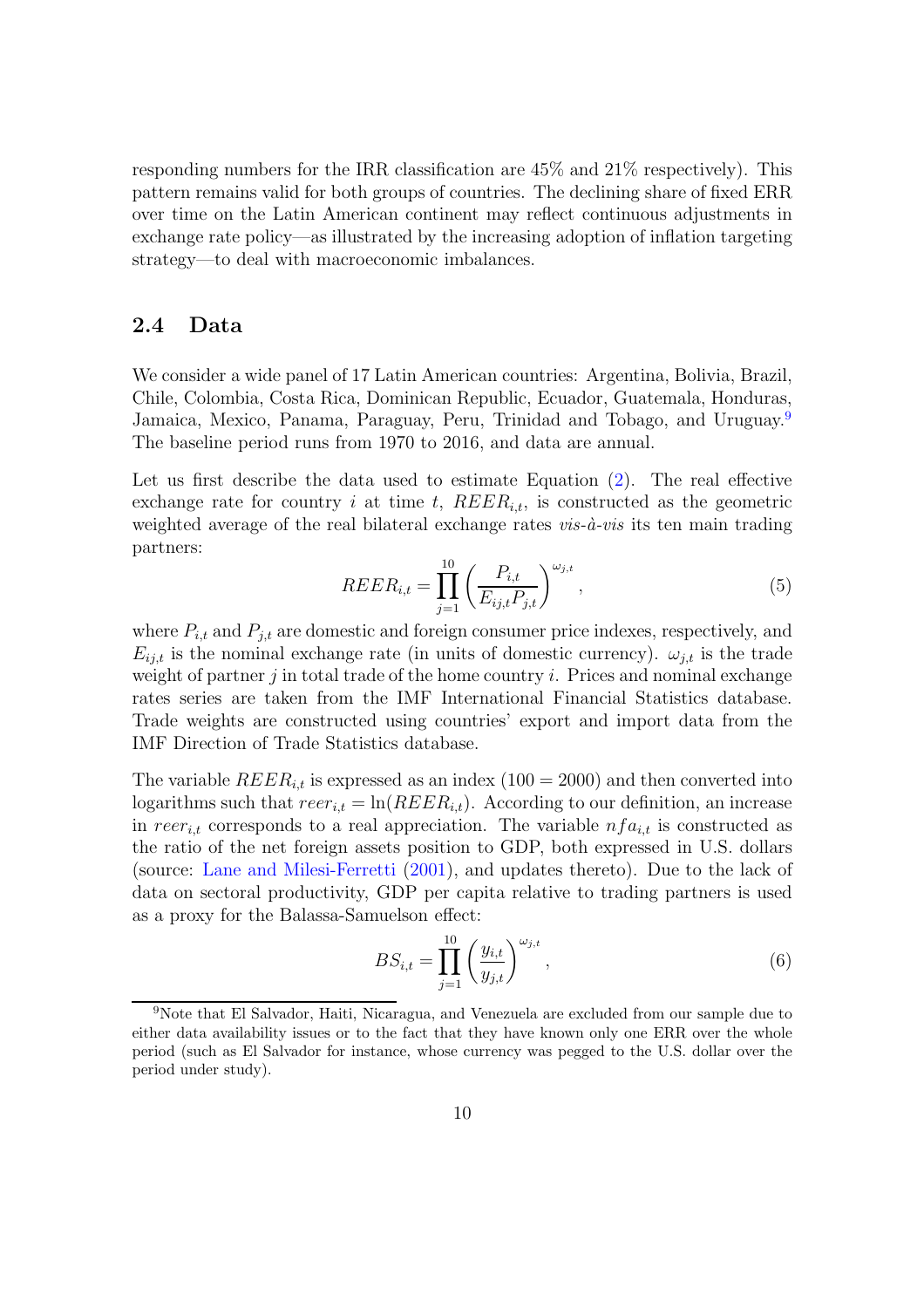where  $y_{i,t}$  and  $y_{j,t}$  are domestic and foreign GDP per capita, respectively (source: World Bank, World Development Indicators (WDI) database).<sup>[10](#page-11-1)</sup> Partner countries' weights  $(\omega_{i,t})$  are the same as those used in the construction of  $REER_{i,t}$ , see Equa-tion [\(5\)](#page-10-1). The variable  $BS_{i,t}$  is expressed as an index (100 = 2000) and then converted into logarithms such that  $bs_{i,t} = \ln(BS_{i,t})$ . The terms of trade,  $tot_{it}$ , are defined as the ratio of the country's export price index to its import price index (source: CEPAL). Terms of trade are in logarithms, and expressed as an index  $(100 = 2000)$ . Openness (*open*<sub>i,t</sub>) is the ratio of imports plus exports to GDP, all these variables being in U.S. dollars (source: WDI). For government spending,  $g_{i,t}$ , we take the share of government consumption in GDP extracted from WDI.

Turning to the variables involved in misalignments' regressions, we consider the following controls: (i) an indicator of financial development constructed as the ratio of private credit by deposit money banks and other financial institutions to nominal GDP (source: World Bank, Global Financial Development (GFD) database); (ii) a banking crisis dummy which takes the value of 1 in the event of a banking crisis and 0 otherwise (source: GFD); (iii) a measure of quality of institutions which consists in a score coding the authority characteristics of states, ranging from  $+10$  (strongly democratic) to -10 (strongly autocratic). This variable is extracted from the Polity IV Project database.

## <span id="page-11-0"></span>3 Results

#### 3.1 Baseline results

In this section, we present the results prior to the estimation of exchange rate misalignments. Since the BEER approach relies on a cointegrating relationship, panel unit root and cointegration tests are required. Due to economic and financial globalization, the effects of neighborliness, the impacts of imitation, as well as common shocks that affect the countries, we have to account for cross-sectional dependence when implementing the tests. To avoid any bias related to the omission of potential inter-country dependencies, we perform the test of weak cross-sectional dependence developed by [Pesaran](#page-40-8) [\(2015\)](#page-40-8) on each variable included in Equation [\(2\)](#page-5-0) as well as on the residuals of the relation that binds them. The results presented in Table [A-2](#page-28-0) (Appendix [A\)](#page-28-1) reject the null hypothesis and thus confirm the existence of strong

<span id="page-11-1"></span><sup>&</sup>lt;sup>10</sup>This measure of the Balassa-Samuelson effect is commonly used in the international macroeconomics literature, see [Gnimassoun and Mignon](#page-38-9) [\(2015,](#page-38-9) [2016](#page-38-10)) for example. Recently, Couharde, Delatte, Grekou, Mignon, and Morvillier [\(2020\)](#page-37-6) present and discuss the implications of alternative measures of the Balassa-Samuelson effect suggested in the literature.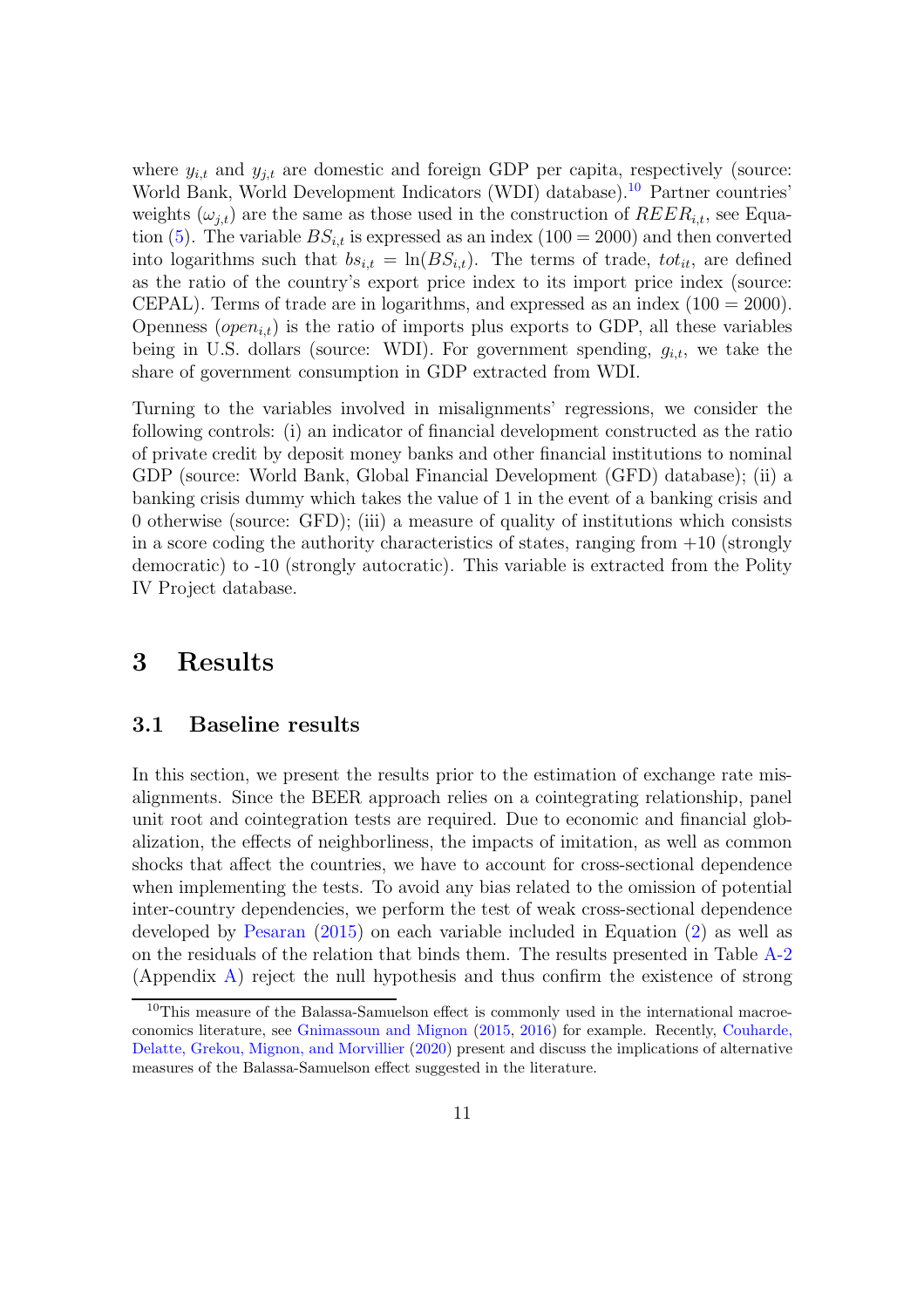inter-country dependence.<sup>[11](#page-12-0)</sup>

To account for this property, we use the CADF test developed by [Pesaran](#page-40-9) [\(2007\)](#page-40-9) to test the unit root null hypothesis in a heterogeneous panel in the presence of cross-sectional dependence. As shown in Table [A-3,](#page-29-0) the unit root null hypothesis cannot be rejected for all variables, except for the terms of trade (*tot*) which are thus excluded from the cointegrating relationship. $^{12}$  $^{12}$  $^{12}$ 

Turning to cointegration, we rely on [Westerlund](#page-40-10) [\(2007](#page-40-10)) to test the null hypothesis of no cointegration based on the estimation of a panel error correction model. Roughly speaking, four tests are proposed by Westerlund, two of which  $(P_\tau$  and  $P_\alpha$ ) assume homogeneity of the cointegrating vector (error correction term), the two others  $(G_\tau)$ and  $G_{\alpha}$ ) allowing for heterogeneity. As shown in Table [A-4,](#page-29-1) the null hypothesis of no cointegration is rejected when we allow for heterogeneity of the cointegrating vector. Given that homogeneity of the cointegration vector under the alternative hypothesis is quite unlikely in our panel, we therefore conclude in favor of a cointegrating relationship between the real effective exchange rate and its fundamentals in Latin American countries.

The last step of the BEER approach is to estimate the long-term relationship. To this end, we rely on the Dynamic OLS approach (DOLS) proposed by [Mark and Sul](#page-39-9) [\(2003](#page-39-9)). In particular, we use a complete specification that allows us to control for cross-sectional dependence:

<span id="page-12-2"></span>
$$
reer_{i,t} = \vartheta_i + \lambda_i t + \theta_t + \gamma' x_{i,t} + \sum_{s=-p_i}^{p_i} \delta_{i,s} \Delta x_{i,t-s} + \upsilon_{i,t},\tag{7}
$$

where  $\vartheta_i$  captures individual heterogeneity,  $\lambda_i t$  takes into account heterogeneous trends, and  $\theta_t$  controls for common temporal effects (cross-sectional dependence). The fundamentals  $(x)$  included in the cointegrating relationship are relative productivity, public expenditure, net foreign assets, and trade openness. Individual lags  $(-p_i)$  and individual leads  $(p_i)$  of changes in the explanatory variables are introduced to correct possible serial correlation biases. The estimation results with  $p = 1$ 

<span id="page-12-0"></span> $11$ Given the long time dimension of our panel and as a robustness check, we also perform the Lagrange multiplier (LM) test developed by [Breusch and Pagan](#page-36-8) [\(1980](#page-36-8)) and implemented by [Baum](#page-36-9) [\(2001](#page-36-9)) to test for cross-sectional independence. We obtain results that are consistent with those of [Pesaran](#page-40-8) [\(2015\)](#page-40-8)'s test, strongly rejecting the hypothesis of absence of inter-country dependency.

<span id="page-12-1"></span><sup>&</sup>lt;sup>12</sup>Note that due to the fairly long time dimension of our panel, we also perform the unit root tests with structural breaks of Lluís Carrion-i Silvestre, Del Barrio-Castro, and López-Bazo [\(2005\)](#page-39-10). We obtain similar results (available upon request from the authors), illustrating the robustness of our findings.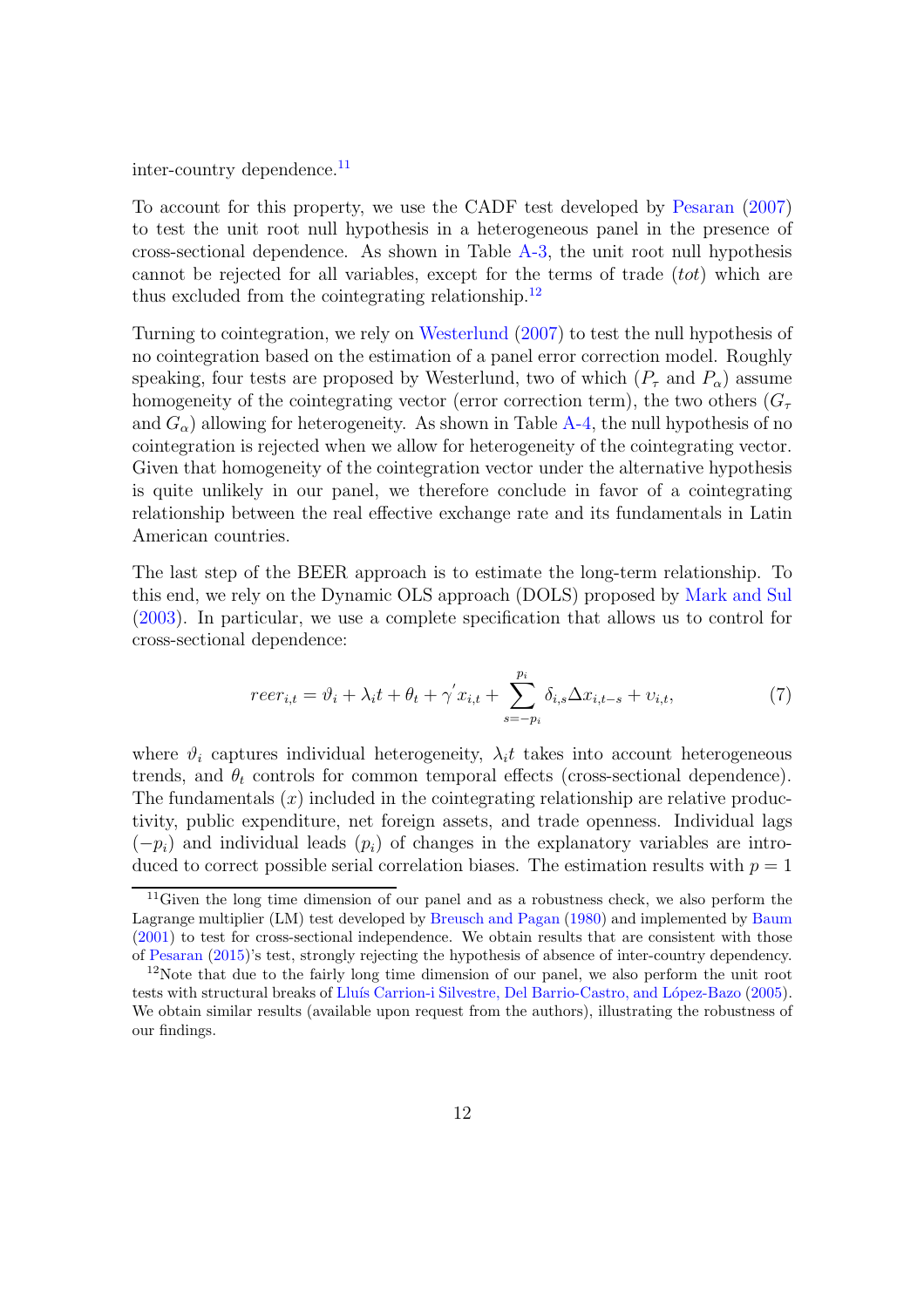are given by:

$$
\widehat{reer}_{i,t} = \widehat{\vartheta}_i + 0.2965 \; bs_{i,t} - 0.0093 \; open_{i,t} + 0.0238 \; gov_{i,t} + 0.0023 \; nfa_{i,t}. \tag{8}
$$

where robust standard errors of the estimated coefficients are given in brackets (the full results for  $p = 1$  and  $p = 2$  are reported in Table [A-5\)](#page-29-2).<sup>[13](#page-13-0)</sup> The results are consistent with expectations. Indeed, an improvement in net foreign assets, public expenditures, and relative productivity leads to an appreciation of the real exchange rate, while increased trade openness is associated with a real depreciation of the currency. Although there is theoretical ambiguity regarding the sign of the coefficient associated with trade openness, several empirical studies point to a negative relationship (see, e.g., [Dubas,](#page-37-0) [2009;](#page-37-0) [Ibrahim A. Elbadawi and Soto,](#page-39-11) [2012\)](#page-39-11). Finally, we compute the value of the equilibrium real exchange rates ( $\widehat{reer}_{i,t}$ ) from these estimation results by considering the long-term components of the exchange rate fundamentals.<sup>[14](#page-13-1)</sup>

#### 3.2 Size of currency misalignments and ERR

Table [1](#page-16-0) reports the estimated effect of the ERR on the size of currency misalignments (Equation [\(3\)](#page-6-0)), the regressions being performed with and without time fixed effects. Given the nature of the dependent variable (absolute value of misalignments), we do not introduce country fixed effects in the regressions since this is equivalent to removing the individual averages of the raw variables. Indeed, such a transformation is not relevant from an economic viewpoint in an analysis like ours, whose purpose is to explain the size (distance to zero) of currency misalignments.<sup>[15](#page-13-2)</sup> Columns  $(1)$ to (8) show the results of the overall impact of the ERR, distinguishing the classification of SHA from that of IRR. The last four columns  $(9)-(12)$  report the specific impact of the ERR (fixed, intermediate, flexible) based on the IRR classification.

<span id="page-13-0"></span><sup>&</sup>lt;sup>13</sup>Consistent with the cointegration test, we introduce one lag and one lead in the relationship for all countries. As shown, the estimated coefficients do not change significantly when these numbers are both increased to two.

<span id="page-13-1"></span><sup>&</sup>lt;sup>14</sup>Following Schröder [\(2013\)](#page-40-11) and [Comunale](#page-37-7) [\(2017](#page-37-7)), we extract the trend components of the variables using the Hodrick-Prescott filter, with a smoothing parameter of conventional value  $\lambda = 100$ . Note that, for the sake of completeness and as a robustness check, we also considered the actual values of the exchange rate fundamentals when computing equilibrium exchange rate values. The results (available upon request from the authors) were identical to those reported in the paper.

<span id="page-13-2"></span> $15$  Formally, allowing for country fixed effects in Equation  $(3)$  implicitly defines the dependent variable as  $|mis_{i,t}| - (1/T) \sum_{t=1}^{T} |mis_{i,t}|$ . By construction, such a within transformation allows the left-hand side variable of Equation  $(3)$  to take either positive or negative values, which is in contradiction with our goal to assess the effect of the EER on the magnitude of misalignments.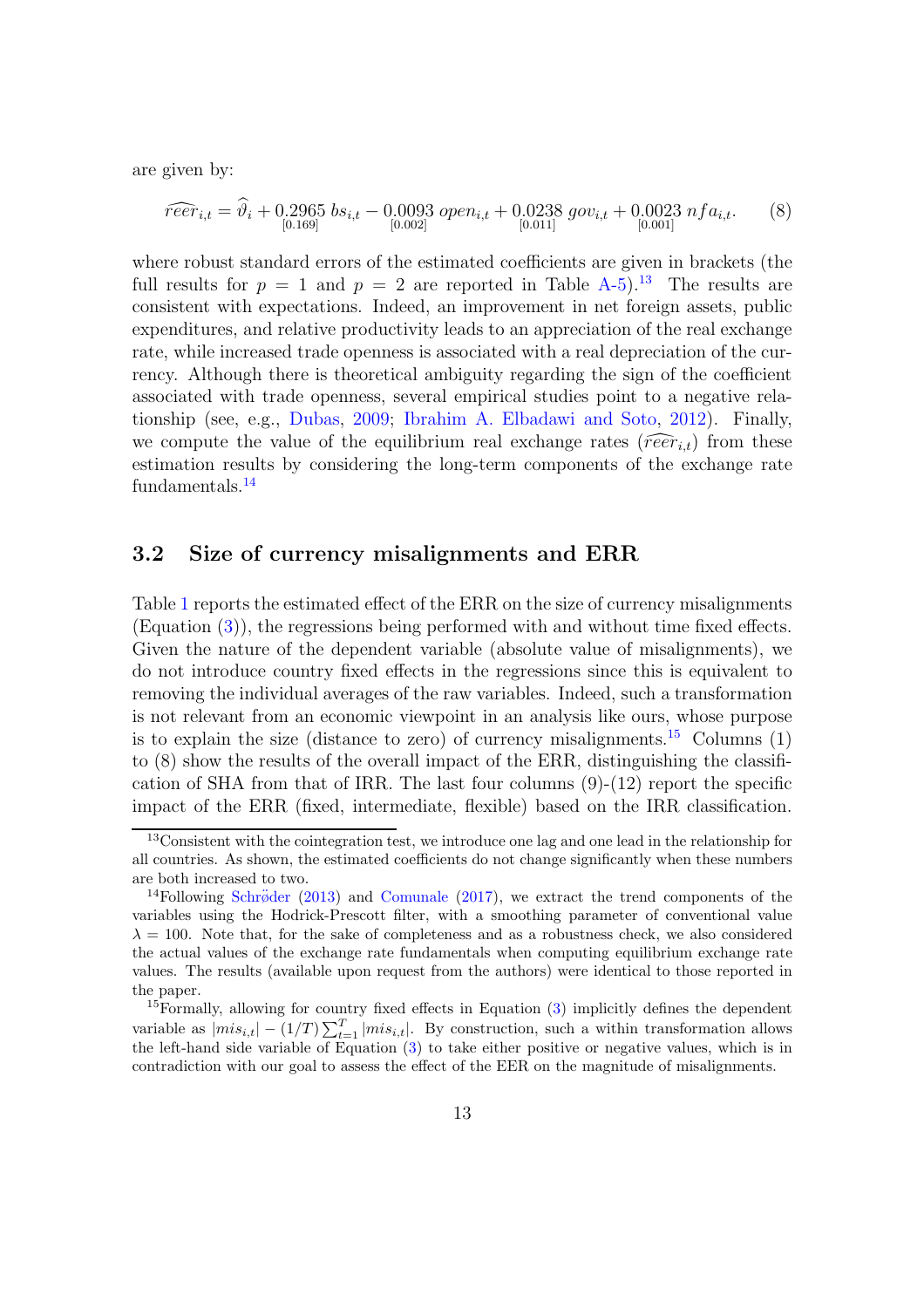In these specifications, each ERR is a dummy variable taking the value 1 for the specified regime and 0 otherwise. For reasons of multicollinearity, only intermediate and flexible regimes are included in the regressions, the fixed regime acting as the benchmark.

Regarding the overall effect of the ERR, the results indicate that greater flexibility is significantly associated with an increase in the size of currency misalignments regardless of the classification, with or without control variables. When time dummies and control variables are included in the regressions (columns (4) and (8)), the estimated ERR coefficient is highly significant whatever the specification, amounting to 0.054 for the SHA classification and 0.076 for the IRR classification. The central result here is that regimes in which the exchange rate is actively pegged produce lower misalignments in absolute terms than do floating regimes, with a difference of around 6 percent. The findings are confirmed by those on the specific effect of the ERR. Indeed, taking the fixed regime as a benchmark in the regression, the results show that countries with a flexible ERR experience significantly higher ex-change rate misalignments.<sup>[16](#page-14-0)</sup> For the sake of completeness, we have estimated two auxiliary regressions to assess whether the monetary and/or budgetary disciplines matter in explaining why fixed ERR are associated with smaller misalignments.<sup>[17](#page-14-1)</sup> In Table [A-6,](#page-31-0) the dependent variable is the inflation rate, whereas it is the fiscal balance in Table [A-7.](#page-32-0) As shown, fixed ERR are characterized by greater monetary discipline as flexible ERR lead to significantly higher inflation rates. Similarly, fixed ERR outperform flexible regimes in terms of budgetary discipline. Overall, fixed ERR tend to reduce inflation and deficits, a feature that could explain why they perform better in limiting the size of misalignments.

However, we do not observe significant differences in the magnitude of misalignments between countries under intermediate ERR and those with fixed exchange rates. Our results diverge from those of [Dubas](#page-37-0) [\(2009](#page-37-0)), who finds that for developing countries, the intermediate ERR is more effective in limiting the size of currency misalignments.<sup>[18](#page-14-2)</sup> They also differ from those of [Gnimassoun](#page-38-7)  $(2015)$ , according to which flexible ERR perform well in reducing the magnitude of external imbalances in sub-Saharan African countries. Beyond the difference between the samples used

<span id="page-14-0"></span><sup>&</sup>lt;sup>16</sup>The descriptive statistics reported in Table [A-1](#page-28-2) in the [A](#page-28-1)ppendix A are consistent with these results. The mean and variance of the misalignments (in absolute value terms) are much greater under flexible ERR than under fixed and intermediate regimes, regardless of the classification.

<span id="page-14-1"></span><sup>&</sup>lt;sup>17</sup>See Appendix [B](#page-29-3) for a detailed presentation of the monetary and budgetary discipline hypotheses.

<span id="page-14-2"></span><sup>&</sup>lt;sup>18</sup>It is worth mentioning that our article differs from [Dubas](#page-37-0) [\(2009](#page-37-0)) in that it uses *de facto* rather than de jure ERR classifications to test the impact of the ERR on real exchange rate misalignments. Indeed, *de facto* codings seem to reflect countries' behavior more accurately and, thus, are more appropriate for assessing the effective impact of exchange rate policy on economic variables.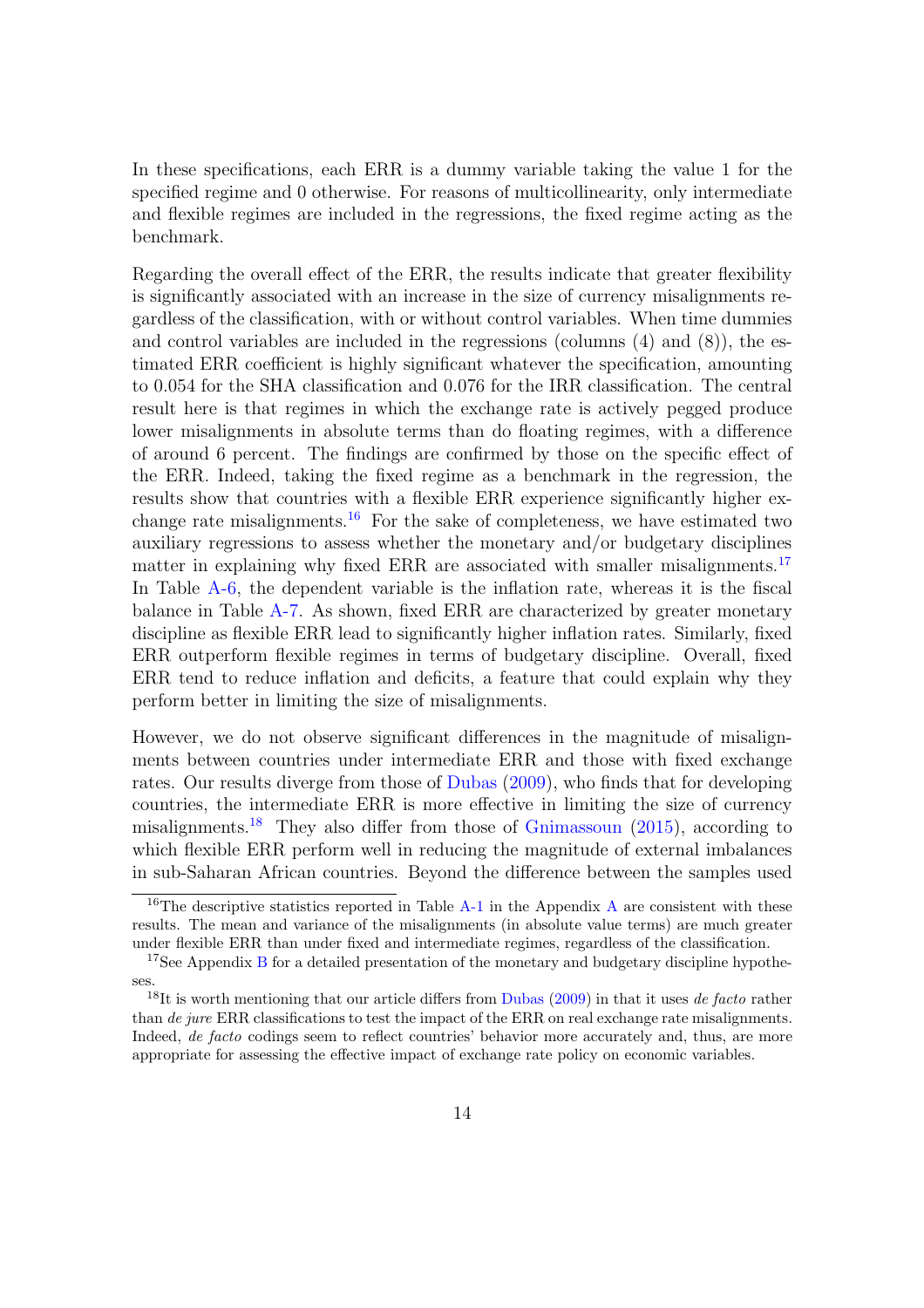in the studies, the economic stakes of the choice of ERR are not necessarily the same according to the region and the economy. Indeed, major changes have been observed in the choices of ERR in Latin American countries since the end of the Bretton Woods system, with a more pronounced tendency towards flexible or intermediate arrangements since the beginning of the 1990s. This implies a movement toward domestic ERR more consistent with the new international monetary regime that is based on the flotation of the main global currencies [\(Carrera and Vuletin,](#page-36-10) [2013\)](#page-36-10).

When they are significantly different from zero at the standard levels, the coefficients associated with the control variables have the expected signs. Indeed, financial development contributes to limiting the size of misalignments, whatever the specification. This result is in line with [Devereux and Lane](#page-37-8) [\(2003\)](#page-37-8), who show that domestic financial development helps stabilize the exchange rate in developing countries by facilitating intertemporal smoothing by households and firms. [Dubas](#page-37-0) [\(2009](#page-37-0)) also highlights a significant contribution of financial development in reducing the size of currency misalignments. Moreover, as expected, the years of banking crises are associated with large significant misalignments. Finally, despite some heterogeneity across the specifications, countries with stronger political institutions (more democratic economies) generally tend to limit the size of currency misalignments.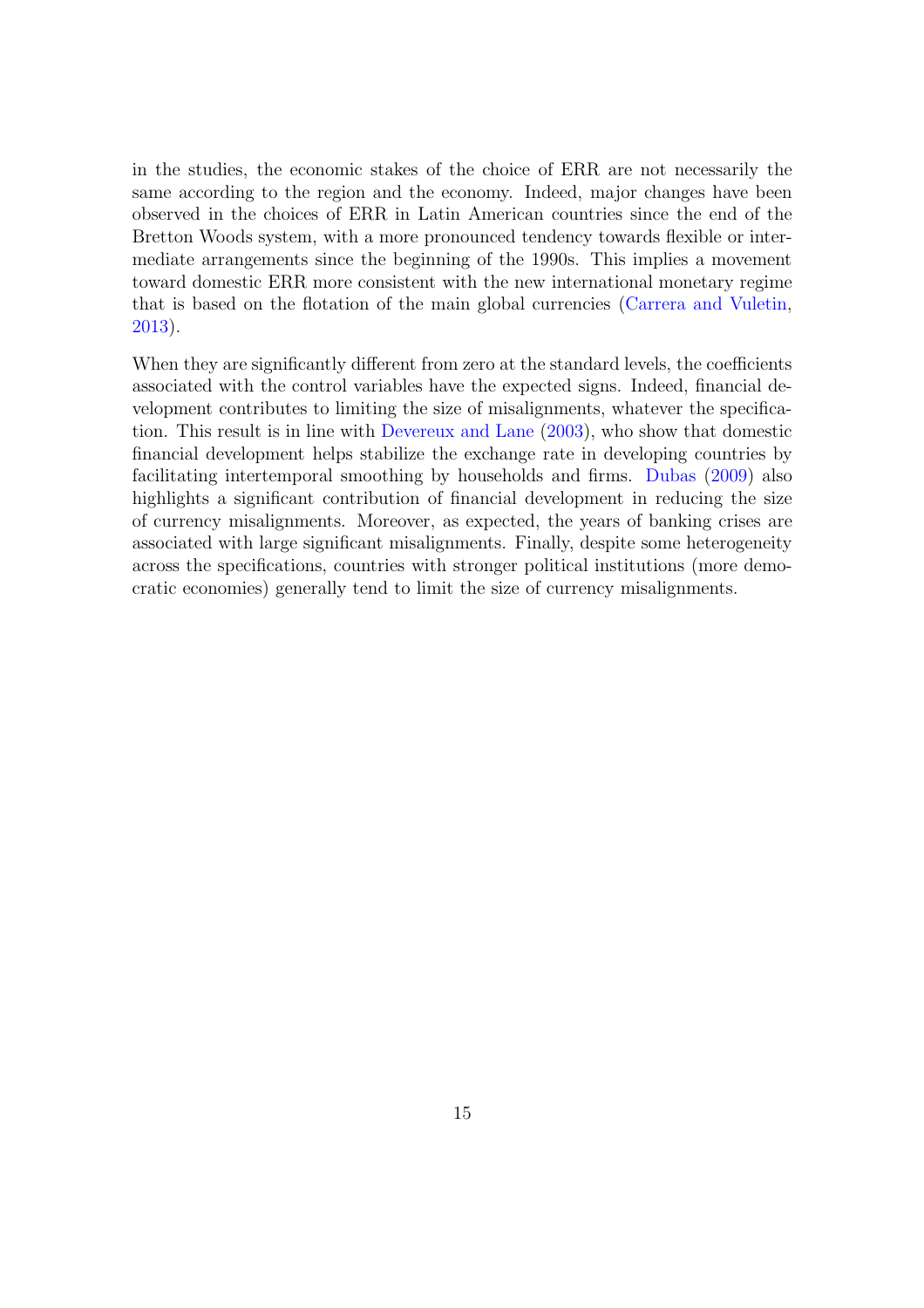|                                 |         | Overall effect of the ERR     |                      |                      |            |                               |                       |                         |          |                      | Specific effect of the ERR |                   |
|---------------------------------|---------|-------------------------------|----------------------|----------------------|------------|-------------------------------|-----------------------|-------------------------|----------|----------------------|----------------------------|-------------------|
|                                 |         |                               | SHA classification   |                      |            |                               | IRR classification    |                         |          |                      | IRR classification         |                   |
|                                 | $\perp$ | $\left( 2\right)$             | (3)                  | $\left( 4\right)$    | (5)        | (6)                           | $\left( 7\right)$     | (8)                     | (9)      | (10)                 | (11)                       | $\left(12\right)$ |
| $\rm{ERR}$                      | (0.016) | $0.045***0.078***$<br>(0.019) | $0.040**$<br>(0.017) | $0.054**$<br>(0.021) | (0.011)    | $0.085***0.084***$<br>(0.011) | $0.075***$<br>(0.012) | $0.076***$<br>(0.012)   |          |                      |                            |                   |
| Intermediate ERR                |         |                               |                      |                      |            |                               |                       |                         | 0.017    | $0.033**$            | $-0.003$                   | 0.010             |
|                                 |         |                               |                      |                      |            |                               |                       |                         | (0.014)  | (0.016)              | (0.016)                    | (0.019)           |
| Flexible ERR                    |         |                               |                      |                      |            |                               |                       |                         |          | $0.166****0.166****$ | $0.144***$                 | $0.147***$        |
|                                 |         |                               |                      |                      |            |                               |                       |                         | (0.021)  | (0.021)              | (0.023)                    | (0.024)           |
| Financial Dev.                  |         |                               | $-0.278***$          | $-0.245***$          |            |                               |                       | $-0.199***$ $-0.160***$ |          |                      | $-0.232***$                | $-0.196***$       |
|                                 |         |                               | (0.048)              | (0.050)              |            |                               | (0.044)               | (0.047)                 |          |                      | (0.045)                    | (0.048)           |
| Crisis                          |         |                               | $0.114***$           | $0.107**$            |            |                               | $0.086**$             | $0.086**$               |          |                      | $0.087**$                  | $0.084**$         |
|                                 |         |                               | (0.044)              | (0.046)              |            |                               | (0.038)               | (0.040)                 |          |                      | (0.037)                    | (0.040)           |
| Institutions                    |         |                               | $-0.003**$           | $-0.001$             |            |                               | $-0.002*$             | 0.001                   |          |                      | $-0.001$                   | 0.001             |
|                                 |         |                               | (0.001)              | (0.002)              |            |                               | (0.001)               | (0.002)                 |          |                      | (0.001)                    | (0.002)           |
| $\Delta tot$ (abs.)             |         |                               | 0.116                | 0.017                |            |                               | 0.056                 | $-0.052$                |          |                      | 0.025                      | $-0.058$          |
|                                 |         |                               | (0.077)              | (0.080)              |            |                               | (0.063)               | (0.066)                 |          |                      | (0.063)                    | (0.066)           |
| Constant                        |         | $0.208***0.263***$            | $0.280***$           | $0.219***$           | $0.060***$ | $0.133**$                     | $0.129***$            | $0.075*$                |          | $0.173***0.238***$   | $0.243***$                 | $0.183***$        |
|                                 | (0.011) | (0.068)                       | (0.023)              | (0.035)              | (0.020)    | (0.057)                       | (0.029)               | (0.042)                 | (0.011)  | (0.057)              | (0.022)                    | (0.040)           |
| Observations                    | 720     | 720                           | 654                  | 654                  | 799        | 799                           | 695                   | 695                     | 799      | 799                  | 695                        | 695               |
| R-squared                       | 0.010   | 0.106                         | 0.091                | 0.154                | 0.088      | 0.161                         | 0.135                 | 0.192                   | 0.111    | 0.173                | 0.161                      | 0.209             |
| $\ensuremath{\mathsf{Time}}$ FE | No      | Yes                           | No                   | Yes                  | No         | Yes                           | $\rm No$              | Yes                     | $\rm No$ | Yes                  | No                         | Yes               |

<span id="page-16-0"></span>Table 1: Explaining the absolute value of misalignments

Notes: The OLS estimator is used in these regressions. The dependent variable is the absolute value of currency misalignments. Values in parentheses are robust standard errors. \*, \*\*, and \*\*\* denote significance at the 10%, 5% and 1% confidence level, respectively. FE: fixed effects.

16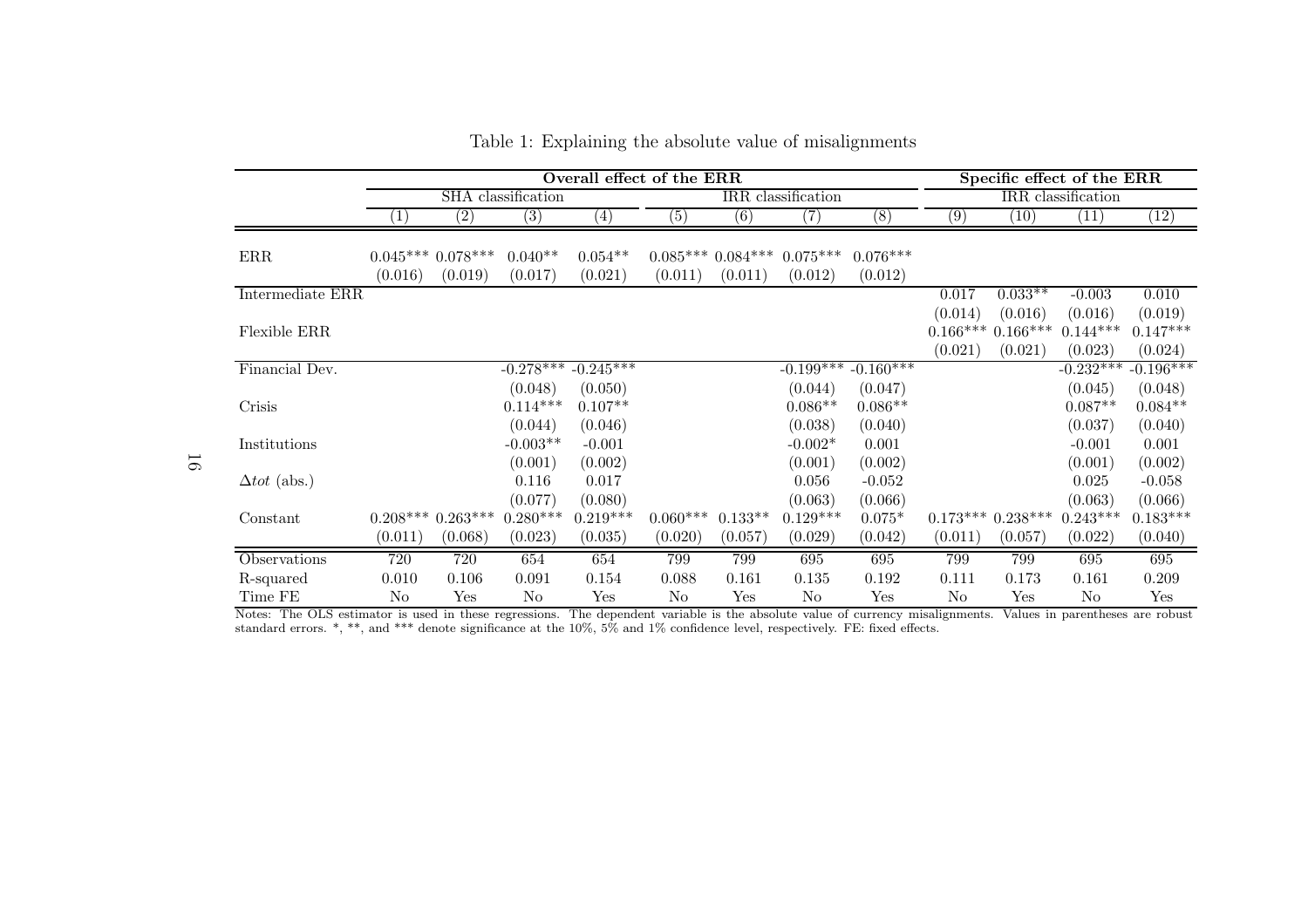#### 3.3 Persistence of currency misalignments and ERR

Let us now assess the impact of ERR on the persistence of currency misalignments. The corresponding results are reported in Table [2,](#page-19-0) and deserve several comments. First, currency misalignments are characterized by a relatively high level of persistence. Indeed, the lagged misalignment coefficient is highly significant, amounting to 0.663 with the SHA classification (column (1)) and to 0.661 with the IRR classification (column  $(6)$ ). Consistent with the cointegration hypothesis which implies that misalignments follow a stationary process, these coefficients are significantly less than one. The coefficient  $(\beta_2)$  associated with the ERR variable is negative and highly significant with an estimated value equal to  $-0.136$  ( $-0.084$  resp.) in column (1) ((6) resp.). It is worth mentioning that since currency misalignments are not considered in absolute terms in these regressions, the negative signs associated with the ERR cannot be interpreted as a decrease in the size of misalignments thanks to the flexibility of the regime. On the contrary, these negative and significant coefficients, regardless of the classification, probably indicate a tendency for flexible ERR to generate more undervaluations.

Second, the sign of the coefficient associated with the interaction term gives an indication of the impact of the ERR on the persistence of misalignments. Since a higher value of ERR indicates greater flexibility and given that the misalignments are positively and significantly related to their past values, the negative sign associated with the interaction term means that the flexibility of ERR contributes to reducing the persistence of currency misalignments. This result is robust to the classification since the coefficient of the interaction term is negative and significant at the 5% level under the IRR classification, and significant at the 1% level under the SHA classification. Columns (5) and (10) report our privileged specifications, as they include both country fixed effects and time dummies. From their estimation, we can derive the degree of persistence of misalignments in each ERR, given by  $\hat{\beta}_1$  +  $\hat{\beta}_3 \times ERR$ . Considering the SHA classification (in which  $ERR = 0$  if peg and 1 otherwise), the level of persistence in misalignments is 0.848 when the countries are under a fixed ERR and 0.620 when they are not. When we rely on the IRR classification (column (10)), the degree of persistence of currency misalignments is estimated at 0.894 under fixed regimes, 0.739 under intermediate regimes, and 0.584 under floating ERR. Our findings are robust to the retained specification since they remain valid whether country and/or time fixed effects are present or not. Turning to the control variables, they become non-significant—with the exception of the terms of trade—when the lagged values of misalignments are included among the regressors.

Overall, our results show that misalignments are strongly persistent in Latin Amer-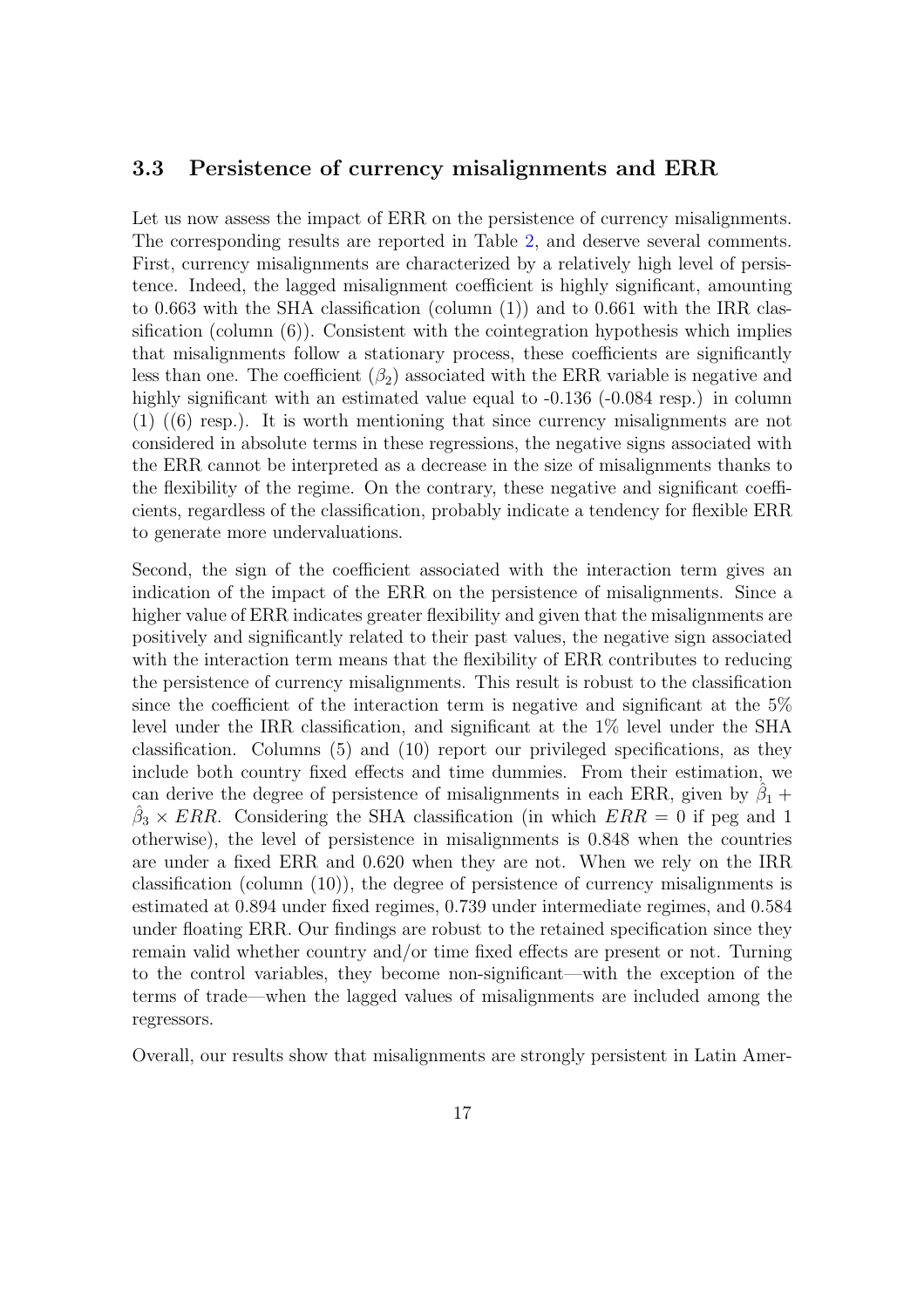ican countries. They indicate that more flexibility of ERR reduces this persistence, and thus favors a faster adjustment of currency imbalances. These findings are consistent with Friedman's thesis on the ability of exchange rate flexibility to absorb the economic disequilibria induced by external shocks faster. Although the empirical robus[tness of this thesis has been questioned by some authors \(](#page-36-7)Berka, Devereux, and Engel, [2012](#page-36-7); [Chinn and Wei,](#page-36-5) [2013](#page-36-5)), it finds a favorable echo in several other studies such as [Edwards](#page-37-9) [\(2004\)](#page-37-9), [Gnimassoun and Mignon](#page-38-9) [\(2015](#page-38-9)), Gervais, Schembri, and Suchanek [\(2016](#page-38-11)), [Martin](#page-39-6) [\(2016](#page-39-6)), and [Ghosh, Qureshi, and Tsangarides](#page-38-8) [\(2018](#page-38-8)).

Finally, the analysis of the impact of the ERR on both the size and persistence of currency misalignments does not allow us to conclude in favor of a privileged ERR. The main conclusion is that there is no panacea for exchange rate policy. Fixed ERR have the advantage of limiting the size of currency imbalances, but they are associated with higher persistence of misalignments. On the contrary, although flexible ERR allow faster absorption of currency imbalances, they are likely to induce larger disequilibria. The choice of ERR is a matter of arbitration. At all events, when a country chooses a fixed ERR, its main challenge is to control its currency misalignments to avoid a significant adjustment cost.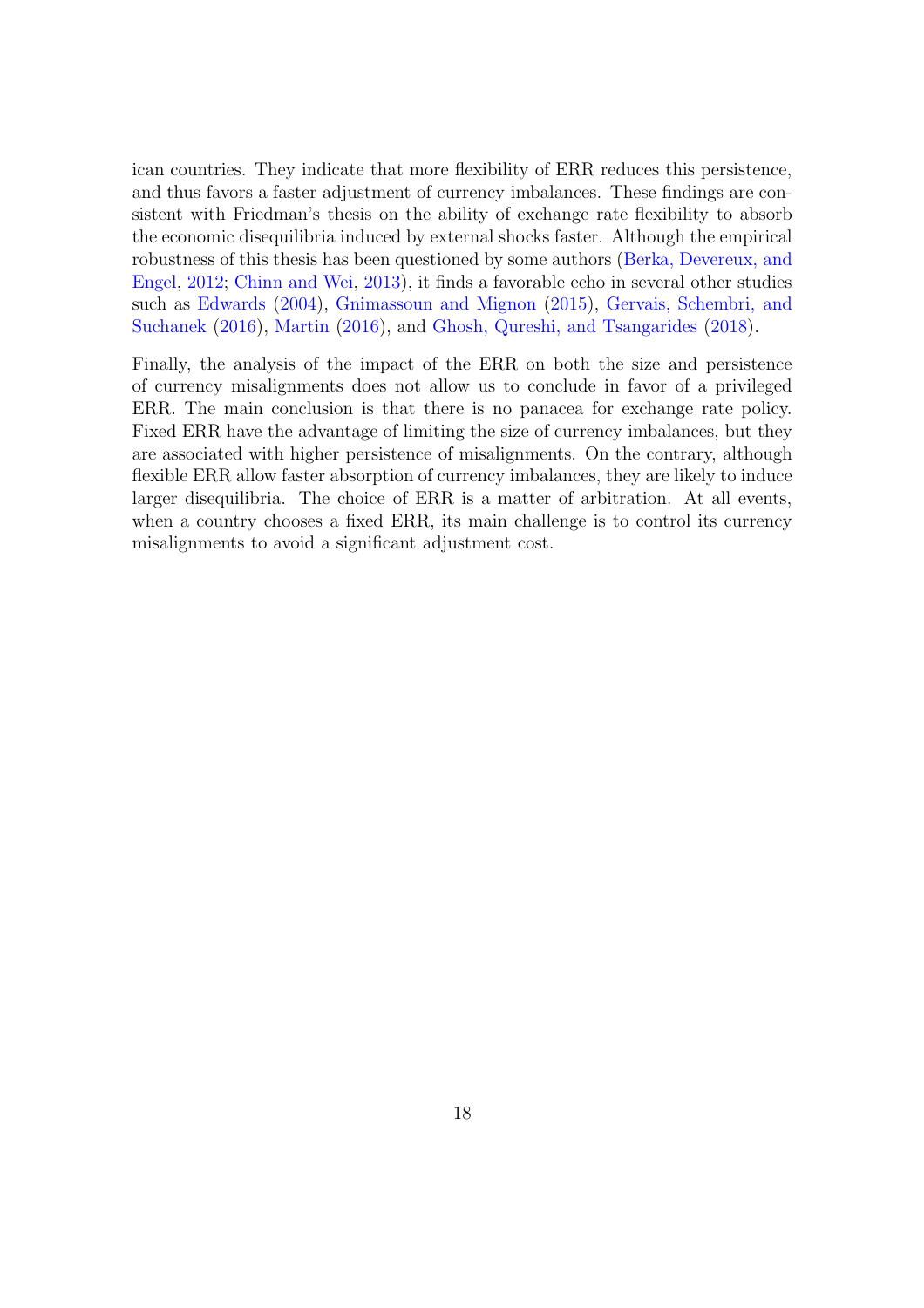|                                              |                        |                        | SHA classification     |                        |                             |                        |                        | IRR classification     |                        |                        |
|----------------------------------------------|------------------------|------------------------|------------------------|------------------------|-----------------------------|------------------------|------------------------|------------------------|------------------------|------------------------|
|                                              | T                      | $\left( 2\right)$      | $\left( 3\right)$      | $\left( 4\right)$      | $\left(\overline{5}\right)$ | $\left( 6\right)$      | (7)                    | (8)                    | (9)                    | (10)                   |
| Lagged Misalignments $(mis_{i,t-1})$         | $0.663***$             | $0.876***$             | $0.869***$             | $0.870***$             | $0.848***$                  | $0.661***$             | $1.094***$             | $1.049***$             | $1.082***$             | $1.049***$             |
| $ERR_{i,t}$                                  | (0.058)<br>$-0.136***$ | (0.079)<br>$-0.047***$ | (0.089)<br>$-0.075***$ | (0.079)<br>$-0.067***$ | (0.088)<br>$-0.112***$      | (0.056)<br>$-0.084***$ | (0.105)<br>$-0.045***$ | (0.114)<br>$-0.080***$ | (0.108)<br>$-0.044***$ | (0.120)<br>$-0.075***$ |
| Interaction $(mis_{i,t-1} \times ERR_{i,t})$ | (0.034)                | (0.015)<br>$-0.236**$  | (0.020)<br>$-0.242**$  | (0.021)<br>$-0.236**$  | (0.028)<br>$-0.228**$       | (0.020)                | (0.012)<br>$-0.165***$ | (0.017)<br>$-0.156***$ | (0.013)<br>$-0.160***$ | (0.020)<br>$-0.155***$ |
|                                              |                        | (0.101)                | (0.112)                | (0.101)                | (0.110)                     |                        | (0.053)                | (0.055)                | (0.054)                | (0.058)                |
| Financial dev.                               | $-0.089$<br>(0.123)    | 0.009<br>(0.052)       | 0.082<br>(0.121)       | $-0.063$<br>(0.049)    | $-0.055$<br>(0.122)         | $-0.084$<br>(0.121)    | $-0.018$<br>(0.047)    | 0.014<br>(0.110)       | $-0.065$<br>(0.046)    | $-0.072$<br>(0.118)    |
| Crisis                                       | $-0.006$<br>(0.053)    | $-0.005$<br>(0.051)    | $-0.003$<br>(0.050)    | 0.003<br>(0.052)       | $-0.003$<br>(0.052)         | $-0.007$<br>(0.046)    | $-0.007$<br>(0.044)    | $-0.006$<br>(0.043)    | $-0.002$<br>(0.046)    | $-0.007$<br>(0.046)    |
| Institutions                                 | $-0.003$               | 0.001                  | 0.001                  | $-0.002$               | $-0.004$                    | $-0.003$               | $-0.000$               | 0.001                  | $-0.003$               | $-0.003$               |
| Terms of trade                               | (0.003)<br>$0.100**$   | (0.002)<br>0.038       | (0.002)<br>$0.094**$   | (0.002)<br>0.025       | (0.003)<br>$0.085*$         | (0.003)<br>$0.139***$  | (0.002)<br>$0.058*$    | (0.002)<br>$0.136***$  | (0.002)<br>$0.055*$    | (0.003)<br>$0.129***$  |
| Constant                                     | (0.046)<br>$-0.086$    | (0.036)<br>$-0.020$    | (0.046)<br>$-0.084$    | (0.036)<br>$-0.050$    | (0.046)<br>$-0.126$         | (0.045)<br>0.024       | (0.031)<br>0.036       | (0.044)<br>0.021       | (0.030)<br>0.007       | (0.045)<br>$-0.015$    |
|                                              | (0.089)                | (0.045)                | (0.078)                | (0.069)                | (0.089)                     | (0.081)                | (0.041)                | (0.072)                | (0.052)                | (0.080)                |
| Observations                                 | 654                    | 654                    | 654                    | 654                    | 654                         | 695                    | 695                    | 695                    | 695                    | 695                    |
| R-squared                                    | 0.562                  | 0.527                  | 0.534                  | 0.560                  | 0.568                       | 0.562                  | 0.538                  | 0.549                  | 0.564                  | 0.573                  |
| Country FE                                   | Yes                    | No                     | Yes                    | No                     | Yes                         | Yes                    | No                     | Yes                    | No                     | Yes                    |
| Time FE                                      | Yes                    | No                     | N <sub>o</sub>         | Yes                    | Yes                         | Yes                    | No                     | No                     | Yes                    | Yes                    |

<span id="page-19-0"></span>Table 2: Explaining the persistence of misalignments

Notes: The OLS estimator is used in these regressions. The dependent variable is the estimated value of currency misalignments. Values in parentheses are robust standard errors. \*, \*\*, and \*\*\* denote significance at the 10%, 5% and 1% confidence level, respectively. FE: fixed effects.

19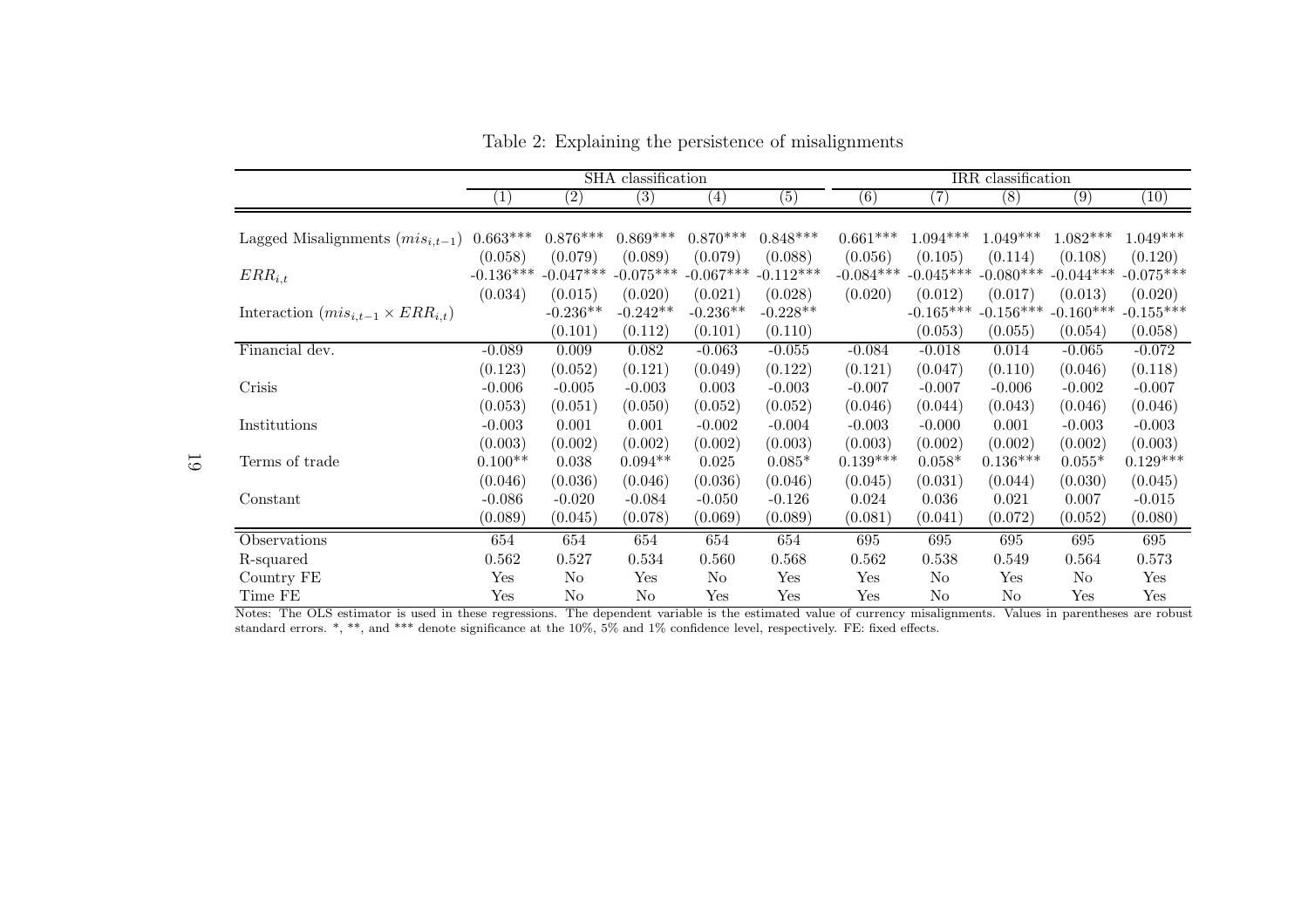#### <span id="page-20-0"></span>4 Robustness checks

For the sake of completeness, we check the sensitivity of our previous results to the ERR classification, and perform additional robustness tests.

#### 4.1 On the ERR classification

In addition to the IRR and SHA classifications, we construct a *de facto* ERR classification based on the methodology proposed by [Coudert and Dubert](#page-37-10) [\(2005](#page-37-10)) (henceforth [CD\). Although less widely known and used in the literature,](#page-37-10) Coudert and Dubert [\(2005](#page-37-10))'s method appears to be very precise and well-articulated in the classification criteria. In the Appendix [C,](#page-32-1) we detail the methodology and explain the construction of ERR. Roughly speaking, three steps are involved: (i) detect the presence of a trend in the nominal exchange rate against the U.S. dollar, (ii) compare the volatility of the nominal exchange rate to the volatility for declared floating countries (namely Japan, Great Britain, and Germany, or the Eurozone after 1999 for the latter), and (iii) compare the volatility of international reserves to the volatility for the same bundle of major economies. Based on these three criteria, four types of ERR are distinguished: peg, crawling peg, managed float, pure float. Accordingly, this classification scheme takes four possible values: 1 for peg, 2 for crawling peg, 3 for managed float, and 4 for pure float. This measure covers our 17 countries from 1970 to 2016. During the 1970s, 59 percent of the countries in our sample adopted a pegged regime. This percentage decreased to 32 percent for the period 2010-2016. Thus, the percentage of fixed ERR has declined over time according to the CD classification, as shown in Figure  $A-1$  in the Appendix [C.](#page-32-1) This decreasing pattern is consistent with what we observe when using the SHA and IRR classifications (see Figure [1\)](#page-9-0).

To complement the robustness analysis of our results to the ERR classification, we define a "consensual" peg regime. Like [Shambaugh](#page-40-7) [\(2004](#page-40-7)), we consider a binary ERR: peg versus non-peg. The consensus relates to the pegged regime and is reached when, for a given country, the three previous classification schemes (IRR, SHA and CD) are unanimous in indicating a pegged regime in the same year. Note that, as with the recoded classification scheme of Shambaugh, the consensual classification takes the value 0 for the peg scheme, and 1 otherwise. This keeps consistency in the definition of the different classification schemes, from the most rigid to the most flexible, starting from the lowest to the highest value. The correlation coefficient between the consensus classification (henceforth CONS) and the SHA classification is 0.69 for the whole panel, and varies from 0.42 to 1 depending on the country.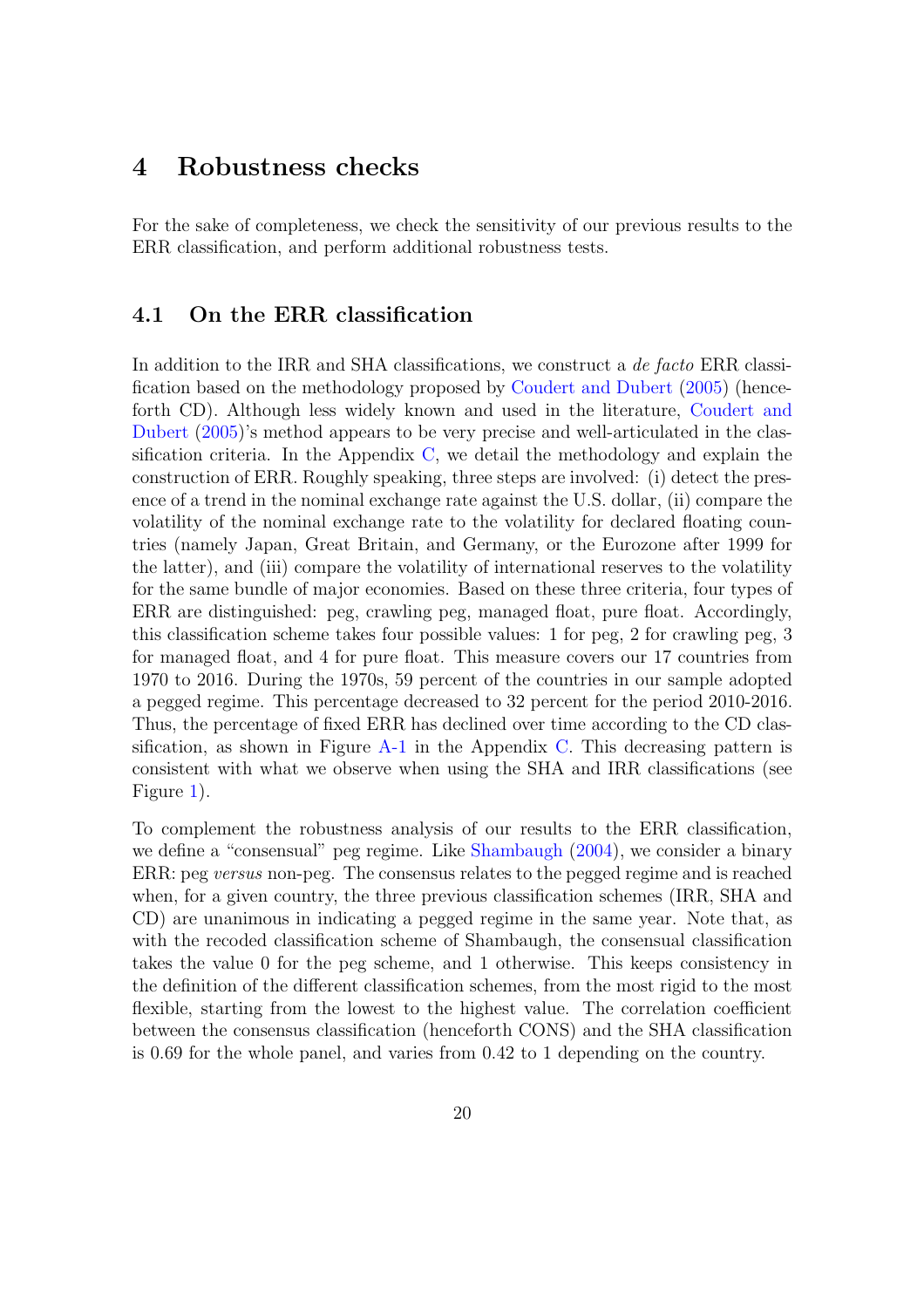Table [3](#page-22-0) is a reproduction of Table [1](#page-16-0) with the only difference being that here we use our new classification as well as the consensus classification as variables of interest in the regressions aimed at explaining the size of currency misalignments. The results are consistent and almost identical to our previous findings. As shown, the magnitude of currency misalignments increases with the flexibility of the ERR. These results are significant at conventional levels, with both the CD and CONS classifications, regardless of the specification (with or without time fixed effects). The disaggregated effects of ERR point in the same direction. Indeed, compared to the pegged regime (taken as a benchmark) in the CD classification, the managed floating and pure floating regimes are associated with more substantial currency misalignments. However, the size of currency misalignments under the crawling peg regime does not significantly differ from that under the peg regime. The estimated coefficients of the control variables are also consistent with those of Table [1.](#page-16-0)

Table [4](#page-23-0) reports the results of the regressions related to the effect of the ERR on the persistence of misalignments using the new classification schemes (CD and CONS). The previous findings reported in Table [2](#page-19-0) are confirmed and even reinforced. Indeed, the coefficient of the interaction term remains negative and significant at the 1% level, whatever the classification scheme and the specification (with or without country fixed effects, and with or without time fixed effects). In other words, flexible ERR are more effective in reducing the persistence of currency imbalances, and thus promote a faster adjustment towards the long-run equilibrium exchange rate.

Overall, our results are robust to the ERR classification. They indicate that while flexible ERR are associated with larger currency misalignments, they are the most effective in absorbing them. Likewise, although fixed ERR are associated with less sizeable currency misalignments, they maintain greater persistence. Exchange rate policy in Latin American countries is, therefore, a trade-off issue. The choice of a fixed ERR preserves them from large misalignments, but it is associated with a higher adjustment cost in the event of shocks. When a country chooses a flexible ERR, it faces larger currency misalignments, with potentially disastrous economic consequences, but it can correct them more quickly. This is feasible because the room for maneuver is greater under flexible exchange rates to cope with economic shocks, in particular, external shocks. Changes in the nominal exchange rate affect relative prices and thus contribute to changes in the real exchange rate. Such adjustments are possible in fixed ERR only if the currency pegging rules change (devaluation or revaluation). Since countries are keen to preserve the rules for as long as possible, the currency misalignments that emerge are more persistent.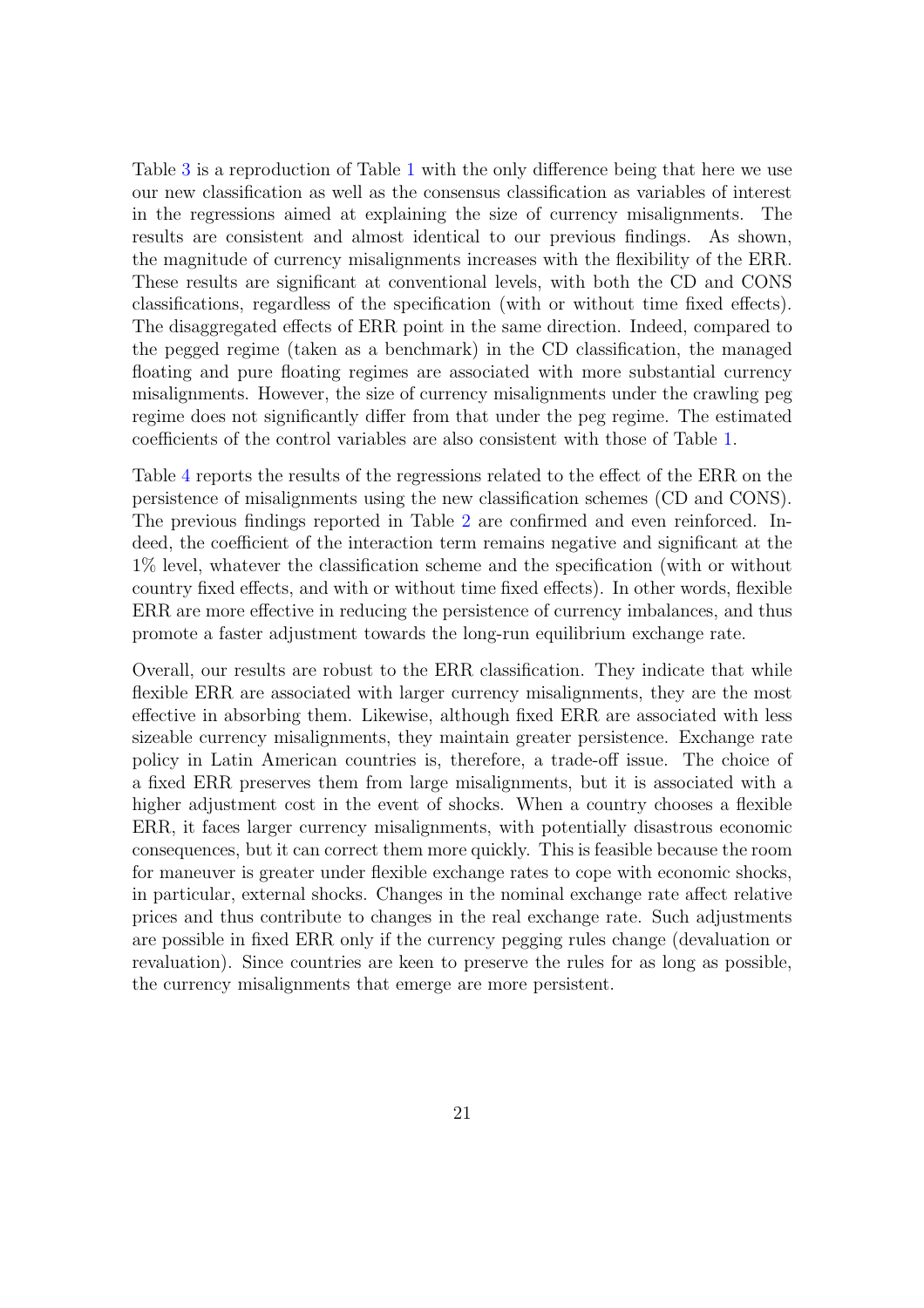|                    | Overall effect of the ERR |                    |                   |                   |                   |                    |                     |                  | Specific effect of the ERR |            |                   |             |
|--------------------|---------------------------|--------------------|-------------------|-------------------|-------------------|--------------------|---------------------|------------------|----------------------------|------------|-------------------|-------------|
|                    |                           |                    | CD classification |                   |                   |                    | CONS classification |                  |                            |            | CD classification |             |
|                    | (1)                       | (2)                | $\overline{(3)}$  | $\left( 4\right)$ | $\left( 5\right)$ | $\overline{(6)}$   | (7)                 | $\overline{(8)}$ | (9)                        | (10)       | (11)              | (12)        |
|                    |                           |                    |                   |                   |                   |                    |                     |                  |                            |            |                   |             |
| $\rm{ERR}$         |                           | $0.031***0.042***$ | $0.030***$        | $0.037***$        |                   | $0.070***0.084***$ | $0.042**$           | $0.053**$        |                            |            |                   |             |
|                    | (0.007)                   | (0.007)            | (0.007)           | (0.008)           | (0.017)           | (0.019)            | (0.019)             | (0.022)          |                            |            |                   |             |
| Crawling Peg       |                           |                    |                   |                   |                   |                    |                     |                  | 0.001                      | 0.013      | $-0.010$          | $-0.006$    |
|                    |                           |                    |                   |                   |                   |                    |                     |                  | (0.016)                    | (0.019)    | (0.019)           | (0.022)     |
| Managed floating   |                           |                    |                   |                   |                   |                    |                     |                  | $0.095***$                 | $0.099***$ | $0.085***$        | $0.087***$  |
|                    |                           |                    |                   |                   |                   |                    |                     |                  | (0.024)                    | (0.024)    | (0.026)           | (0.027)     |
| Pure floating      |                           |                    |                   |                   |                   |                    |                     |                  | $0.069***$                 | $0.109***$ | $0.066***$        | $0.095***$  |
|                    |                           |                    |                   |                   |                   |                    |                     |                  | (0.022)                    | (0.022)    | (0.024)           | (0.025)     |
| Financial dev.     |                           |                    | $-0.251***$       | $-0.209***$       |                   |                    | $-0.267***$         | $-0.239***$      |                            |            | $-0.258***$       | $-0.221***$ |
|                    |                           |                    | (0.045)           | (0.047)           |                   |                    | (0.051)             | (0.054)          |                            |            | (0.045)           | (0.047)     |
| Crisis             |                           |                    | $0.099***$        | $0.088**$         |                   |                    | $0.119***$          | $0.113**$        |                            |            | $0.090**$         | $0.083**$   |
|                    |                           |                    | (0.038)           | (0.041)           |                   |                    | (0.044)             | (0.046)          |                            |            | (0.040)           | (0.041)     |
| Institutions       |                           |                    | $-0.003**$        | $-0.001$          |                   |                    | $-0.003*$           | $-0.001$         |                            |            | $-0.003*$         | $-0.001$    |
|                    |                           |                    | (0.001)           | (0.002)           |                   |                    | (0.001)             | (0.002)          |                            |            | (0.001)           | (0.002)     |
| $\Delta tot(abs.)$ |                           |                    | 0.059             | $-0.045$          |                   |                    | 0.102               | 0.006            |                            |            | 0.041             | $-0.051$    |
|                    |                           |                    | (0.067)           | (0.070)           |                   |                    | (0.074)             | (0.080)          |                            |            | (0.067)           | (0.070)     |
| Constant           |                           | $0.163***0.185***$ | $0.232***$        | $0.141***$        |                   | $0.182***0.221***$ | $0.268***$          | $0.189***$       | $0.199***$                 | $0.230***$ | $0.273***$        | $0.190***$  |
|                    | (0.015)                   | (0.071)            | (0.024)           | (0.042)           | (0.013)           | (0.066)            | (0.027)             | (0.040)          | (0.011)                    | (0.069)    | (0.021)           | (0.039)     |
| Observations       | 799                       | 799                | 695               | 695               | 720               | 720                | 654                 | 654              | 799                        | 799        | 695               | 695         |
| R-squared          | 0.025                     | 0.121              | 0.092             | 0.163             | 0.017             | 0.105              | 0.090               | $0.152\,$        | 0.036                      | 0.125      | 0.104             | 0.171       |
| Country FE         | $\rm No$                  | $\rm No$           | $\rm No$          | $\rm No$          | $\rm No$          | $\rm No$           | $\rm No$            | $\rm No$         | $\rm No$                   | $\rm No$   | $\rm No$          | $\rm No$    |
| Time FE            | No                        | Yes                | N <sub>o</sub>    | Yes               | $\rm No$          | Yes                | N <sub>o</sub>      | Yes              | $\rm No$                   | Yes        | No                | Yes         |

<span id="page-22-0"></span>Table 3: Sensitivity of the absolute value of misalignments to the choice of the classification

Notes: The OLS estimator is used in these regressions. The dependent variable is the absolute value of currency misalignments. Values in parentheses are robust standard errors. \*, \*\*, and \*\*\* denote significance at the 10%, 5% and 1% confidence level, respectively. FE: fixed effects.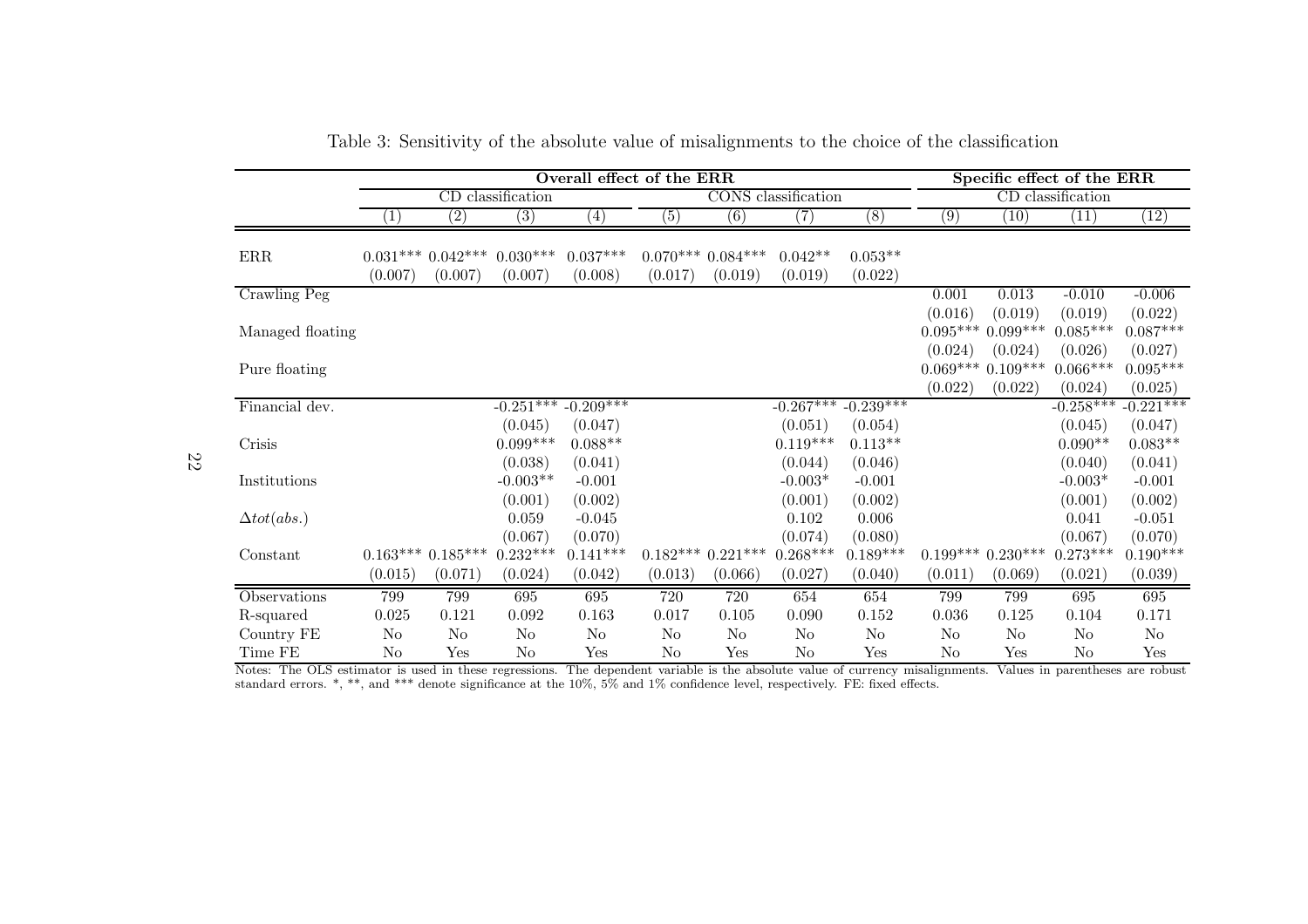|                                              |             |                   | CD classification |                   |             |                  |             | <b>CONS</b> classification |             |                   |
|----------------------------------------------|-------------|-------------------|-------------------|-------------------|-------------|------------------|-------------|----------------------------|-------------|-------------------|
|                                              | $\perp$     | $\left( 2\right)$ | (3)               | $\left( 4\right)$ | (5)         | $\left(6\right)$ | 7)          | (8)                        | (9)         | $\left(10\right)$ |
|                                              |             |                   |                   |                   |             |                  |             |                            |             |                   |
| Lagged Misalignments $(mis_{i,t-1})$         | $0.663***$  | $0.990***$        | $0.975***$        | $1.010***$        | $0.996***$  | $0.680***$       | $0.981***$  | $0.990***$                 | $0.958***$  | $0.964***$        |
|                                              | (0.055)     | (0.073)           | (0.086)           | (0.074)           | (0.085)     | (0.057)          | (0.065)     | (0.087)                    | (0.067)     | (0.086)           |
| $ERR_{i,t}$                                  | $-0.060***$ | $-0.038***$       | $-0.051***$       | $-0.042***$       | $-0.055***$ | $-0.090***$      | $-0.024*$   | $-0.056***$                | $-0.026*$   | $-0.058**$        |
|                                              | (0.010)     | (0.007)           | (0.009)           | (0.008)           | (0.010)     | (0.029)          | (0.012)     | (0.019)                    | (0.016)     | (0.022)           |
| Interaction $(mis_{i,t-1} \times ERR_{i,t})$ |             | $-0.116***$       | $-0.115***$       | $-0.125***$       | $-0.125***$ |                  | $-0.322***$ | $-0.345***$                | $-0.297***$ | $-0.315***$       |
|                                              |             | (0.032)           | (0.035)           | (0.033)           | (0.035)     |                  | (0.085)     | (0.107)                    | (0.087)     | (0.105)           |
| Financial dev.                               | $-0.084$    | $-0.015$          | 0.036             | $-0.077*$         | $-0.086$    | $-0.030$         | 0.009       | 0.067                      | $-0.032$    | $-0.007$          |
|                                              | (0.120)     | (0.049)           | (0.110)           | (0.046)           | (0.117)     | (0.124)          | (0.056)     | (0.117)                    | (0.053)     | (0.122)           |
| Crisis                                       | 0.000       | $-0.010$          | $-0.012$          | $-0.001$          | $-0.005$    | $-0.010$         | $-0.018$    | $-0.012$                   | $-0.010$    | $-0.008$          |
|                                              | (0.046)     | (0.045)           | (0.045)           | (0.046)           | (0.046)     | (0.052)          | (0.051)     | (0.050)                    | (0.052)     | (0.052)           |
| Institutions                                 | $-0.002$    | 0.001             | 0.002             | $-0.003$          | $-0.003$    | $-0.004$         | $-0.000$    | 0.000                      | $-0.002$    | $-0.003$          |
|                                              | (0.003)     | (0.002)           | (0.002)           | (0.002)           | (0.003)     | (0.003)          | (0.002)     | (0.002)                    | (0.002)     | (0.003)           |
| Terms of trade                               | $0.100**$   | 0.025             | $0.094**$         | 0.017             | $0.082*$    | $0.117**$        | $0.064*$    | $0.123**$                  | 0.057       | $0.114**$         |
|                                              | (0.044)     | (0.030)           | (0.043)           | (0.029)           | (0.043)     | (0.048)          | (0.036)     | (0.048)                    | (0.035)     | (0.048)           |
| Constant                                     | 0.033       | 0.054             | $-0.003$          | 0.058             | 0.003       | $-0.066$         | $-0.050$    | $-0.116$                   | $-0.069$    | $-0.133$          |
|                                              | (0.086)     | (0.038)           | (0.079)           | (0.048)           | (0.082)     | (0.086)          | (0.048)     | (0.084)                    | (0.062)     | (0.090)           |
| Observations                                 | 695         | 695               | 695               | 695               | 695         | 654              | 654         | 654                        | 654         | 654               |
| R-squared                                    | 0.569       | 0.543             | 0.551             | 0.574             | 0.582       | 0.551            | $0.525\,$   | 0.531                      | 0.553       | 0.558             |
| Country FE                                   | Yes         | No                | Yes               | No                | Yes         | Yes              | No          | Yes                        | No          | Yes               |
| Time FE                                      | ${\rm Yes}$ | No                | No                | Yes               | Yes         | Yes              | No          | No                         | Yes         | Yes               |

<span id="page-23-0"></span>Table 4: Sensitivity of the persistence of misalignments to the choice of the classification

Notes: The OLS estimator is used in these regressions. The dependent variable is the estimated value of currency misalignments. Values in parentheses are robust standard errors. \*, \*\*, and \*\*\* denote significance at the 10%, 5% and 1% confidence level, respectively. FE: fixed effects.

23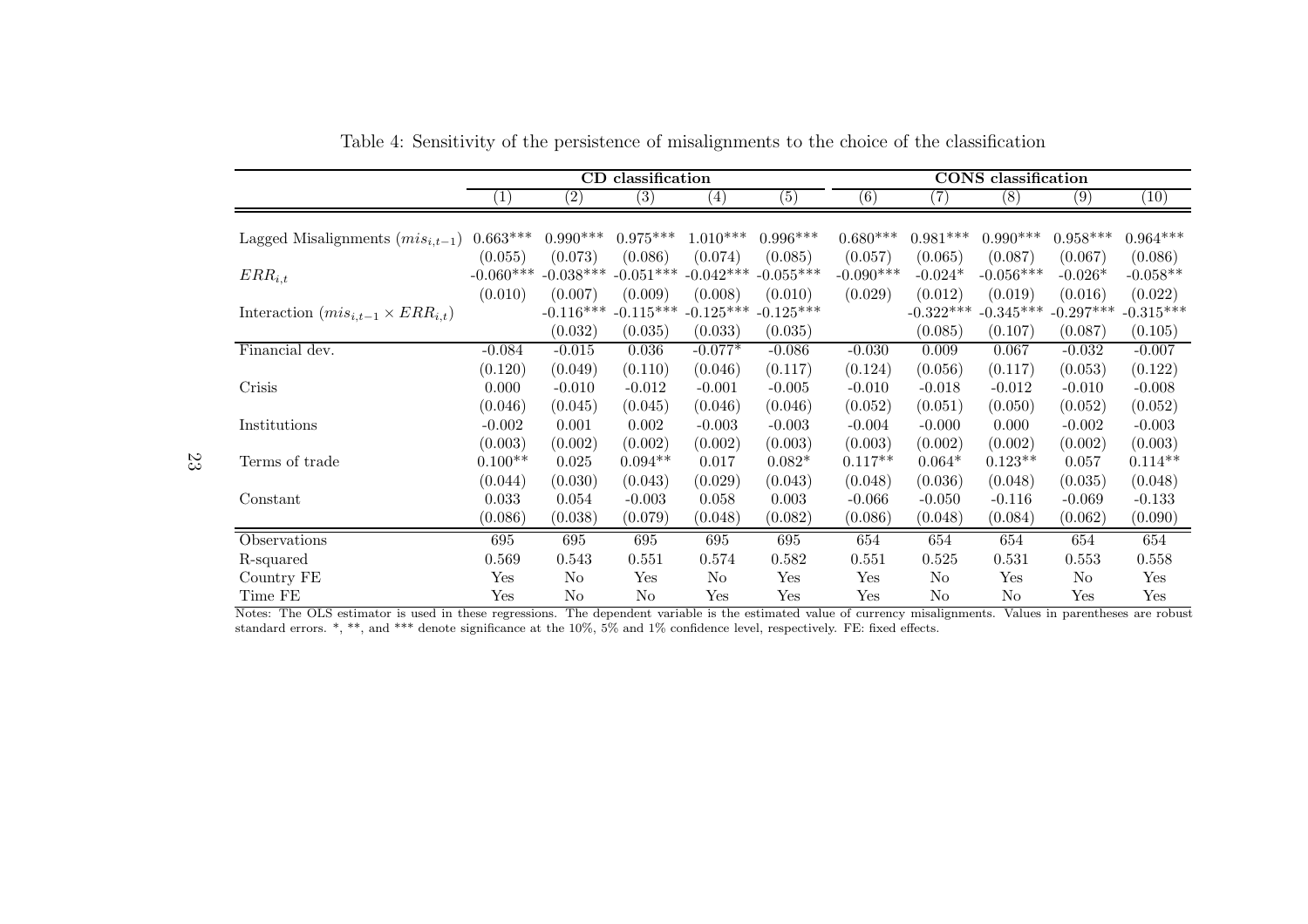#### <span id="page-24-0"></span>4.2 Additional robustness tests

First, we assess the effect of the ERR on the size of misalignments through the prism of regional differences in terms of exchange rate policy. This exercise is not only interesting in its own right but also serves as a robustness test. Indeed, when we focus on the Central American countries, we notice that the frequency of managed or pure floating regimes represents between 12 and 26% of the total depending on the classification, against 30 to 39% for the whole panel. In other words, the Central American countries remained for the most part under a peg (50%) or crawling peg (23%) regime over the period under study. Therefore, given the above results, we can expect the size of misalignments to be smaller in this region than in the South American area. To test this hypothesis, we first construct a Central America dummy variable that takes the value of one for the following countries: Costa Rica, Dominican Republic, Guatemala, Honduras, Jamaica, Mexico, Panama, and Trinidad and Tobago, and zero for the other countries. Then, we replace in regression [\(3\)](#page-6-0) the EER variable with the Central America dummy. Table [5](#page-25-0) presents the results. As shown, in each specification, the Central America dummy variable has an associated significantly negative coefficient. These results confirm further that the level of misalignments depends heavily on a country's ERR.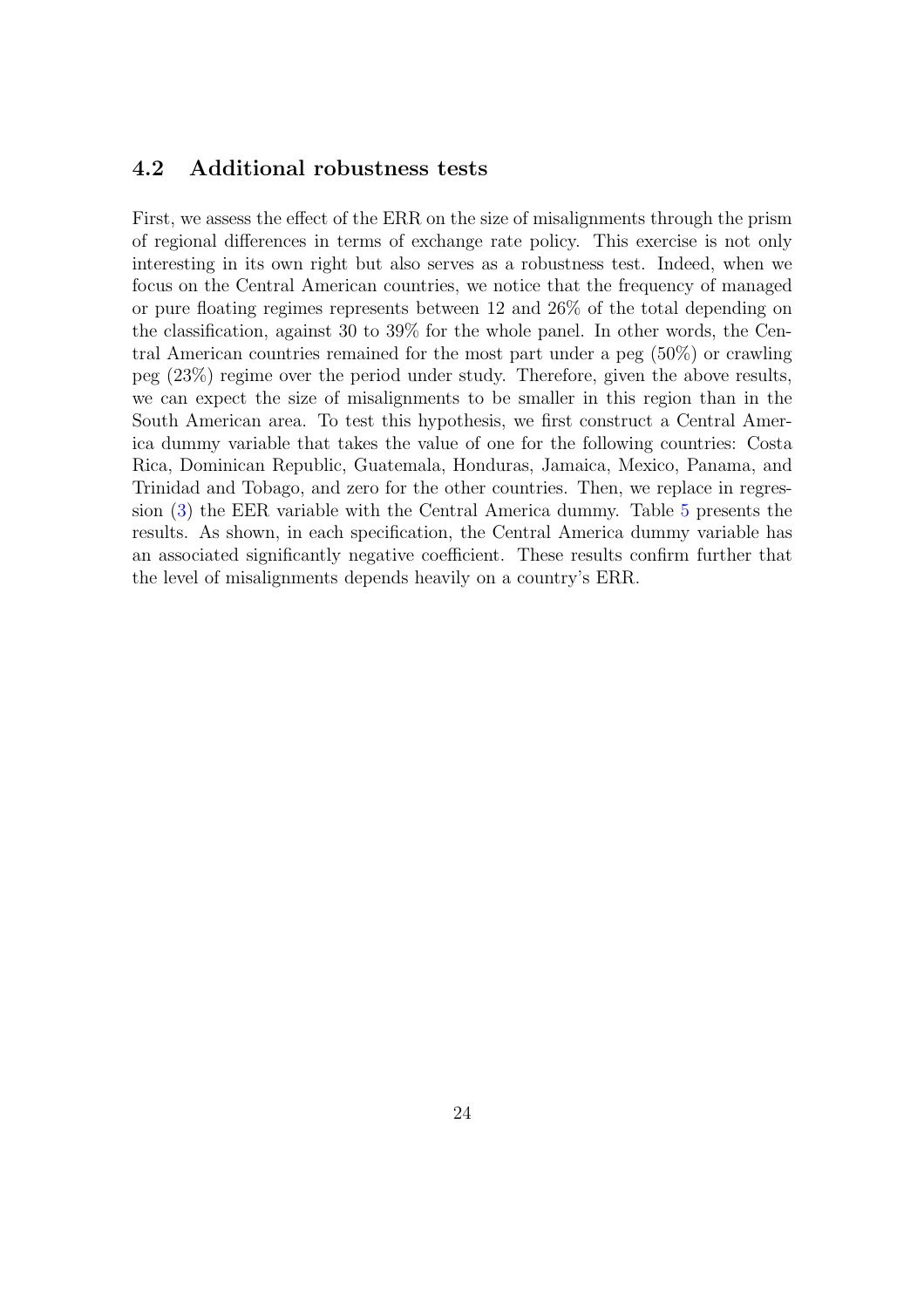<span id="page-25-0"></span>

|                        | 1)          | $\left( 2\right)$ | $\left(3\right)$ | 4)             |
|------------------------|-------------|-------------------|------------------|----------------|
|                        |             |                   |                  |                |
| Central American dummy | $-0.119***$ | $-0.119***$       | $-0.118***$      | $-0.124***$    |
|                        | (0.014)     | (0.014)           | (0.015)          | (0.015)        |
| Financial dev.         |             |                   | $-0.256***$      | $-0.219***$    |
|                        |             |                   | (0.042)          | (0.043)        |
| Crisis                 |             |                   | $0.090**$        | $0.080**$      |
|                        |             |                   | (0.037)          | (0.040)        |
| Institutions           |             |                   | $-0.001$         | 0.002          |
|                        |             |                   | (0.001)          | (0.002)        |
| $\Delta tot(abs.)$     |             |                   | 0.049            | $-0.052$       |
|                        |             |                   | (0.072)          | (0.073)        |
| Constant               | $0.287***$  | $0.317***$        | $0.346***$       | $0.283***$     |
|                        | (0.012)     | (0.063)           | (0.021)          | (0.036)        |
| Observations           | 799         | 799               | 695              | 695            |
| R-squared              | 0.074       | 0.155             | 0.140            | 0.208          |
| Country FE             | No          | No                | N <sub>o</sub>   | N <sub>o</sub> |
| Time FE                | No          | Yes               | No               | Yes            |

Table 5: The regional effect of the exchange rate regime

Notes: The OLS estimator is used in these regressions. The dependent variable is the absolute value of currency misalignments. The dummy variable of Central America takes the value 1 when the country belongs to Central America and 0 otherwise. Values in parentheses are robust standard errors. \*, \*\*, and \*\*\* denote significance at the 10%, 5% and 1% confidence level, respectively. FE: fixed effects.

Second, instead of the absolute value of misalignments, we consider squared misalignments as a measure of size. This is obviously a way to exaggerate the size of misalignments, and to examine whether the ERR has an impact on increasingly large currency distortions. As shown in Table [6,](#page-26-1) flexible ERR are associated with increasingly extreme misalignments regardless of classification—the effect being less significant (10%) with the SHA and CONS classifications. It is also worth mentioning that financial development appears to be an absorber of extreme misalignments.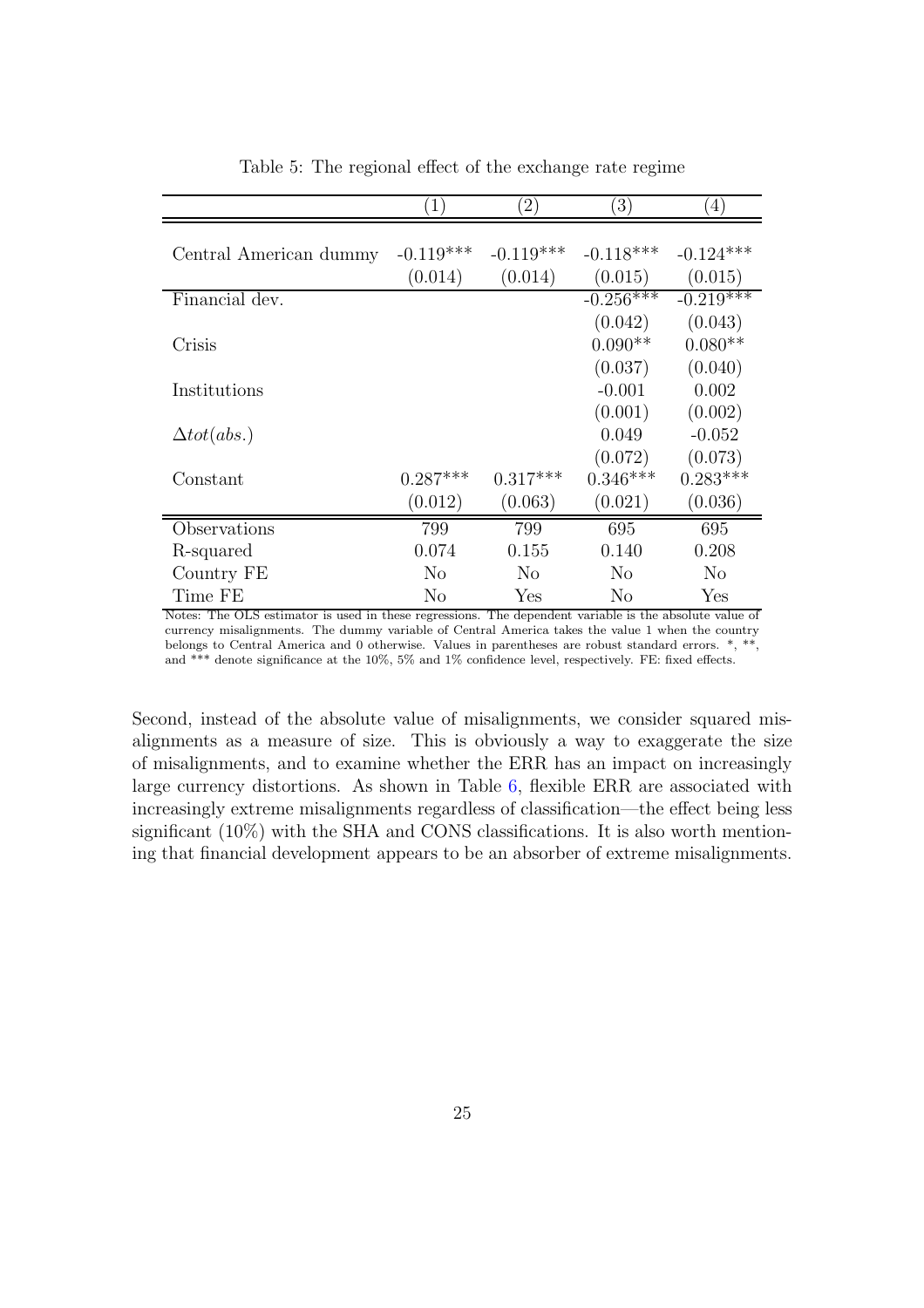<span id="page-26-1"></span>

|                            |            | SHA classification | IRR classification |                  | CD.               | classification       |             | CONS classification  |
|----------------------------|------------|--------------------|--------------------|------------------|-------------------|----------------------|-------------|----------------------|
|                            | T          | $\left( 2\right)$  | $\left(3\right)$   | $\left(4\right)$ | $\left( 5\right)$ | $\left( 6\right)$    | 7)          | (8)                  |
|                            |            |                    |                    |                  |                   |                      |             |                      |
| ERR                        | $0.029*$   | $0.034*$           | $0.066***$         | $0.064***$       | $0.025***$        | $0.032***$           | $0.029*$    | $0.034*$             |
|                            | (0.016)    | (0.019)            | (0.012)            | (0.012)          | (0.007)           | (0.008)              | (0.016)     | (0.019)              |
| Financial dev. $-0.203***$ |            | $-0.167***$        | $-0.135***$        | $-0.091**$       | $-0.182***$       | $-0.132***$          | $-0.203***$ | $-0.167***$          |
|                            | (0.049)    | (0.051)            | (0.041)            | (0.043)          | (0.043)           | (0.044)              | (0.049)     | (0.051)              |
| Crisis                     | $0.139**$  | $0.128**$          | $0.102**$          | $0.100*$         | $0.114**$         | $0.101**$            | $0.139**$   | $0.128**$            |
|                            | (0.057)    | (0.058)            | (0.048)            | (0.051)          | (0.049)           | (0.051)              | (0.057)     | (0.058)              |
| Institution                | $-0.001$   | $-0.000$           | $-0.001$           | 0.001            | $-0.002$          | $-0.001$             | $-0.001$    | $-0.000$             |
|                            | (0.001)    | (0.002)            | (0.001)            | (0.002)          | (0.001)           | (0.002)              | (0.001)     | (0.002)              |
| $\Delta tot$ (abs.)        | 0.041      | $-0.048$           | 0.012              | $-0.076$         | 0.014             | $-0.070$             | 0.041       | $-0.048$             |
|                            | (0.060)    | (0.070)            | (0.050)            | (0.060)          | (0.052)           | (0.061)              | (0.060)     | (0.070)              |
| Constant                   | $0.129***$ | $0.058**$          | $-0.000$           | $-0.047$         | $0.093***$        | 0.008                | $0.129***$  | $0.058**$            |
|                            | (0.023)    | (0.025)            | (0.026)            | (0.029)          | (0.021)           | (0.027)              | (0.023)     | (0.025)              |
| Observations               | 654        | 654                | 695                | 695              | 695               | 695                  | 654         | 654                  |
| R-squared                  | 0.063      | 0.138              | 0.098              | 0.164            | 0.065             | 0.145                | 0.063       | 0.138                |
| Time FE                    | No         | Yes                | No                 | Yes              | No                | $\operatorname{Yes}$ | No          | $\operatorname{Yes}$ |

Table 6: Squared misalignments

Notes: The OLS estimator is used in these regressions. The dependent variable is the squared misalignment. Values in parentheses are robust standard errors. \*, \*\*, and \*\*\* denote significance at the 10%, 5% and 1% confidence level, respectively. FE: fixed effects.

Finally, turning to methodological issues and as an ultimate robustness test, instead of using the DOLS estimator, we rely on the Dynamic Common-Correlated Effects (DCCE) estimator developed by [Chudik and Pesaran](#page-37-11) [\(2015\)](#page-37-11). This estimator is specially designed to account for cross-section dependence, and is therefore particularly relevant in our case. We compute a new series of currency misalignments using this estimator, and subsequently estimate all the previously considered regressions on the size and persistence of misalignments with all the classifications. We obtain the same results, and our main conclusions remain unchanged.<sup>[19](#page-26-2)</sup>

# <span id="page-26-0"></span>5 Conclusion

This paper aims at assessing the impact of ERR on currency misalignments in Latin American countries. We investigate whether the choice of ERR affects both the size and the persistence of exchange rate imbalances.

Relying on a panel of 17 Latin American countries over the 1970-2016 period, we

<span id="page-26-2"></span> $19T<sub>0</sub>$  save space, we do not report the results, but they are available upon request from the authors.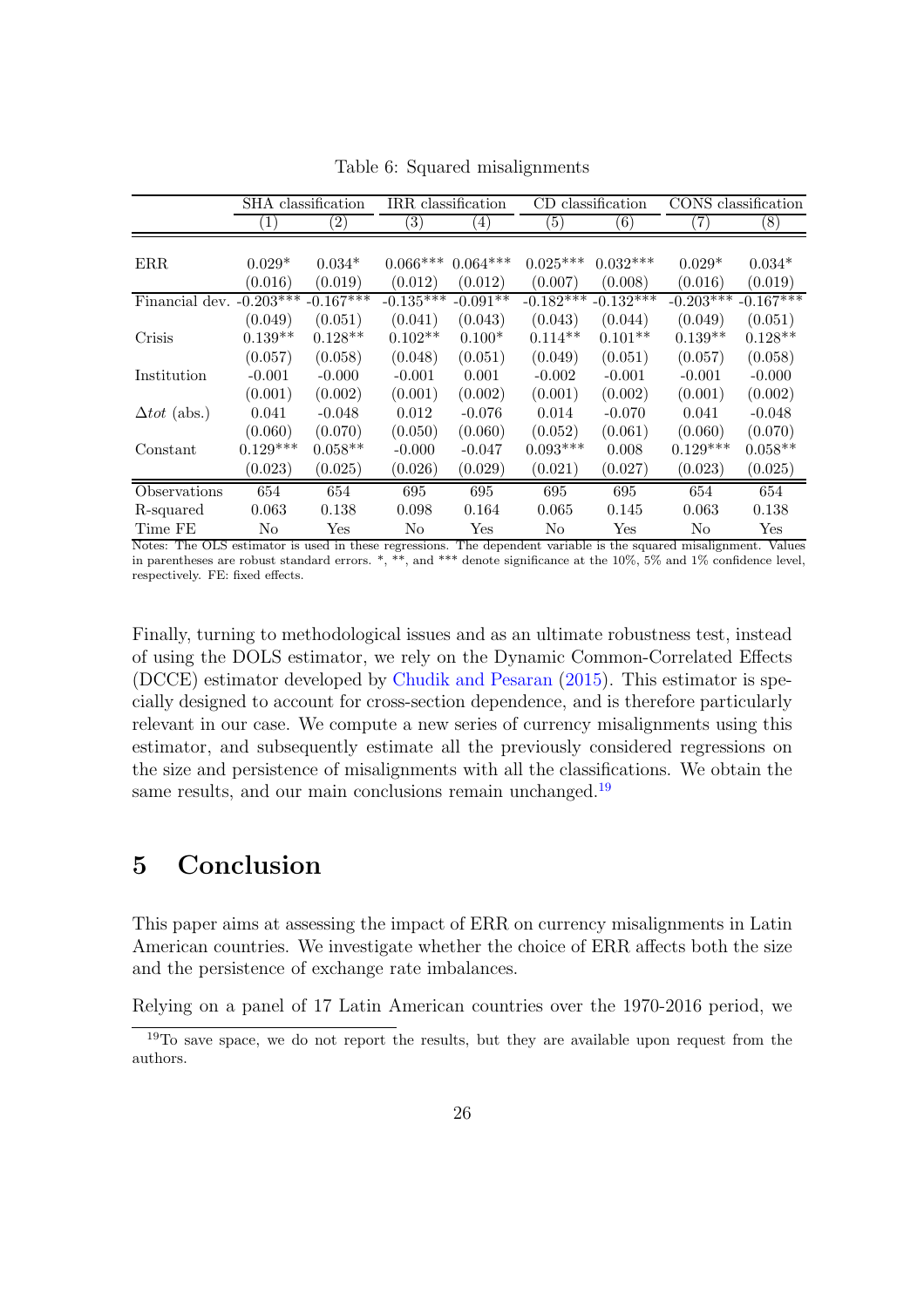show that greater flexibility in the ERR is associated with larger currency misalignments compared to a fixed regime. Complementarily, our findings show that, whereas misalignments are found to be persistent, such inertia is lower under flexible regimes. In other words, floating ERR permit a faster correction of currency imbalances in line with Friedman's hypothesis. Thanks to flexibility, changes in the nominal exchange rate have an impact on relative prices and, thus, on the real exchange rate allowing countries under flexible ERR to react more quickly when they face external shocks. Nevertheless, as a compensation to this limitation to adjust shocks and correct misalignments, fixed ERR show more monetary and budgetary disciplines which as we find that fixed ERR tend to reduce inflation and deficits.

On the whole, our paper shows that Latin American countries face a key trade-off in their choice of ERR: they have to arbitrate between sizeable but less persistent misalignments on the one hand, and long-lasting but lower currency imbalances on the other hand. Given their history, Latin American countries should pay particular attention to their exchange rate policies, and have to adopt policies that govern the behavior of the real exchange rate. Indeed, as discussed in [Frenkel and Rapetti](#page-38-0) [\(2010](#page-38-0)) and [Martin Guzman and Stiglitz](#page-39-0) [\(2018\)](#page-39-0), preserving a stable and competitive real exchange rate appears to be the necessary condition to sustain economic growth in the region. Exchange rate policy has a key role to play in achieving this goal.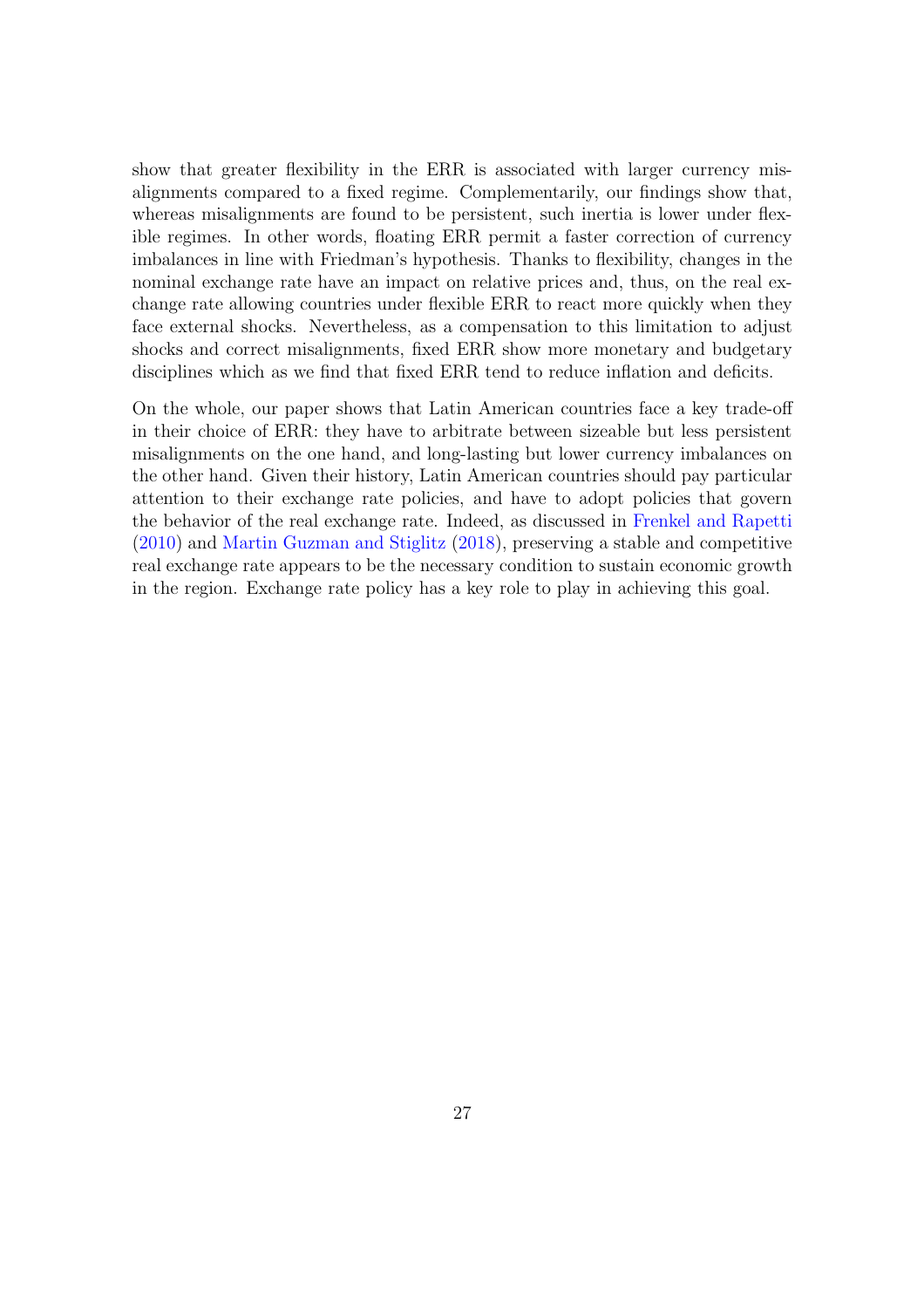# <span id="page-28-1"></span>A Descriptive statistics, cross-sectional independence, unit root and cointegration tests results

<span id="page-28-2"></span>

| Variables                                   | Obs. | Mean      | S.D.   | Min.       | Max.    |
|---------------------------------------------|------|-----------|--------|------------|---------|
| Relative productivity (BS measure)          | 799  | 112.285   | 25.541 | 56.298     | 198.255 |
| Real effective exchange rate (REER)         | 799  | 114.780   | 49.779 | 9.692      | 558.756 |
| Trade openness $(X+M, \%\text{GDP})$        | 799  | 59.146    | 31.534 | 10.337     | 165.344 |
| Government expenditures $(\%GDP)$           | 799  | 12.417    | 3.556  | 3.219      | 22.734  |
| Net foreign assets $(\%GDP)$                | 799  | $-44.521$ | 36.541 | $-220.102$ | 11.655  |
| Exchange rate misalignment                  | 799  | $-0.000$  | 0.317  | $-1.717$   | 1.152   |
| Exchange rate misalignment (absolute value) | 799  | 0.231     | 0.217  | 0.000      | 1.717   |
| under fixed regime $(IRR)$                  | 221  | 0.173     | 0.159  | 0.001      | 1.018   |
| under intermediate regime $(IRR)$           | 333  | 0.190     | 0.153  | 0.000      | 0.764   |
| under flexible regime $(IRR)$               | 245  | 0.339     | 0.288  | 0.005      | 1.717   |
| under pegged regime $(SHA)$                 | 270  | 0.208     | 0.182  | 0.001      | 1.152   |
| under non pegged regime (SHA)               | 450  | 0.253     | 0.242  | 0.000      | 1.717   |
| Financial development                       | 797  | 0.281     | 0.172  | 0.026      | 1.086   |
| Crisis                                      | 714  | 0.104     | 0.305  | 0.000      | 1.000   |
| Quality of institutions                     | 799  | 4.995     | 5.937  | $-9.000$   | 10.000  |
| Terms of trade $(tot)$                      | 799  | 94.679    | 26.426 | 23.212     | 220.593 |
| $\Delta tot$ (abs.)                         | 782  | 0.080     | 0.098  | 0.000      | 1.078   |
| GDP pc growth                               | 799  | 1.824     | 3.966  | $-15.219$  | 16.129  |
| Election year                               | 799  | 0.260     | 0.439  | 0.000      | 1.000   |

Table A-1: Descriptive statistics

Table A-2: Testing weak (no) cross-sectional dependence

<span id="page-28-0"></span>

| Variables        | Test name                    | Test statistics | P-value |
|------------------|------------------------------|-----------------|---------|
| reer             | Pesaran WCD test             | 79.523          | 0.000   |
| $b\overline{s}$  | Pesaran WCD test             | 79.852          | 0.000   |
| gov              | Pesaran WCD test             | 77.106          | 0.000   |
| open             | Pesaran WCD test             | 77.231          | 0.000   |
| nfa              | Pesaran WCD test             | 64.222          | 0.000   |
| tot              | Pesaran WCD test             | 79.746          | 0.000   |
| $\hat{\upsilon}$ | Pesaran WCD test             | 6.311           | 0.000   |
| $\hat{v}$        | Breusch-Pagan LM test of CSI | 803.150         | 0.000   |

Notes: The Pesaran test is performed on the raw variables and the residuals, whereas the Breusch and Pagan test is only a post-estimation test. WCD stands for the null hypothesis of "weak cross-sectional dependence", and CSI for the null hypothesis of "cross-sectional independence".  $\hat{v}$  are the estimated residuals from regression [\(7\)](#page-12-2).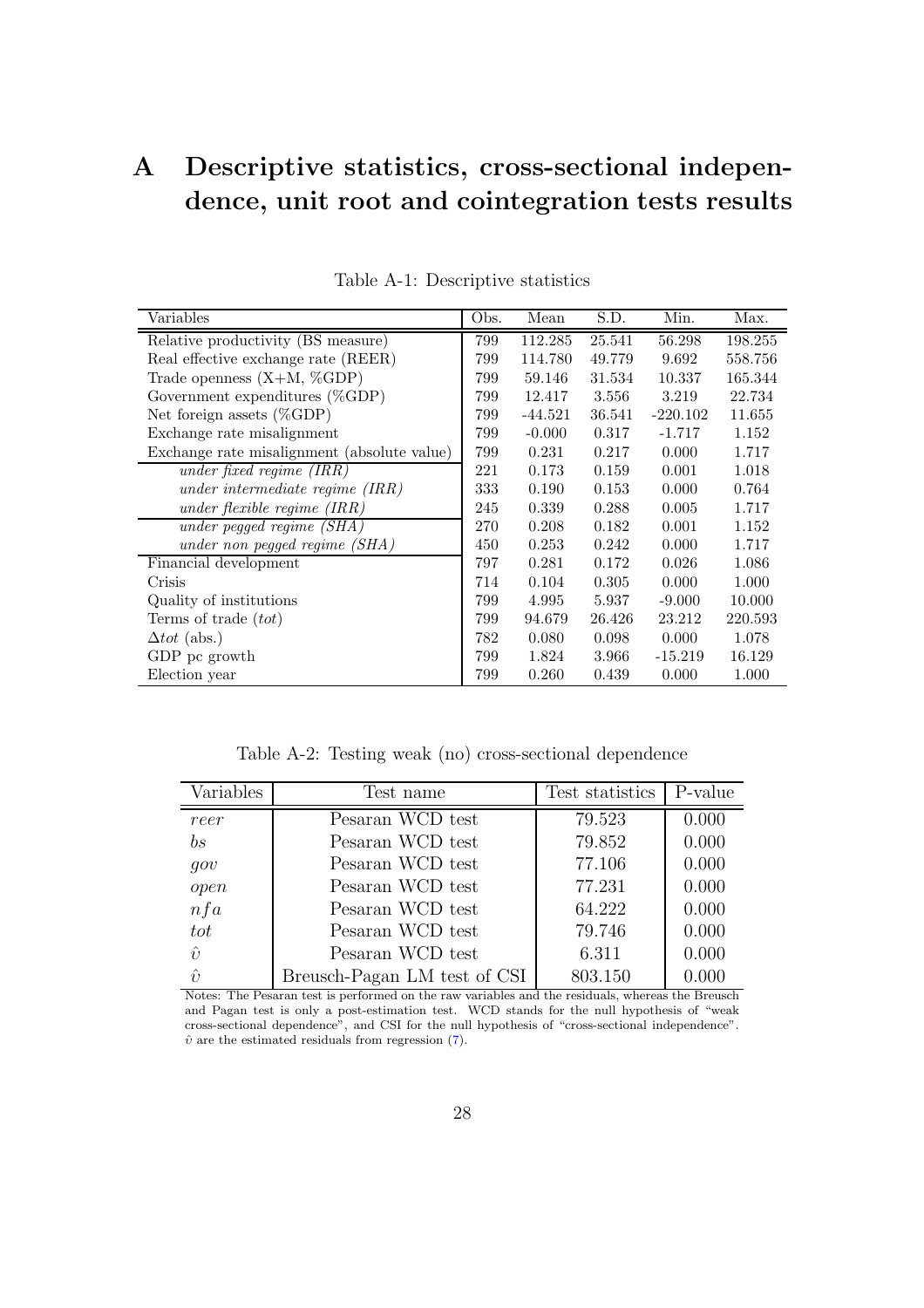|                 | CADF t-stat | P-value | Critical values |          |          |  |
|-----------------|-------------|---------|-----------------|----------|----------|--|
|                 |             |         | 10%             | $5\%$    | $1\%$    |  |
| reer            | $-1.658$    | 0.999   | $-2.630$        | $-2.710$ | $-2.850$ |  |
| $b\overline{s}$ | $-2.540$    | 0.175   | $-2.630$        | $-2.710$ | $-2.850$ |  |
| qov             | $-2.286$    | 0.599   | $-2.630$        | $-2.710$ | $-2.850$ |  |
| open            | $-1.847$    | 0.990   | $-2.630$        | $-2.710$ | $-2.850$ |  |
| tot             | $-2.872$    | 0.006   | $-2.630$        | $-2.710$ | $-2.850$ |  |
| nfa             | $-2.111$    | 0.859   | $-2.630$        | $-2.710$ | $-2.850$ |  |

<span id="page-29-0"></span>Table A-3: Results of [Pesaran](#page-40-9) [\(2007\)](#page-40-9)'s unit root tests

<span id="page-29-1"></span>Table A-4: Results of [Westerlund](#page-40-10) [\(2007](#page-40-10))'s cointegration tests

| Statistic    | Value     |          | Z-value   Robust P-value |
|--------------|-----------|----------|--------------------------|
| $G_{\tau}$   | $-3.036$  | $-0.781$ | 0.055                    |
| $G_{\alpha}$ | $-12.979$ | 2.092    | 0.017                    |
| $P_{\tau}$   | $-11.146$ | $-0.313$ | 0.169                    |
|              | $-10.543$ | 1.602    | 0.161                    |

Notes: The width of the Bartlett kernel window used in the semiparametric estimation of long-run variances is defined according to the number  $4(T/100)^{2/9} \approx 3$ . The number of bootstrap replications is 1000. One lag and one lead have been considered.

<span id="page-29-2"></span>Table A-5: Estimation results of the cointegrating relationship

|                      | Number of lags/leads $(p)$ |                         |
|----------------------|----------------------------|-------------------------|
|                      | $p=1$                      | $p=2$                   |
| $_{bs}$              | $0.2965*$<br>(0.169)       | 0.2362<br>(0.156)       |
| open                 | $-0.0093***$<br>(0.002)    | $-0.0078***$<br>(0.001) |
| qov                  | $0.0238**$<br>(0.011)      | $0.0311***$<br>(0.011)  |
| nfa                  | $0.0023***$<br>(0.001)     | $0.0021***$<br>(0.001)  |
| Observations         | 748                        | 714                     |
| Country FE           | Yes                        | Yes                     |
| Time FE              | Yes                        | Yes                     |
| Heterogeneous trends | Yes                        | Yes                     |

<span id="page-29-3"></span>Notes:  $*, **$ , and  $***$  denote significance at the 10\%, 5\% and 1% confidence level, respectively. Values in parentheses are robust standard errors. FE: fixed effects.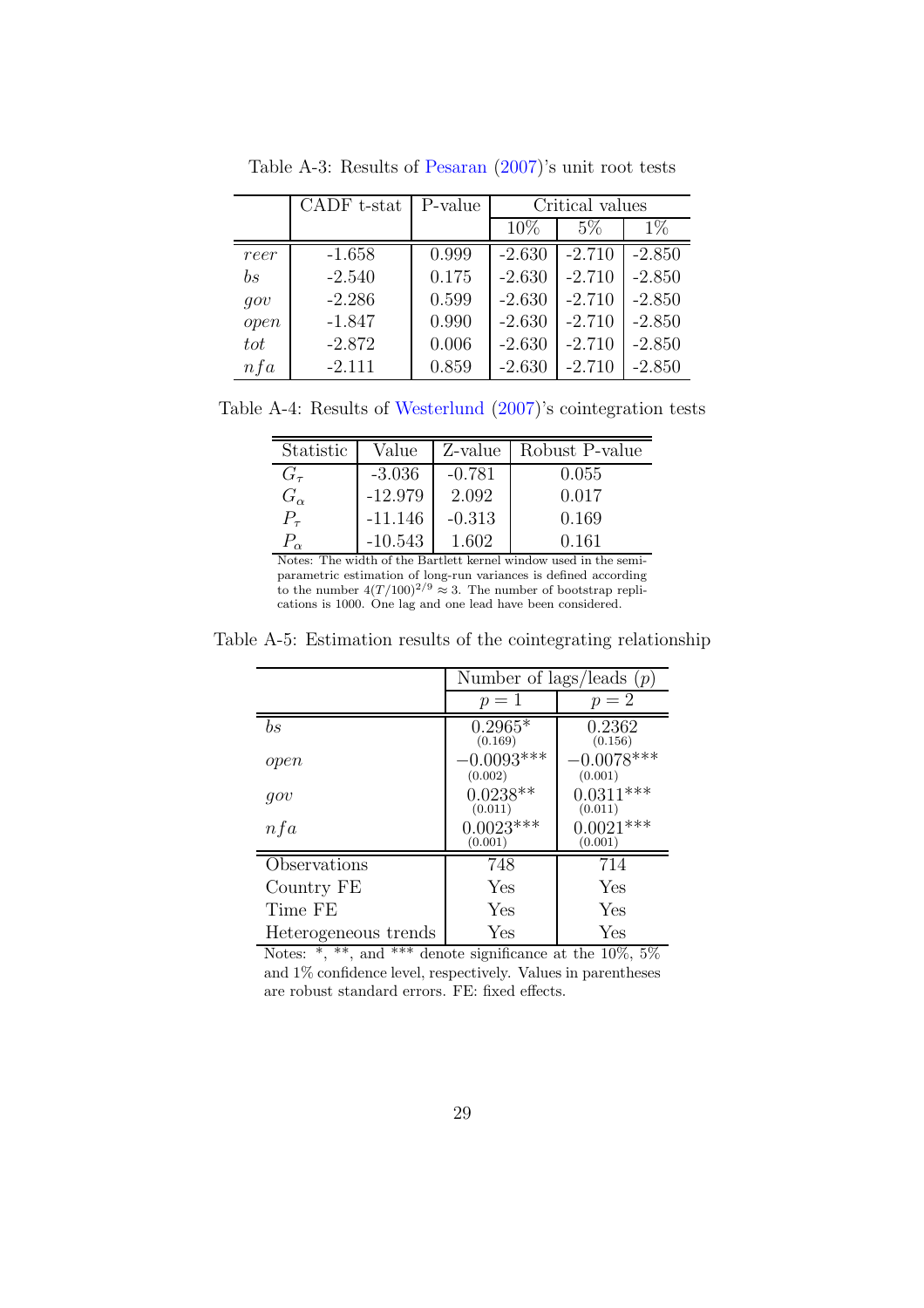### B Monetary and budgetary disciplines

Our approach to assess whether the monetary and budgetary discipline hypotheses hold consists in testing the impact of the ERR on inflation and fiscal balance.<sup>[20](#page-30-0)</sup> To this end, we rely on the following specifications:

<span id="page-30-1"></span>
$$
\pi_{i,t} = \theta_0 + \theta_1 ERR_{i,t} + \sum_{l=1}^k \eta_l X_{i,t}^l + \epsilon_{i,t},
$$
\n(9a)

fiscal<sub>i,t</sub> = 
$$
\delta_0 + \delta_1 ERR_{i,t} + \sum_{l=1}^{k} \theta_l X_{i,t}^l + v_{i,t},
$$
 (9b)

where  $\pi_{i,t}$  is the inflation rate in country i at time year t, and fiscal<sub>it</sub> is general government net lending/borrowing over GDP in country  $i$  at time year  $t$ . The control variables included in  $X_{i,t}$  are the GDP per capita growth rate and the log of terms of trade. In the budgetary regression [\(9b\)](#page-30-1), we also control for the electoral cycle by adding a dummy variable indicating if, in a specific year, presidential or parliamentary elections have taken place. The sources and data construction of variables involved in Equations [\(9a\)](#page-29-3) and [\(9b\)](#page-30-1) are the following. The inflation rate  $\pi_{i,t}$  (based on consumer prices) and the GDP per capita growth rate come from the World Bank's World Development Indicators. General government net lending/borrowing, expressed as a percent of GDP (fiscal<sub>i,t</sub>), is taken from the IMF International Financial Statistics database. The terms of trade,  $tot_{it}$ , are defined as the ratio of the country's export price index to its import price index (source: CEPAL). Finally, the elections dummy variable takes the value 1 in years in which presidential or parliamentary elections have taken place, 0 otherwise (source: International Institute for Democracy and Electoral Assistance). Note that the fiscal variable covers all countries in our sample but is spotty before 1990, significantly reducing the number of observations. The estimation of Equations  $(9a)$  and  $(9b)$  is performed using OLS.

Table [A-6](#page-31-0) reports the estimated effect of the ERR on inflation (Equation [\(9a\)](#page-29-3)), the regressions being performed with and without country and time fixed effects.<sup>[21](#page-30-2)</sup> Our primary interest is in the value of  $\hat{\theta}_1$  which measures the effect of ERR on inflation. The estimates  $\hat{\theta}_1$  remain highly significant across all the specifications. When using the SHA classification, they vary from a low of 0.042 (column (2)) to a high of 0.162 (column (3)). Moreover, the results, reported in columns (5) to (8), show that our

<span id="page-30-0"></span><sup>20</sup>Monetary and fiscal disciplines here refer to the control (reduction) of inflation and the fiscal deficit, respectively. We do not elaborate further on this analysis which is beyond the scope of this paper.

<span id="page-30-2"></span><sup>&</sup>lt;sup>21</sup>When estimating Equation [\(9a\)](#page-29-3), we remove observations characterized by  $\pi_{i,t} > 100\%$  to ensure that the results are not driven by spurious country/year observations.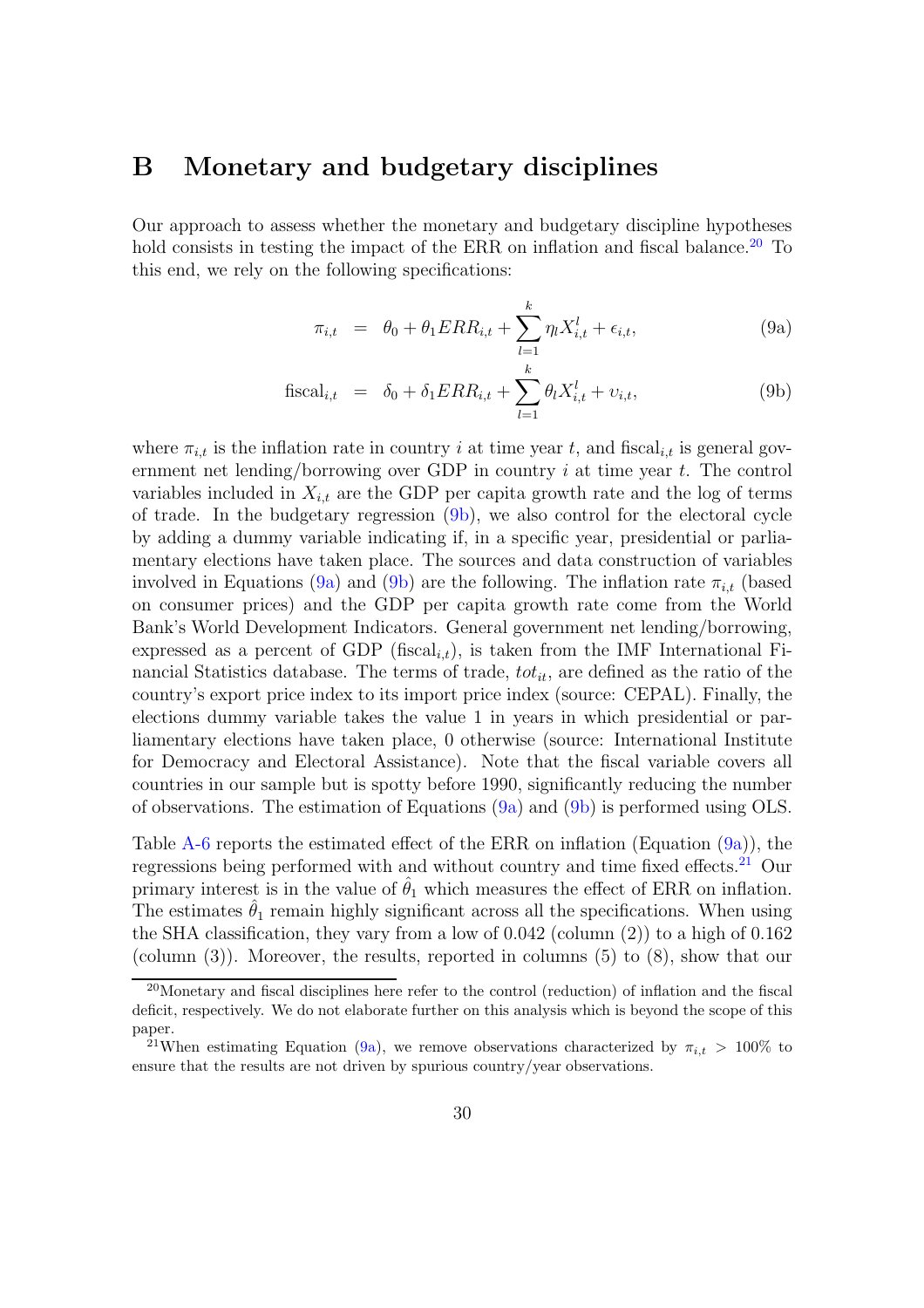estimates of  $\hat{\theta}_1$  are also positive with the use of the IRR classification. In particular, the estimated coefficient remains highly significant and almost insensitive to the econometric specification in all four cases. Note also that the coefficients associated with the two control variables have the expected signs (although the estimates for the coefficient associated with terms of trade are less precise). By and large, our results reveal that fixed ERR tend to generate significantly less inflation. This in turn supports the monetary discipline hypothesis.

|                |                  |                   | SHA classification |            | IRR classification |            |                   |            |  |
|----------------|------------------|-------------------|--------------------|------------|--------------------|------------|-------------------|------------|--|
|                | $\left(1\right)$ | $\left( 2\right)$ | $\left( 3\right)$  | (4)        | (5)                | (6)        | $\left( 7\right)$ | (8)        |  |
|                |                  |                   |                    |            |                    |            |                   |            |  |
| ERR.           | $0.098***$       | $0.042***$        | $0.162***$         | $0.113***$ | $0.079***$         | $0.083***$ | $0.091***$        | $0.096***$ |  |
|                | (0.014)          | (0.013)           | (0.016)            | (0.017)    | (0.010)            | (0.013)    | (0.010)           | (0.013)    |  |
| GDP pc growth  | $-0.004**$       | $-0.005**$        | $-0.002$           | $-0.003$   | $-0.004**$         | $-0.004**$ | $-0.003*$         | $-0.002$   |  |
|                | (0.002)          | (0.002)           | (0.002)            | (0.002)    | (0.002)            | (0.002)    | (0.002)           | (0.002)    |  |
| Terms of trade | $0.076**$        | $0.090**$         | 0.052              | 0.051      | 0.012              | 0.045      | $-0.011$          | 0.012      |  |
|                | (0.038)          | (0.038)           | (0.032)            | (0.035)    | (0.031)            | (0.033)    | (0.028)           | (0.030)    |  |
| Constant       | 0.025            | 0.034             | $-0.004$           | 0.006      | $-0.008$           | $-0.075$   | $-0.051$          | $-0.115**$ |  |
|                | (0.041)          | (0.042)           | (0.040)            | (0.043)    | (0.039)            | (0.049)    | (0.041)           | (0.049)    |  |
| Observations   | 628              | 628               | 628                | 628        | 705                | 705        | 705               | 705        |  |
| R-squared      | 0.086            | 0.220             | 0.404              | 0.491      | 0.132              | 0.263      | 0.397             | 0.518      |  |
| Country FE     | N <sub>o</sub>   | <b>Yes</b>        | No.                | Yes.       | No                 | Yes        | No.               | Yes        |  |
| Time FE        | No               | No                | Yes                | Yes        | No                 | No         | Yes               | Yes        |  |

<span id="page-31-0"></span>Table A-6: Test of the hypothesis of monetary discipline (Equation  $(9a)$ )

Notes: The OLS estimator is used in these regressions. The dependent variable is the inflation rate. Values in parentheses are robust standard errors. \*, \*\*, and \*\*\* denote significance at the 10%, 5% and 1% confidence level, respectively. FE: fixed effects.

Table [A-7](#page-32-0) shows the results when investigating the budgetary discipline hypothesis. The baseline specifications (columns (4) and (8)) control for country and time fixed effects. In both cases, the estimated coefficient  $\delta_1$  is highly significant and ranges from -1.005 (SHA) to -0.942 (IRR). These estimates suggest that a permanent transition to a more flexible ERR regime (from a peg to a non-peg regime in SHA, for instance) is associated with a reduction of the fiscal stance of  $1\%$  of GDP. This is a sizable effect. However, as columns (2), (5) and (7) reveal, this effect is not always statistically significant at conventional confidence levels. The regressions in Table [A-7](#page-32-0) also control for GDP per capita growth, terms of trade and elections. As expected, positive shocks to GDP per capita growth are favorable for the fiscal balance, while the coefficient for terms of trade is insignificant. Interestingly, the coefficient associated with the election dummy variable is negative and significant in regressions that control for country fixed effects (columns  $(2)$ ,  $(4)$ ,  $(6)$  and  $(8)$ ), whereas this is not the case in otherwise identical regressions that do not account for such effects (columns  $(1), (3), (5)$  and  $(7)$ ). Given the difficulty of controlling for all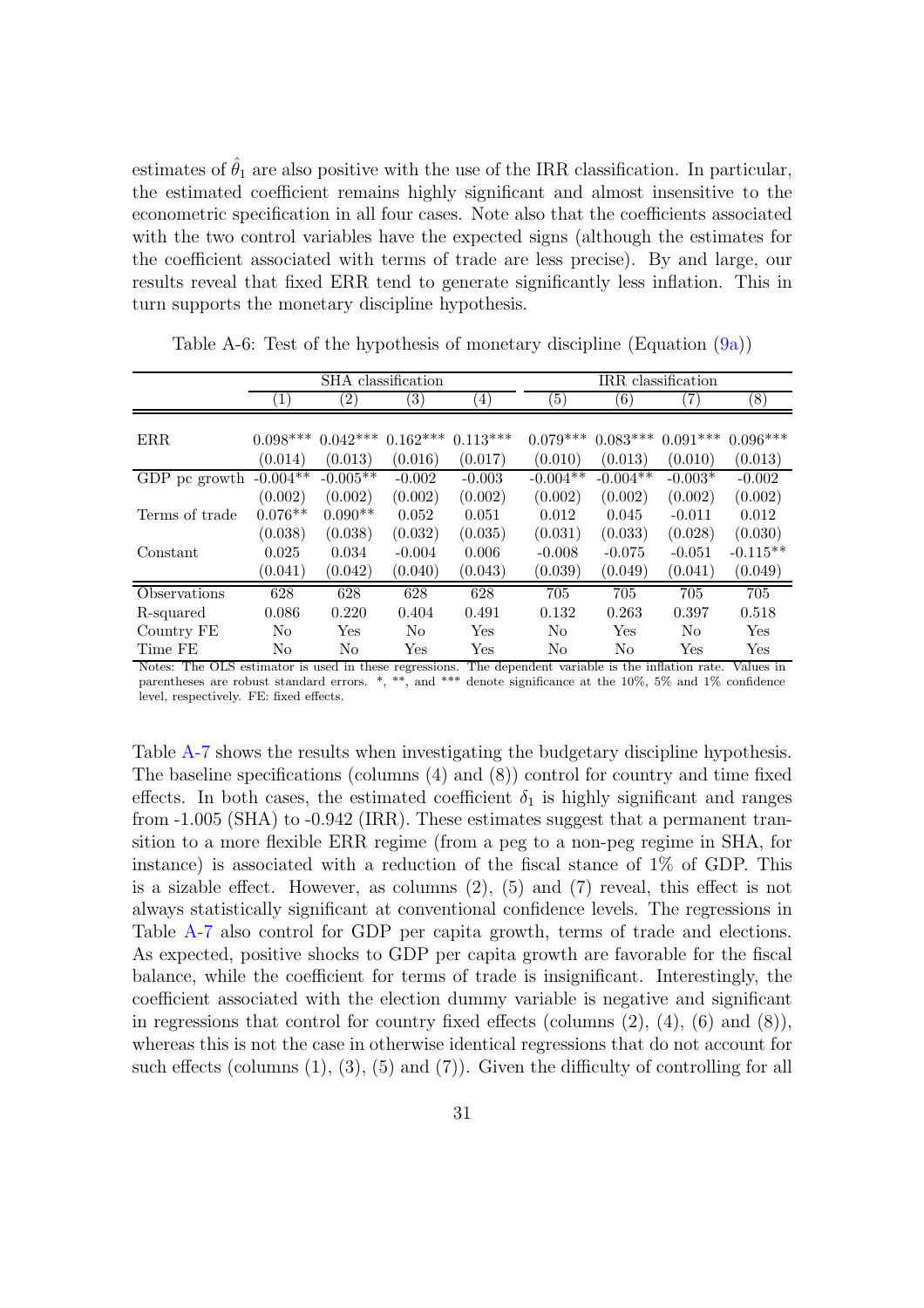the country-specific determinants of fiscal balance, there are good reasons to distrust estimates from panel regressions that do not include country fixed effects. That is why panel regressions with fixed effects are our preferred specifications when investigating the budgetary discipline hypothesis. Although our findings for the budgetary discipline are less clear-cut than our results on the monetary discipline hypothesis, our preferred specifications in which country and time fixed effects are present (columns (4) and (8)) suggest that fixed ERR tend to weaken deficits. Overall, the budgetary discipline hypothesis is thus corroborated.

|                          | SHA classification |                      |                   | IRR classification    |                |                |                      |             |
|--------------------------|--------------------|----------------------|-------------------|-----------------------|----------------|----------------|----------------------|-------------|
|                          | $\left(1\right)$   | $\left( 2\right)$    | $\left( 3\right)$ | $\left(4\right)$      | (5)            | (6)            | (7)                  | (8)         |
|                          |                    |                      |                   |                       |                |                |                      |             |
| ERR.                     | $-0.564*$          | $-0.640$             | $-0.539*$         | $-1.005**$            | $-0.050$       | $-1.179***$    | 0.157                | $-0.942***$ |
|                          | (0.333)            | (0.412)              | (0.316)           | (0.395)               | (0.226)        | (0.372)        | (0.184)              | (0.316)     |
| GDP pc growth $0.409***$ |                    | $0.388***$           | $0.363***$        | $0.32\overline{4***}$ | $0.447***$     | $0.407***$     | $0.406***$           | $0.349***$  |
|                          | (0.052)            | (0.048)              | (0.049)           | (0.047)               | (0.051)        | (0.047)        | (0.048)              | (0.048)     |
| Terms of trade           | $-1.694$           | $-0.824$             | $-0.772$          | $1.941*$              | $-1.469$       | $-0.546$       | $-0.527$             | 1.459       |
|                          | (1.131)            | (1.544)              | (0.890)           | (1.159)               | (1.046)        | (1.238)        | (0.831)              | (1.037)     |
| Election year            | $-0.489$           | $-0.474*$            | $-0.444$          | $-0.482**$            | $-0.442$       | $-0.428*$      | $-0.464$             | $-0.459*$   |
|                          | (0.312)            | (0.242)              | (0.317)           | (0.235)               | (0.295)        | (0.233)        | (0.292)              | (0.234)     |
| Constant                 | $-0.441$           | $-0.940$             | 1.693             | $-4.895***$           | $-1.180$       | 0.143          | 0.746                | $-3.399***$ |
|                          | (1.069)            | (1.435)              | (1.051)           | (1.349)               | (1.167)        | (1.460)        | (1.130)              | (1.269)     |
| Observations             | 385                | 385                  | 385               | 385                   | 439            | 439            | 439                  | 439         |
| R-squared                | 0.202              | 0.468                | 0.319             | 0.611                 | 0.211          | 0.478          | 0.340                | 0.606       |
| Country FE               | No                 | $\operatorname{Yes}$ | No                | Yes                   | N <sub>o</sub> | Yes            | N <sub>0</sub>       | Yes         |
| Time FE                  | No                 | No                   | Yes               | Yes                   | No             | N <sub>0</sub> | $\operatorname{Yes}$ | Yes         |

<span id="page-32-0"></span>Table A-7: Test of the hypothesis of budgetary discipline (Equation [\(9b\)](#page-30-1))

Notes: The OLS estimator is used in these regressions. The dependent variable is the fiscal balance (% of GDP). Values in parentheses are robust standard errors. \*, \*\*, and \*\*\* denote significance at the 10%, 5% and 1% confidence level, respectively. FE: fixed effects.

# <span id="page-32-1"></span>C Classification of [Coudert and Dubert](#page-37-10) [\(2005\)](#page-37-10)

The procedure to obtain the de facto [exchange rate regime classification of](#page-37-10) Coudert and Dubert [\(2005](#page-37-10)) involves three steps, which are detailed below.

1. Assessing annual trend in the exchange rate. In the first step, the annual trend is extracted by estimating, for each country and each year of our sample, the following regression:

$$
\ln E_t = \alpha + \gamma \times t + \varepsilon_t,\tag{10}
$$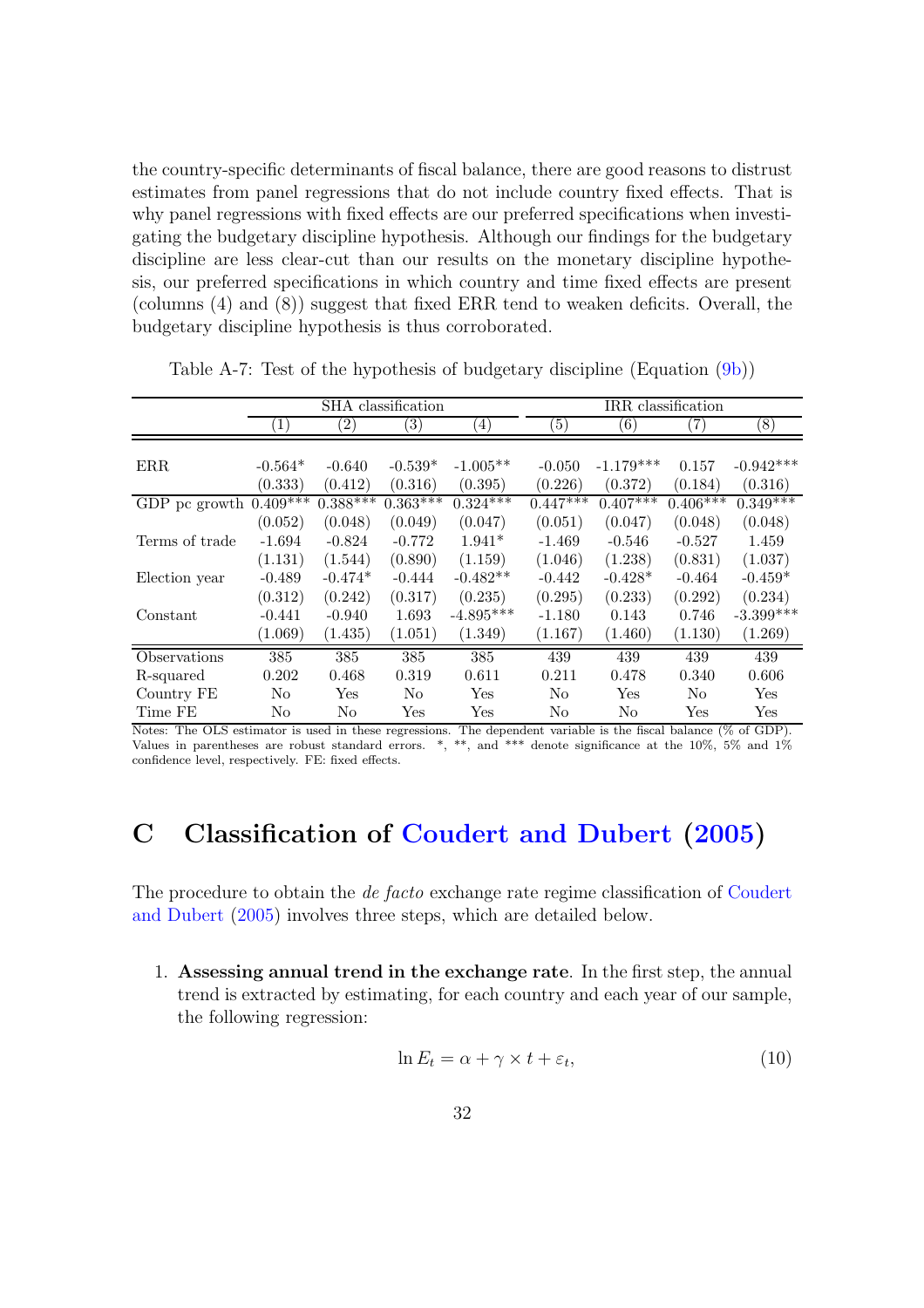where  $\ln E_t$  is the logarithm of the monthly nominal exchange rate against the U.S. dollar, t is a linear trend, and  $\varepsilon_t$  denotes the residual term  $(t = 1, \ldots, 12)$ . Data on nominal exchange rates  $E_t$  are monthly and are extracted from the IMF International Financial Statistics database. The annual trend for year  $j$ , denoted by  $\hat{\beta}_j$ , is obtained from the OLS estimate of  $\gamma$  as  $\hat{\beta}_j = (1 + \hat{\gamma})^{12} - 1$ . If  $\hat{\beta}_j > 0$ , the series of monthly exchange rates are detrended ( $\tilde{E}_t$  denoted the detrended exchange rate in what follows). If the annual trend is negative, its absolute value  $|\hat{\beta}_j|$  [is compared to an arbitrary threshold](#page-37-10)  $\tau$ . Following Coudert and Dubert [\(2005\)](#page-37-10),  $\tau$  is set to 2\% annually.

- 2. Comparing exchange rate variances. The second step consists in comparing the annual variance of changes in  $\Delta E_t$  (alternatively  $\Delta \tilde{E}_t$  if  $\hat{\beta}_j > 0$  in step 1) to the average variance of a benchmark set of floating currencies. The benchmark sample of floating currencies is made up of the Japanese Yen, the British Pound, and the German Deutsche Mark (after 1999, the Euro stands in for the Deutsche Mark). By considering a floating currencies benchmark, we are able to compute Fisher tests applied to the variance of nominal exchange rates. Let  $s_i^2$  denote the empirical annual variance of  $\Delta E_t$  for the Latin American country *i*, and  $s_b^2$  the average of annual variances of the benchmark. By assuming that annual variances follow normal distributions with theoretical variance  $\sigma_i^2$  ( $\sigma_b^2$  resp.) for country i (the benchmark group resp.), this implies that the ratio  $(s_b^2/\sigma_b^2)/(s_i^2/\sigma_i^2)$  follows a Fisher distribution  $F(n_b, n_i)$  where  $n_b$ and  $n_i$  are the degrees of freedom.  $s_b^2$  and  $s_i^2$  being calculated with 36 and 12 observations respectively, we get  $n_b = 35$  and  $n_i = 11$ . The null hypothesis  $H_0$ is that, for a given year, the variance of exchange rate changes in country  $i$  is smaller than that in the benchmark group, i.e.  $H_0: \sigma_i^2 < \sigma_b^2$ . If  $s_i^2 < (1/2.54)s_b^2$ , the exchange rate variance of country  $i$  is considered as low  $(2.54 \text{ being the})$ 5% critical value of a  $F(35, 11)$ ). Conversely, if  $s_i^2 \ge (1/2.54)s_b^2$ , the variance of country  $i$  is treated as high.<sup>[22](#page-33-0)</sup>
- 3. Comparing changes in international reserves variances. In the final stage, we apply the same test presented in step 2 to the variance of changes in official reserves  $(\Delta R_t)$ . Data on international reserves  $R_t$  are monthly and are extracted from the IMF International Financial Statistics database. Accordingly, the empirical variance of changes in foreign reserves for country  $i$ ,

<span id="page-33-0"></span> $^{22}$ During the years 1970-1972, currencies of the benchmark were part of the Bretton Woods system which was characterized by fixed parities against the U.S. dollar and low volatility in nominal exchange rates. Since step 2 is an equality test of exchange rate variance between country  $i$  and the benchmark group, the methodology tends to be biased in favor of flexible regimes. Therefore, some spurious observations for years 1970, 1971 and 1972 primarily classified as pure or managed float were converted into a fixed regime to account for the low exchange rate volatility in the benchmark sample.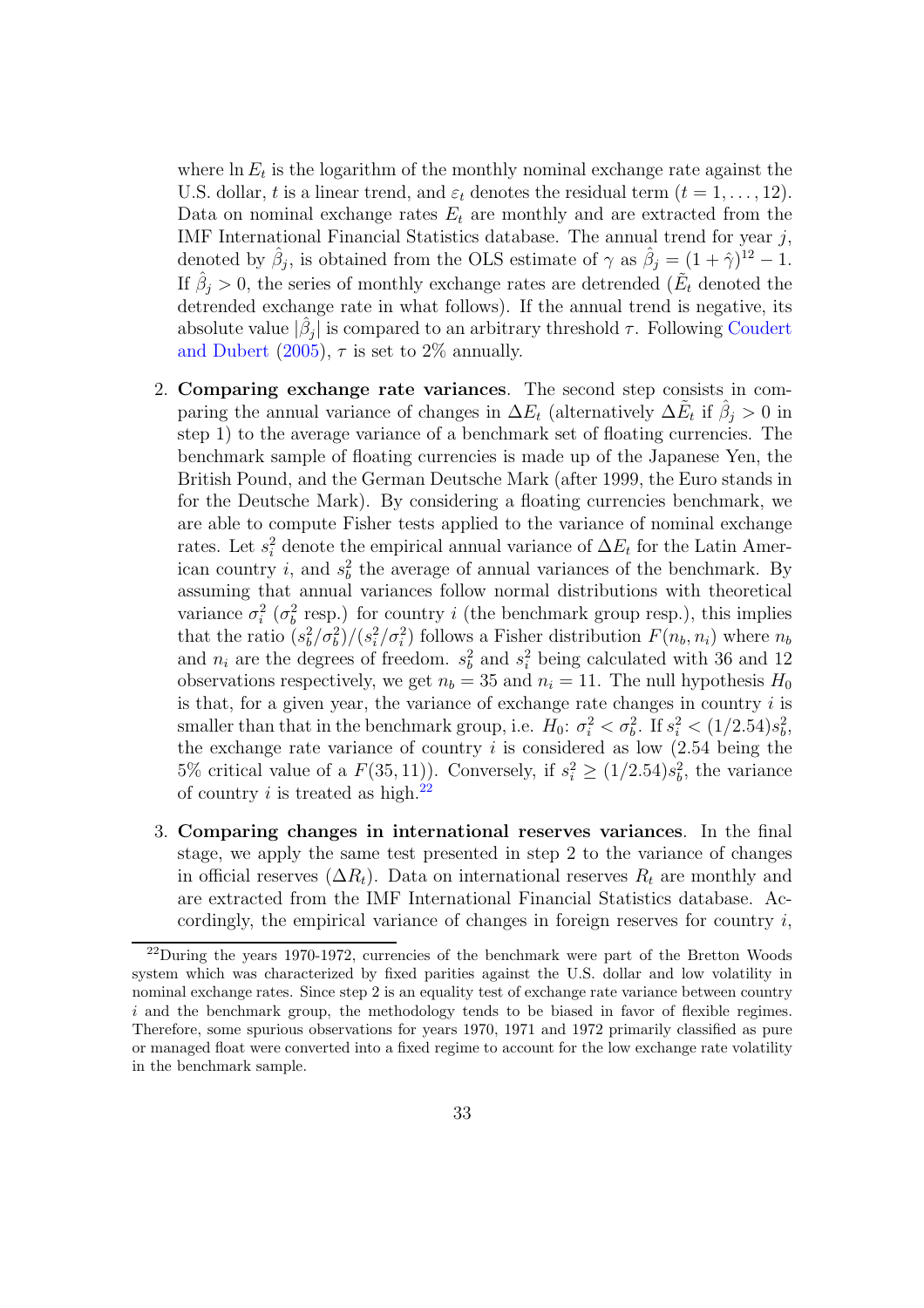denoted by  $\tilde{s}_i^2$  with a theoretical value  $\tilde{\sigma}_i^2$ , is compared to the average variance of changes in foreign reserves of the benchmark group (noted  $\tilde{s}_b^2$  with a corresponding theoretical value  $\tilde{\sigma}_b^2$ ). Assuming that monthly rates of changes in reserves follow normal distributions, a Fisher test can be computed. In this case, the null hypothesis is that, for a given year, the variance of the reserves changes in country  $i \, (\tilde{\sigma}_i^2)$  is higher than that in the benchmark group  $(\tilde{\sigma}_b^2)$ , i.e.  $H_0: \tilde{\sigma}_i^2 > \tilde{\sigma}_b^2$ . Accordingly, the ratio  $(\tilde{s}_i^2/\tilde{\sigma}_i^2)/(\tilde{s}_b^2/\tilde{\sigma}_b^2)$  follows a Fisher distribution  $F(35, 11)$ . If  $\tilde{s}_i^2 > 2.54\tilde{s}_b^2$ , the variance of international reserves is considered as high. Otherwise, if  $\tilde{s}_i^2 \leq 2.54\tilde{s}_b^2$ , the variance of international reserves is considered as low.

The classification of [Coudert and Dubert](#page-37-10) [\(2005](#page-37-10)), derived from the procedure described above, can be summarized by Table [A-8.](#page-34-0) The corresponding measure of ERR, presented in the last column, is coded as follows:  $4 = \text{peg}$ ,  $3 = \text{crawling peg}$ ,  $2 =$  managed float and  $1 =$  pure float.

| Annual Trend                               | Exchange rate variance Reserves variance |                    | Regime        | Dummy          |
|--------------------------------------------|------------------------------------------|--------------------|---------------|----------------|
| $(\text{step } 1)$                         | $(\text{step } 2)$                       | $(\text{step } 3)$ |               | variable       |
| $\hat{\beta} > 0$ and $\hat{\beta} < \tau$ | low                                      |                    | peg           |                |
| $\ddot{\beta}$ < 0 and $ \beta $ < $\tau$  | low                                      |                    | peg           | 4              |
| $\hat{\beta} > 0$ and $\hat{\beta} > \tau$ | low                                      |                    | crawling peg  | 3              |
| $\hat{\beta} > 0$                          | high                                     | high               | managed float | $\mathfrak{D}$ |
| $\beta$ < 0 and $ \beta  > \tau$           |                                          | high               | managed float | $\overline{2}$ |
| $\hat{\beta}$ < 0 and $ \beta $ < $\tau$   | high                                     | high               | managed float | $\overline{2}$ |
| $\hat{\beta} > 0$                          | high                                     | low                | pure float    |                |
| $\beta < 0$ and $ \beta  > \tau$           |                                          | low                | pure float    |                |
| $\hat{\beta}$ < 0 and $ \beta $ < $\tau$   | high                                     | low                | pure float    |                |

<span id="page-34-0"></span>Table A-8: Exchange Rate Regimes in [Coudert and Dubert](#page-37-10) [\(2005\)](#page-37-10)'s classification

The measure of ERR is available for the 17 countries in our sample and covers the 1970-2016 period. Figure  $A-1$  plots the decade average of the share of fixed exchange rate regimes for the Latin American continent, and separately for each of the regions, i.e., Central America and South America.[23](#page-34-1) The overall pattern is very similar to that of Figure [1.](#page-9-0) First, in all decades, the share of fixed ERR is higher in Central American countries than in South America. Second, for the whole sample, the percentage of fixed exchange rate regimes declined over time from 58% in the

<span id="page-34-1"></span><sup>&</sup>lt;sup>23</sup>Consistent with Figure [1](#page-9-0) which plots the share of fixed exchange rate regimes in the SHA and IRR classifications for a sample of 16 countries (Ecuador is dropped) over the 1970-2014 period, we use in Figure [A-1](#page-35-0) the same sample such that the results are comparable across classifications.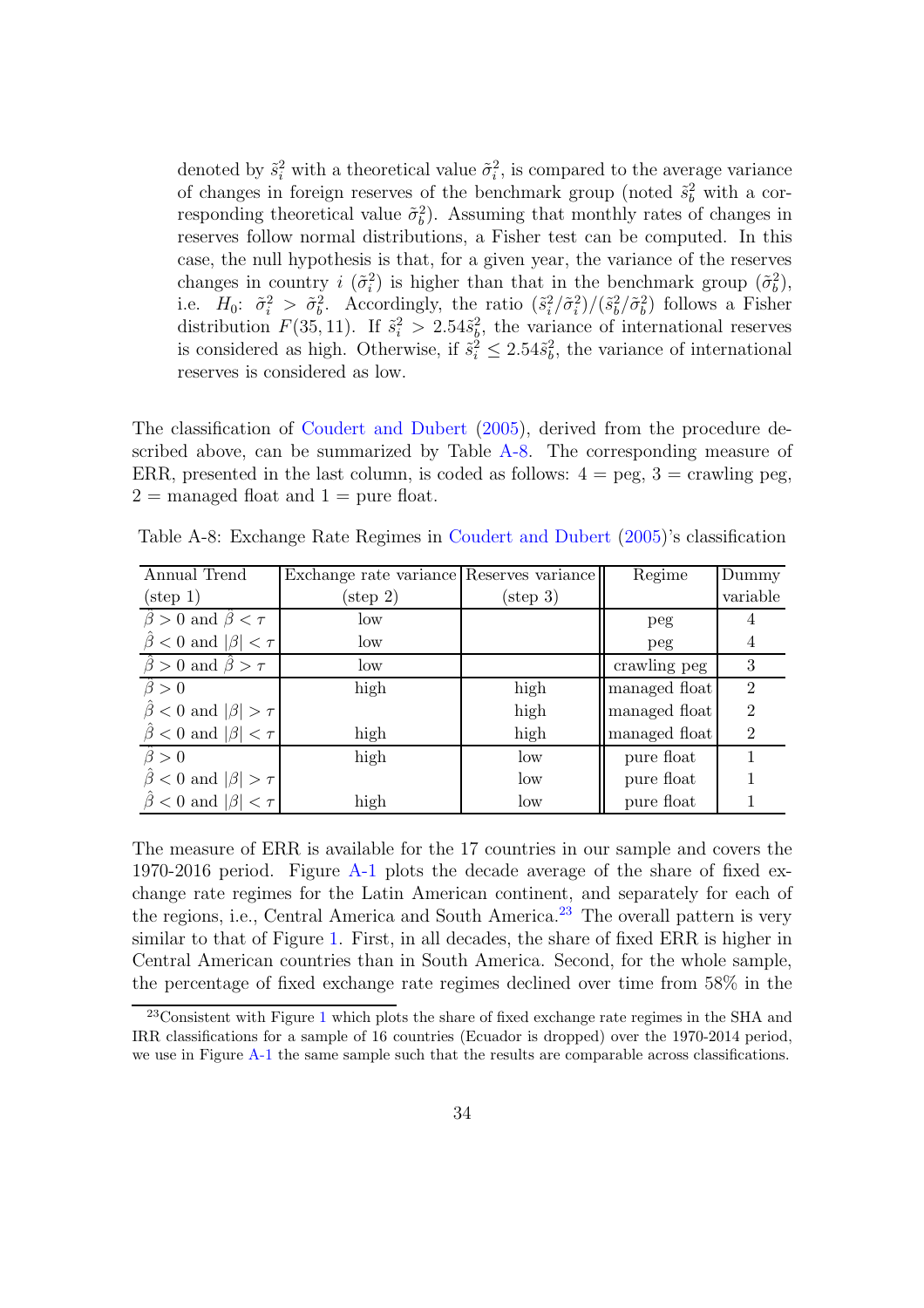1970s to 30% in the 2010 decade according to the CD classification. However, there are important differences across the two geographical areas. In Central America, the share of fixed EER also significantly decreased (81% during the 70's to 45% over the 2010-2014 period). After a sharp decline during the 1970s, this share has remained stable in South America since the 1980s and amounts to 10-15%.

<span id="page-35-0"></span>Figure A-1: Percentage of Fixed Exchange Rate Regimes in Latin American Countries (Coudert and Dubert's classification).



Note: The group of 16 Latin American countries comprises 8 South American countries (Argentina, Bolivia, Brazil, Chile, Colombia, Paraguay, Peru, and Uruguay) and 8 Central American countries (Costa Rica, Dominican Republic, Guatemala, Honduras, Jamaica, Mexico, Panama, and Trinidad and Tobago). Period: 1970-2014.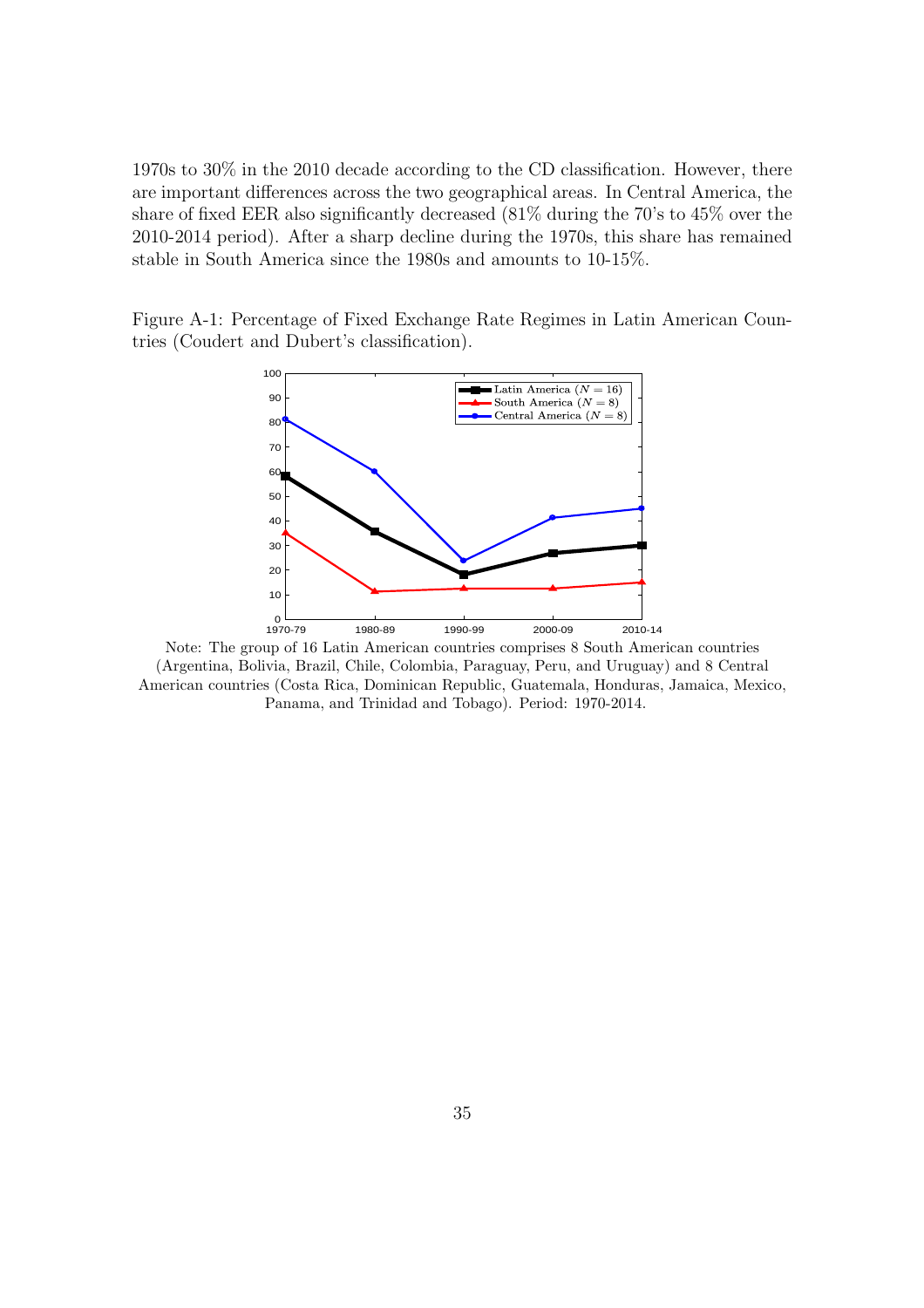## References

- <span id="page-36-1"></span>Alberola, E. (2003): "Misalignment, Liabilities Dollarization and Exchange Rate Adjustment in Latin America," Working Paper 0309, Banco de Espana.
- <span id="page-36-4"></span>AMANO, R. A., AND S. VAN NORDEN (1995): "Terms of Trade and Real Exchange Rates: the Canadian Evidence," Journal of International Money and Finance, 14(1), 83–104.
- <span id="page-36-9"></span>Baum, C. F. (2001): "Residual Diagnostics for Cross-section Time Series Regression Models," The Stata Journal,  $1(1)$ ,  $101-104$ .
- <span id="page-36-3"></span>BÉNASSY-QUÉRÉ, A., S. BÉREAU, AND V. MIGNON (2010): "On the Complementarity of Equilibrium Exchange-Rate Approaches," Review of International Economics, 18(4), 618–632.
- <span id="page-36-7"></span>Berka, M., M. B. Devereux, and C. Engel (2012): "Real Exchange Rate Adjustment in and out of the Eurozone," American Economic Review, 102(3), 179–85.
- <span id="page-36-8"></span>BREUSCH, T. S., AND A. R. PAGAN (1980): "The Lagrange Multiplier Test and its Applications to Model Specification in Econometrics," The Review of Economic Studies, 47(1), 239–253.
- <span id="page-36-0"></span>Buchs, T. (2005): "Equilibrium Real Exchange Rate In Brazil Estimation And Policy Implications," International Trade 0502013, University Library of Munich, Germany.
- <span id="page-36-6"></span>Caputo, R. (2015): "Persistent Real Misalignments and the Role of the Exchange Rate Regime," Economics Letters, 135, 112–116.
- <span id="page-36-10"></span>CARRERA, J., AND G. VULETIN (2013): "The Effects of Alternative Exchange Rate Regimes on Real Exchange Rate Volatility: Evidence Based on a New Dataset," Contemporary Economic Policy, 31(1), 212–234.
- <span id="page-36-2"></span>Chi-Wei Su, C. T., and H.-L. Chang (2011): "Purchasing Power Parity for Fifteen Latin American Countries: Stationary Test with a Fourier Function," International Review of Economics and Finance, 20(4), 839–845.
- <span id="page-36-5"></span>Chinn, M. D., and S.-J. Wei (2013): "A Faith-Based Initiative Meets the Evidence: Does a Flexible Exchange Rate Regime Really Facilitate Current Account Adjustment?," The Review of Economics and Statistics, 95(1), 168–184.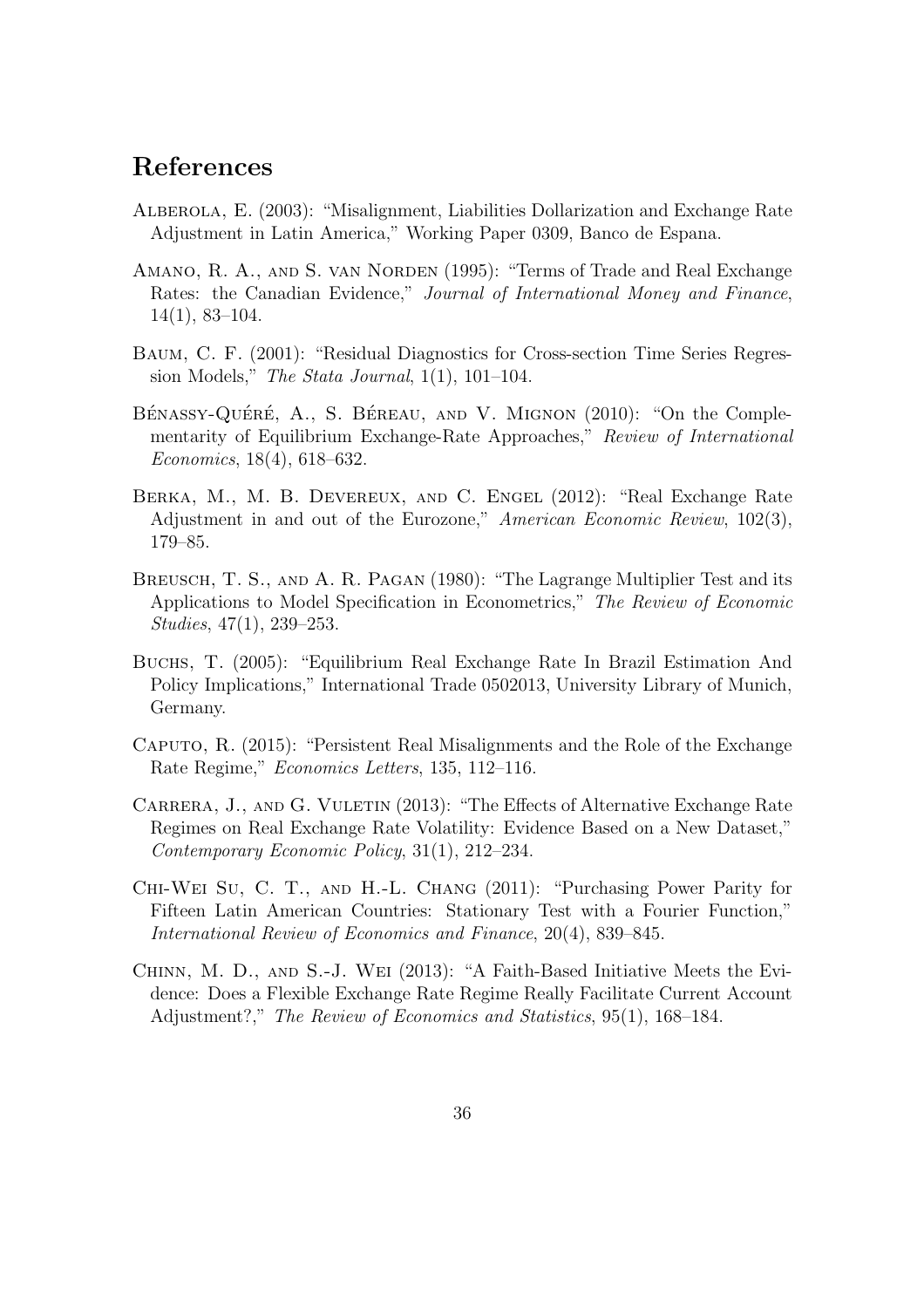- <span id="page-37-11"></span>Chudik, A., and M. H. Pesaran (2015): "Common Correlated Effects Estimation of Heterogeneous Dynamic Panel Data Models with Weakly Exogenous Regressors," Journal of Econometrics, 188(2), 393–420.
- <span id="page-37-7"></span>Comunale, M. (2017): "Dutch Disease, Real Effective Exchange Rate Misalignments and Their Effect on GDP Growth in EU," Journal of International Money and Finance, 73, 350–370.
- <span id="page-37-1"></span>Coudert, V., and C. Couharde (2009): "Currency Misalignments and Exchange Rate Regimes in Emerging and Developing Countries," Review of International Economics, 17(1), 121–136.
- <span id="page-37-10"></span>Coudert, V., and M. Dubert (2005): "Does Exchange Rate Regime Explain Differences in Economic Results for Asian Countries?," Journal of Asian Economics, 16(5), 874–895.
- <span id="page-37-6"></span>Couharde, C., A.-L. Delatte, C. Grekou, V. Mignon, and F. Morvil-LIER (2020): "Measuring the Balassa-Samuelson Effect: A Guidance Note on the RPROD Database," International Economics, 161, 237–247.
- <span id="page-37-3"></span>DE GREGORIO, J., AND H. C. WOLF (1994): "Terms of Trade, Productivity, and the Real Exchange Rate," NBER Working Paper 4807, National Bureau of Economic Research.
- <span id="page-37-5"></span>DEVEREUX, J., AND M. CONNOLLY (1996): "Commercial Policy, the Terms of Trade and the Real Exchange Rate Revisited," Journal of Development Economics, 50(1), 81–99.
- <span id="page-37-8"></span>Devereux, M. B., and P. R. Lane (2003): "Understanding Bilateral Exchange Rate Volatility," Journal of International Economics, 60(1), 109–132.
- <span id="page-37-2"></span>DRIVER, R. L., AND P. F. WESTAWAY (2005): "Concepts of Equilibrium Exchange Rates," Bank of England Working Paper 248, Bank of England.
- <span id="page-37-0"></span>Dubas, J. M. (2009): "The Importance of the Exchange Rate Regime in Limiting Misalignment," World Development, 37(10), 1612–1622.
- <span id="page-37-4"></span>Edwards, S. (1989): "Real Exchange Rates in the Developing Countries: Concepts and Measurement," NBER Working Paper 2950, National Bureau of Economic Research.
- <span id="page-37-9"></span>(2004): "Financial Openness, Sudden Stops, and Current-Account Reversals," American Economic Review, 94(2), 59–64.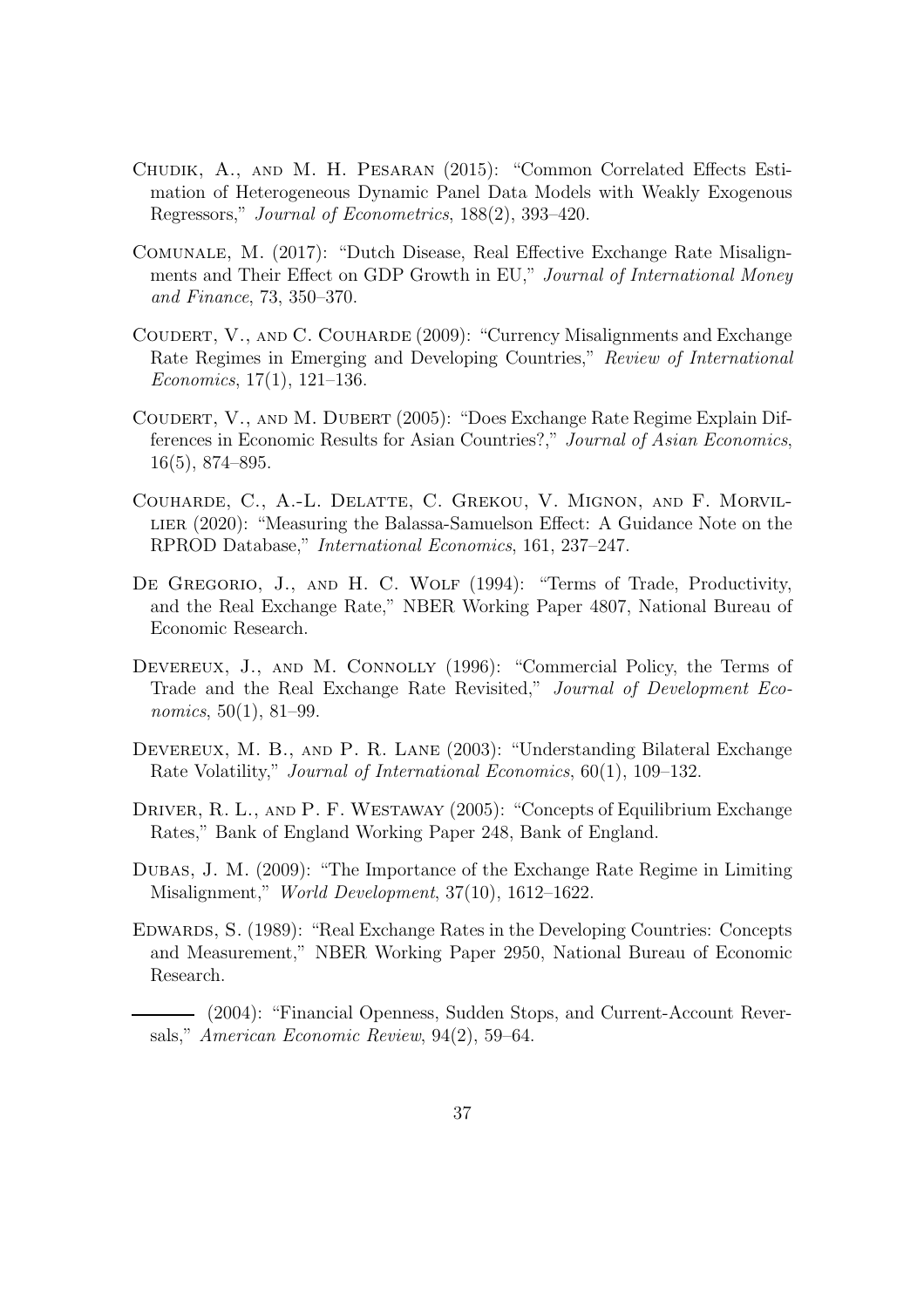- <span id="page-38-5"></span>Edwards, S., and M. A. Savastano (1999): "Exchange Rates in Emerging Economies: What Do We Know? What Do We Need to Know?," Working Paper 7228, National Bureau of Economic Research.
- <span id="page-38-4"></span>FARUQEE, H. (1995): "Long-Run Determinants of the Real Exchange Rate: A Stock-Flow Perspective," IMF Staff Papers, 42(1), 80–107.
- <span id="page-38-3"></span>Fernando Broner, Norman Loayza, H. L. (2005): "Real Exchange Rate Misalignment in Latin America," Mimeo, The World Bank.
- <span id="page-38-0"></span>FRENKEL, R., AND M. RAPETTI (2010): "A Concise History of Exchange Rate Regimes in Latin America," Umass amherst economics working papers, University of Massachusetts Amherst, Department of Economics.
- <span id="page-38-1"></span>FRIEDMAN, M. (1953): Essays in Positive Economics. University of Chicago Press.
- <span id="page-38-6"></span>FROOT, K., AND K. ROGOFF (1995): "Perspectives on PPP and Long-run Real Exchange Rates," in Handbook of International Economics, ed. by G. M. Grossman, and K. Rogoff, vol. 3, chap. 32, pp. 1647–1688. Elsevier.
- <span id="page-38-11"></span>GERVAIS, O., L. SCHEMBRI, AND L. SUCHANEK (2016): "Current Account Dynamics, Real Exchange Rate Adjustment, and the Exchange Rate Regime in Emerging-Market Economies," Journal of Development Economics, 119, 86–99.
- <span id="page-38-8"></span>Ghosh, A. R., M. S. Qureshi, and C. G. Tsangarides (2018): "Friedman Redux: External Adjustment and Exchange Rate Flexibility," The Economic Journal, 129(617), 408–438.
- <span id="page-38-2"></span>GIANNELLIS, N., AND M. KOUKOURITAKIS (2013): "Exchange Rate Misalignment and Inflation Rate Persistence: Evidence from Latin American Countries," International Review of Economics and Finance, 25, 202–218.
- <span id="page-38-7"></span>Gnimassoun, B. (2015): "The Importance of the Exchange Rate Regime in Limiting Current Account Imbalances in Sub-Saharan African Countries," Journal of International Money and Finance, 53, 36–74.
- <span id="page-38-9"></span>Gnimassoun, B., and V. Mignon (2015): "Persistence of Current-account Disequilibria and Real Exchange-rate Misalignments," Review of International Economics, 23(1), 137–159.
- <span id="page-38-10"></span>Gnimassoun, B., and V. Mignon (2016): "How Macroeconomic Imbalances Interact? Evidence from a Panel VAR Analysis," Macroeconomic Dynamics, 20(7), 1717–1741.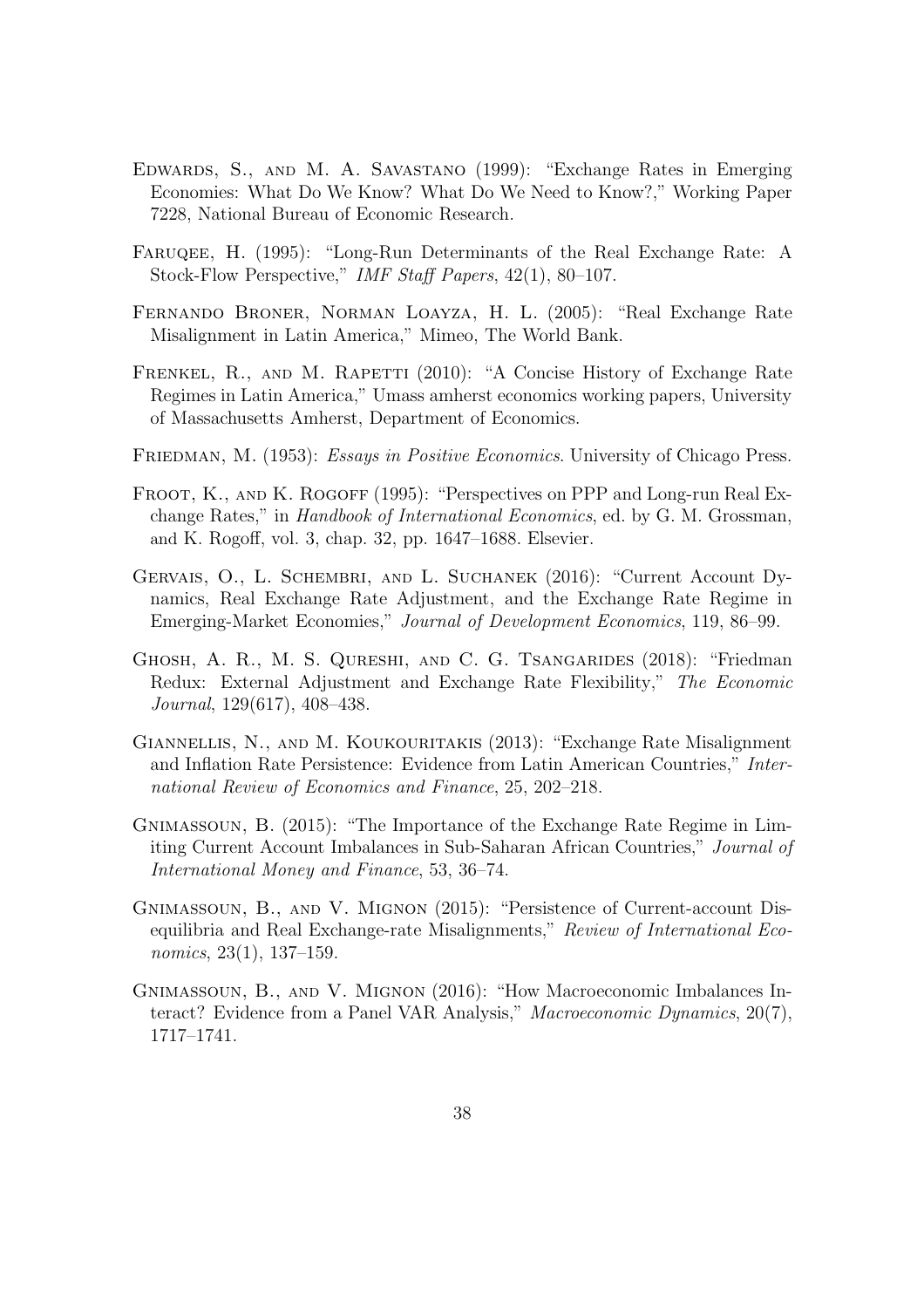- <span id="page-39-2"></span>Holtemoller, O., and S. Mallick (2013): "Exchange Rate Regime, Real Misalignment and Currency Crises," Economic Modelling, 34, 5–14.
- <span id="page-39-11"></span>Ibrahim A. Elbadawi, L. K., and R. Soto (2012): "Aid, Real Exchange Rate Misalignment, and Economic Growth in Sub-Saharan Africa," World Development, 40(4), 681–700.
- <span id="page-39-7"></span>Ilzetzki, E., C. M. Reinhart, and K. S. Rogoff (2019): "Exchange Arrangements Entering the Twenty-First Century: Which Anchor will Hold?," The Quarterly Journal of Economics, 134(2), 599–646.
- <span id="page-39-8"></span>LANE, P. R., AND G. M. MILESI-FERRETTI (2001): "The External Wealth of Nations: Measures of Foreign Assets and Liabilities For Industrial and Developing Countries," Journal of International Economics, 55(2), 263–294.
	- (2002): "External Wealth, the Trade Balance, and the Real Exchange Rate," European Economic Review, 46(6), 1049–1071.
- <span id="page-39-10"></span><span id="page-39-4"></span>LLUÍS CARRION-I SILVESTRE, J., T. DEL BARRIO-CASTRO, AND E. LÓPEZ-Bazo (2005): "Breaking the Panels: An Application to the GDP Per Capita," The Econometrics Journal, 8(2), 159–175.
- <span id="page-39-3"></span>MacDonald, R., and P. B. Clark (1998): "Exchange Rates and Economic Fundamentals; A Methodological Comparison of BEERs and FEERs," IMF Working Papers 98/67, International Monetary Fund.
- <span id="page-39-9"></span>Mark, N. C., and D. Sul (2003): "Cointegration Vector Estimation by Panel DOLS and Long-run Money Demand," Oxford Bulletin of Economics and Statistics,  $65(5)$ ,  $655-680$ .
- <span id="page-39-6"></span>Martin, F. E. (2016): "Exchange Rate Regimes and Current Account Adjustment: An Empirical Investigation," Journal of International Money and Finance, 65, 69–93.
- <span id="page-39-0"></span>MARTIN GUZMAN, J. A. O., AND J. E. STIGLITZ (2018): "Real Exchange Rate Policies for Economic Development," World Development, 110, 51–62.
- <span id="page-39-5"></span>Mendoza, E. G. (1995): "The Terms of Trade, the Real Exchange Rate, and Economic Fluctuations," International Economic Review, 36(1), 101–137.
- <span id="page-39-1"></span>Nouira, R., and K. Sekkat (2015): "What Determines the Extent of Real Exchange Rate Misalignment in Developing Countries?," International Economics, 141, 135–151.